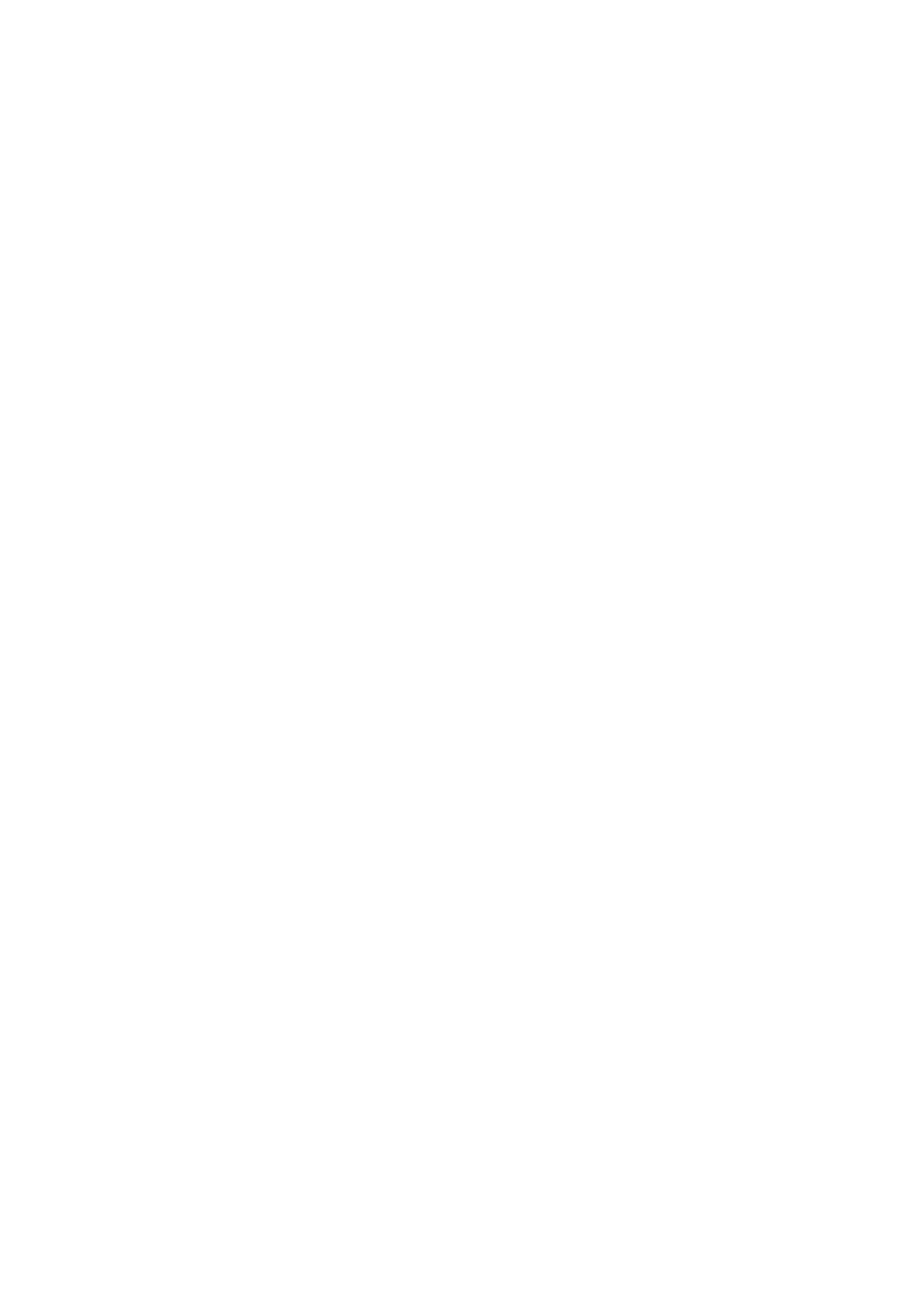### **Executive summary**

This is the 12th Annual Report issued by the Taranaki Regional Council (the Council) to report on compliance monitoring programmes for resource consents authorising the abstraction of freshwater for irrigation purposes in Taranaki. This report for the period July 2014–June 2015 encompasses the data collected for compliance monitoring for resource consents for pasture irrigation, horticultural and golf course irrigation; as per the recommendations from the previous report. Every year the Council prepares a monitoring programme for all irrigation water permits.

Water is a public resource and the authorisation to take it is granted through resource consent. Associated with that permission is a public expectation that the water will be used efficiently, an expectation that can be better met if the actual amounts of water taken are accurately measured and recorded. Maintaining environmentally appropriate residual flows in streams and rivers to protect aquatic habitat is of primary concern to the Council when assessing water take applications. Monitoring of compliance with consent conditions is then required to ensure that any significant adverse effects as a result of authorised water takes are avoided.

At 30 June 2015, a total of 78 resource consents to take and use freshwater for irrigation purposes were registered in the Council's databases. Of that number, 58 were for pasture irrigation, 10 for horticultural activities and 10 for recreational purposes (golf clubs). Sixty-five consents authorised abstractions from surface water (83%) while 13 (17%) utilised groundwater sources.

Other water takes for general farm and water supply purposes have also been granted by the Council. These takes are discussed in Appendix II of this report.

The 2014-2015 monitoring programme for irrigation water permits comprised three primary components; liaison with consent holders, site inspections and data gathering and the review and assessment of data for compliance. It was a busy season for the Council's hydrological unit, as the weather conditions meant the demand for irrigation was high. Most irrigation had commenced by the middle of December 2014.

Over the five month summer irrigation period, rainfall was between 62% and 106% of normal which meant that rivers were running well below mean flows for the entire period. The low stream flows necessitated close and frequent monitoring by the Council to ensure ecological flows were maintained in those waterways being used to supply water for irrigation. During the period under review compliance with residual flow conditions for surface water abstractions sites was assessed by the Council on a total of 72 separate occasions across 26 waterways.

The Council also carried out compliance monitoring inspections at 71 sites during the 2014- 2015 irrigation season. The inspections included visual checks of the intake structures, screens, staff gauges, fencing around the pump sheds, downloading of data and stream gaugings.

All irrigators had ceased taking water by mid March 2015.

As happens each year, consent holder performance was assessed based on compliance with their authorised abstraction rates/volumes, maintenance of minimum residual flows, provision of abstraction records and all other general conditions of their consent(s).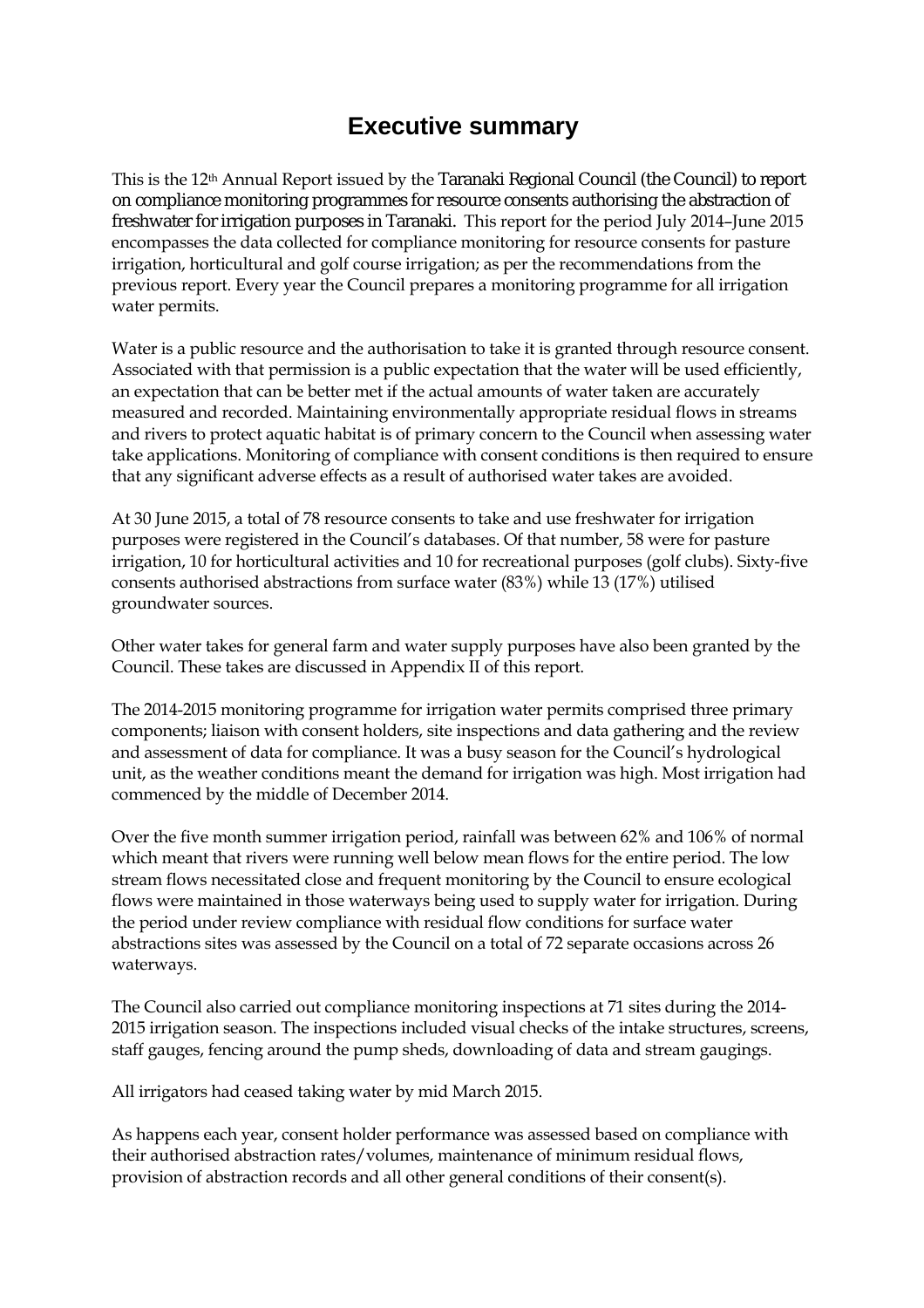The Council entered a total of four incidents over the course of the 2014-2015 period in relation to irrigation consents. These incidents were reported to Council and staff implemented appropriate responses as they were identified.

During the 2014-2015 year, 57% of exercised irrigation consents in Taranaki achieved a high level of environmental performance and compliance with their consents, while 6% require improvement in their compliance performance. For reference, in the 2014-2015 year, 75% of consent holders in Taranaki monitored through tailored compliance monitoring programmes achieved a high level of environmental performance and compliance with their consents, while another 22% demonstrated a good level of environmental performance and compliance with their consents.

In addition to the conditions of resource consents for water abstractions, The Resource Management (Measurement and Reporting of Water Takes) Regulations 2010 place further legislative requirements on holders of consents for water abstractions greater than five litres per second. These include specific requirements for the installation of water measuring devices, verification of the accuracy of water measuring devices and data reporting. The Regulations allow for a staged implementation of the requirements, dependent on abstraction rate. All abstractions are to be compliant with the Regulations by 10 November 2016. The Council will be actively monitoring the implementation of the Regulations during forthcoming monitoring periods.

This report includes recommendations for the 2015-2016 year*.*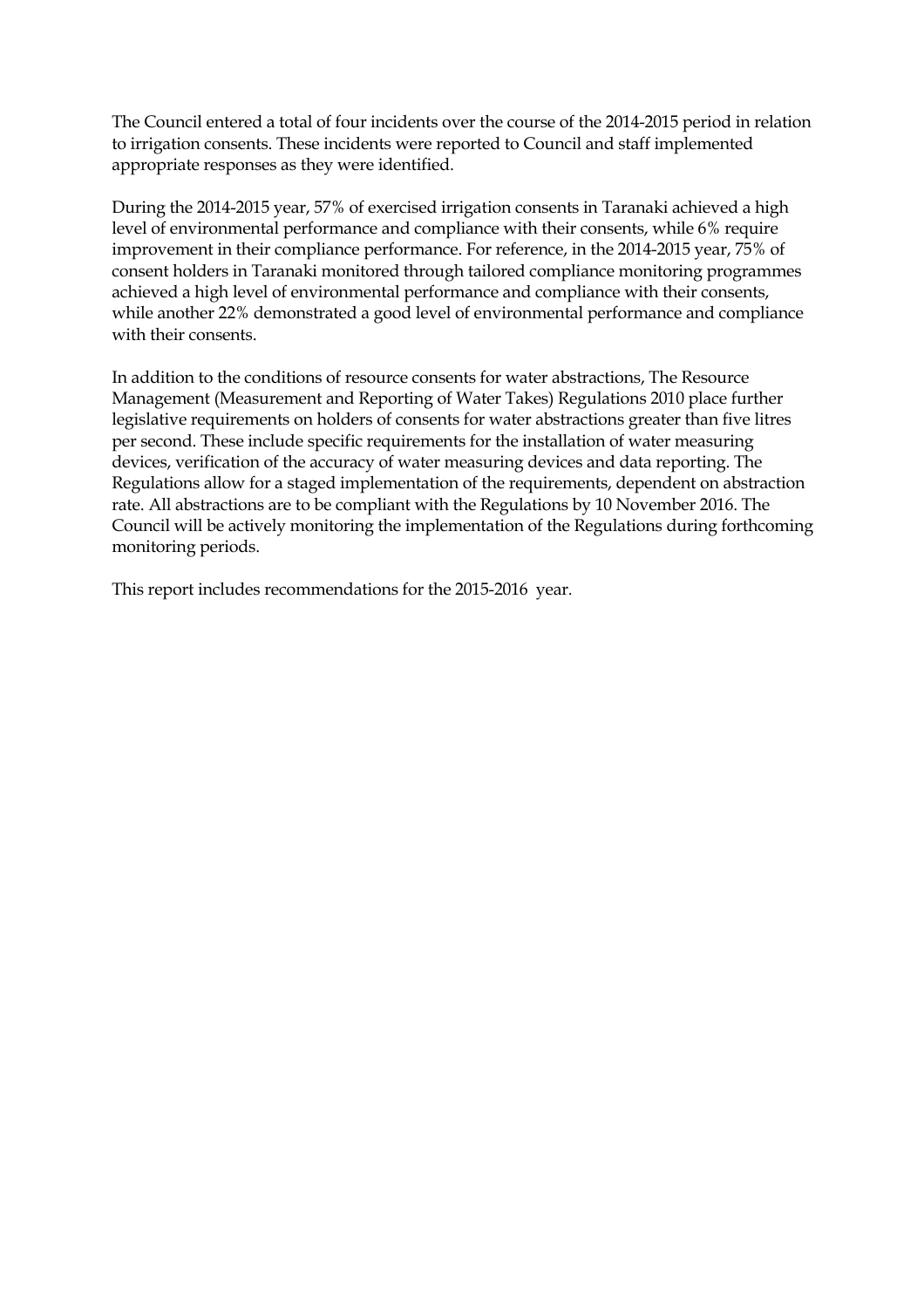## **Table of contents**

|    |         |                                                  |                                                                                        | Page                         |
|----|---------|--------------------------------------------------|----------------------------------------------------------------------------------------|------------------------------|
| 1. |         | Introduction                                     |                                                                                        | $\mathbf{1}$                 |
|    | 1.1     |                                                  | Compliance monitoring programme reports and the Resource                               |                              |
|    |         |                                                  | Management Act 1991                                                                    | $\mathbf{1}$                 |
|    |         | 1.1.1                                            | Introduction                                                                           | $\mathbf{1}$                 |
|    |         | 1.1.2                                            | Structure of this report                                                               | $\mathbf{1}$                 |
|    |         | 1.1.3                                            | The Resource Management Act 1991 and monitoring                                        | $\mathbf{1}$                 |
|    |         | 1.1.4<br>1.1.5                                   | Regional Freshwater Plan<br>Evaluation of environmental and administrative performance | $\sqrt{2}$<br>$\overline{2}$ |
|    |         | 1.1.6                                            | Regional freshwater allocation                                                         | $\bf 4$                      |
|    |         | 1.1.7                                            | Irrigation zones                                                                       | $\,8\,$                      |
|    |         | 1.1.8                                            | Irrigation systems                                                                     | 9                            |
|    |         | 1.1.9                                            | Environmental effects of exercising water permits                                      | 12                           |
|    |         | 1.1.10                                           | Stream flow measurements                                                               | 13                           |
|    | 1.2     |                                                  | Irrigation water permits to June 2015                                                  | 13                           |
|    | 1.3     |                                                  | Climatological data and irrigation requirements                                        | 14                           |
|    |         | 1.3.1                                            | Droughts in Taranaki                                                                   | 16                           |
|    | 1.4     |                                                  | Monitoring programme                                                                   | 16                           |
|    |         | 1.4.1                                            | Introduction                                                                           | 16                           |
|    |         | 1.4.2                                            | Programme liaison and management                                                       | 16                           |
|    |         | 1.4.3                                            | Site inspections                                                                       | 17                           |
|    |         | 1.4.4                                            | Measuring and reporting of water takes                                                 | 17                           |
| 2. | Results |                                                  |                                                                                        | 21                           |
|    | 2.1     |                                                  | Site inspections                                                                       | 21                           |
|    | 2.2     |                                                  | Non-exercised consents                                                                 | 21                           |
|    | 2.3     | Residual flow compliance                         |                                                                                        | 22                           |
|    | 2.4     |                                                  | Compliance with abstraction rate and volumetric limits                                 | 25                           |
|    | 2.5     |                                                  | Record keeping compliance                                                              | 25                           |
|    | 2.6     |                                                  | Groundwater quality results                                                            | 26                           |
|    | 2.7     |                                                  | Irrigation water usage 2014-2015                                                       | 27                           |
|    | 2.8     |                                                  | Investigations, interventions, and incidents                                           | 27                           |
| 3. |         | Discussion                                       |                                                                                        | 29                           |
|    |         |                                                  |                                                                                        |                              |
|    | 3.1     | Discussion of site performance                   |                                                                                        | 29                           |
|    | 3.2     | Evaluation of performance                        |                                                                                        | 30                           |
|    | 3.3     | Recommendations from the 2014-2015 Annual Report |                                                                                        | 32                           |
|    | 3.4     |                                                  | Alterations to monitoring programmes for 2015-2016                                     | 32                           |
| 4. |         | Recommendations                                  |                                                                                        | 34                           |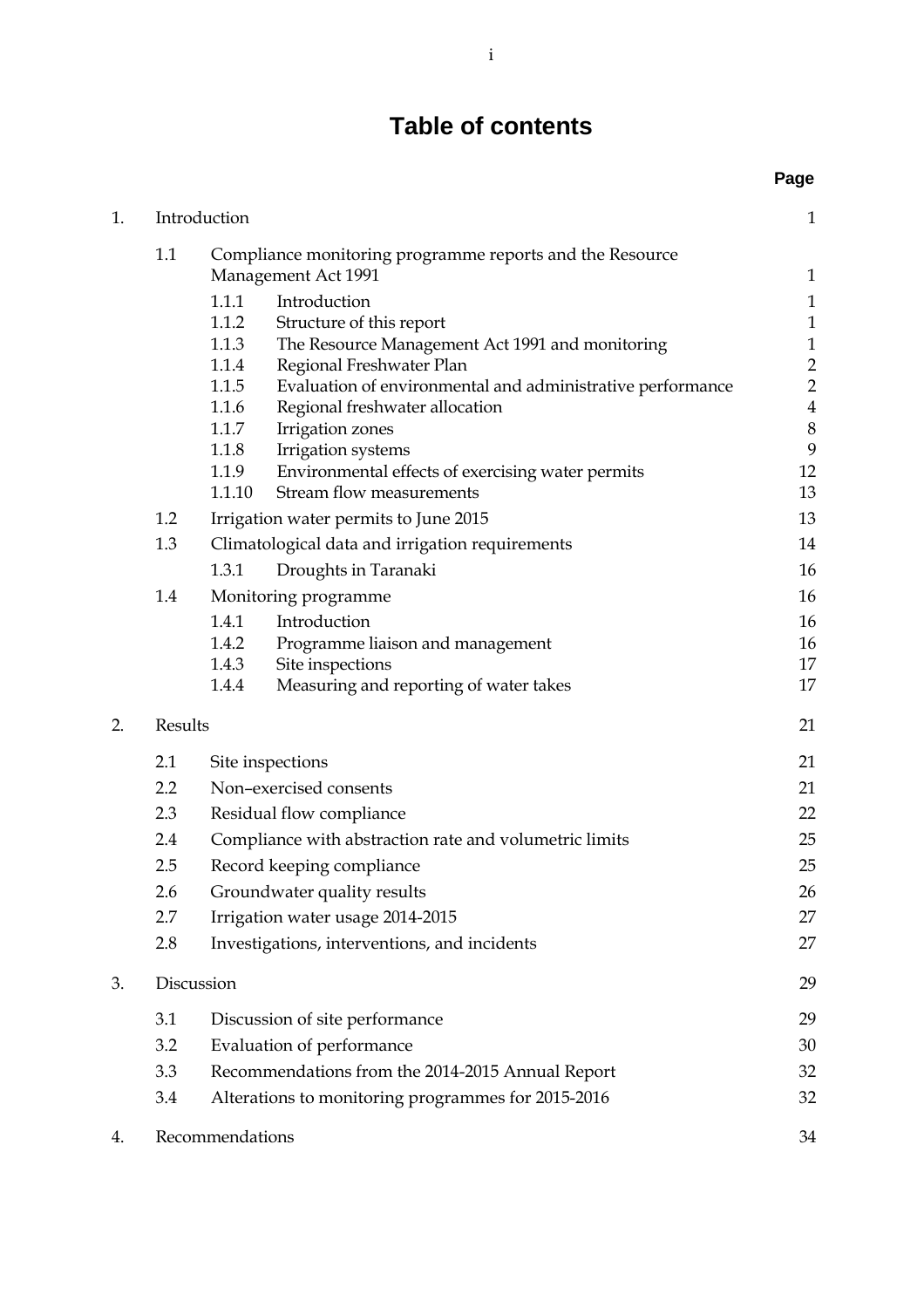| Glossary of common terms and abbreviations | 35 |
|--------------------------------------------|----|
| Bibliography and references                | 36 |

Appendix I Example surface water abstraction permit for pasture irrigation

Appendix II Report on consented water permits for farm and general water supply purposes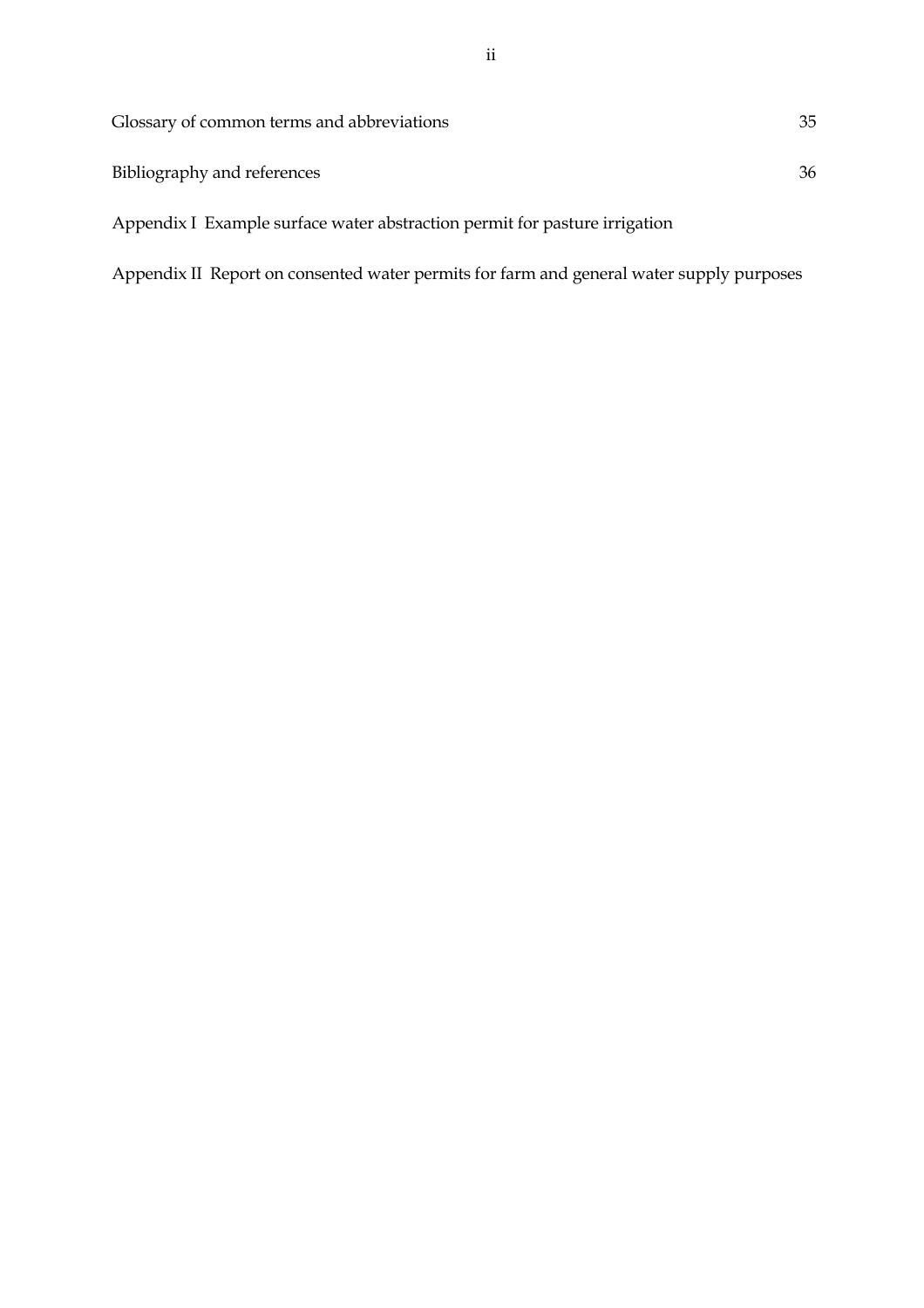# **List of tables**

| Table 1  | Total consents granted for irrigation water in Taranaki to 30 June 2015 | 6  |
|----------|-------------------------------------------------------------------------|----|
| Table 2  | Irrigation zones - modelled water demand (after Rout, 2003)             | 8  |
| Table 3  | New, renewed, varied and surrendered consents during 2014-2015          | 13 |
| Table 4  | Consents non-exercised during 2014-2015                                 | 21 |
| Table 6  | Stream gaugings carried out for residual flow compliance                | 22 |
| Table 7  | Consents breached for exceeding allocation limits during 2014-2015      | 25 |
| Table 8  | Consents for which data was not received by the Council as at 31 July   |    |
|          | 2015 for the 2014-2015 irrigation season                                | 26 |
| Table 9  | Consents which had malfunctioning dataloggers in the 2014-2015          |    |
|          | irrigation season                                                       | 26 |
| Table 5  | Groundwater quality results                                             | 26 |
| Table 10 | Consent found to be in breach and the incidents registered              | 28 |
| Table 11 | Individual performance for all irrigation consent holders               | 30 |

# **List of figures**

| Figure 1 | Percentage of water irrigation allocation per activity in the Taranaki  |    |  |
|----------|-------------------------------------------------------------------------|----|--|
|          | Region                                                                  | 5  |  |
| Figure 2 | Total consented water abstractions - distributed by activity 2014-2015  | 5  |  |
| Figure 3 | Source of water for irrigation in Taranaki during the 2014-2015 period  | .5 |  |
| Figure 4 | Pasture irrigation zones and locations of consented irrigation takes in |    |  |
|          | Taranaki                                                                | 9  |  |
| Figure 5 | Distribution map of the total rainfall recorded from 1 November 2014 to |    |  |
|          | 31 March 2015                                                           | 15 |  |

# **List of photos**

| Photo 1 | Mosaic of pictures depicting long-lateral and k-line type irrigation | 10 |
|---------|----------------------------------------------------------------------|----|
| Photo 2 | Mosaic of pictures depicting centre pivot                            | 11 |
| Photo 3 | Mosaic of pictures depicting travelling irrigator systems            | 11 |
| Photo 4 | Good installation of a flowmeter                                     | 18 |
| Photo 5 | Poor installation of a flowmeter                                     | 18 |
| Photo 6 | Stream gauging by Council staff                                      | 24 |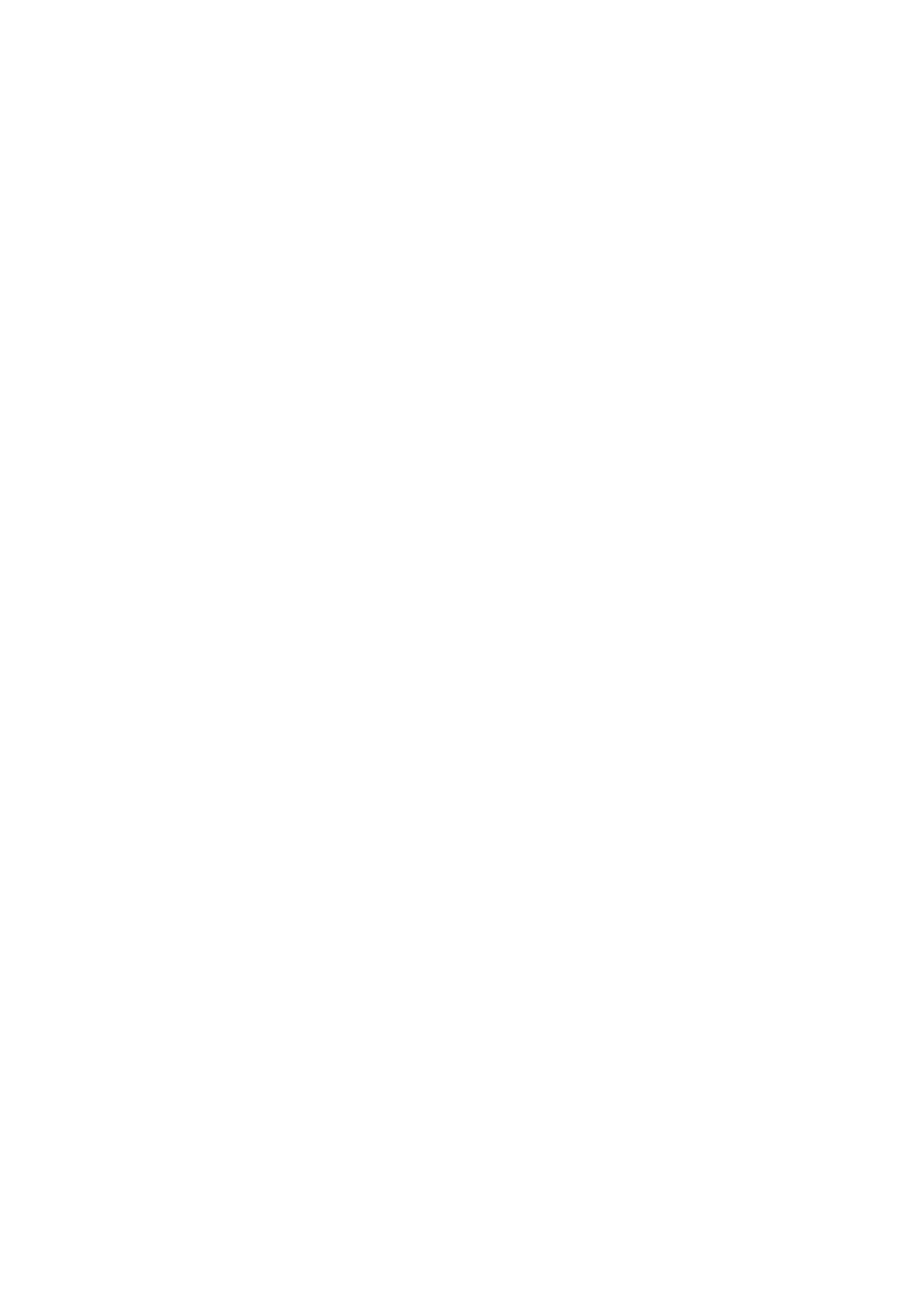### **1. Introduction**

### **1.1 Compliance monitoring programme reports and the Resource Management Act 1991**

#### **1.1.1 Introduction**

This report is for the period July 2014-June 2015 by the Taranaki Regional Council (the Council) describing the monitoring programmes for resource consents authorising the abstraction of freshwater for irrigation purposes in Taranaki.

This report covers the data collected for compliance monitoring for resource consents for pasture irrigation, horticultural and golf courses; as per the recommendations from the previous report. This is the  $12<sup>th</sup>$  annual report to be prepared by the Council to report on compliance monitoring programmes for irrigation water in Taranaki.

Irrigation in this report does not refer to any effluent (wastewater) application; it applies to the use of freshwater to supply dry soils with enough moisture for assisting in growing pasture. In pasture production, irrigation is mainly used to replace precipitation during periods of drought and to fulfil crop water requirements.

#### **1.1.2 Structure of this report**

Section 1 of this report is a background section. It sets out general information about compliance monitoring under the RMA and the Council's obligations and general approach to monitoring sites though annual programmes, the resource consents held by pasture irrigators to take and use freshwater, the nature of the monitoring programme in place for the period under review, and a description of the activities and operations conducted in the consent holder's site/catchment.

Section 2 presents the results of monitoring during the period under review, including scientific and technical data.

Section 3 discusses the results, their interpretations, and their significance for the environment.

Section 4 presents recommendations to be implemented in the 2015-2016 monitoring year.

A glossary of common abbreviations and scientific terms, and a bibliography, are presented at the end of the report.

#### **1.1.3 The Resource Management Act 1991 and monitoring**

The Resource Management Act (RMA) primarily addresses environmental 'effects' which are defined as positive or adverse, temporary or permanent, past, present or future, or cumulative. Effects may arise in relation to:

- (a) the neighbourhood or the wider community around an activity, and may include cultural and social-economic effects;
- (b) physical effects on the locality, including landscape, amenity and visual effects;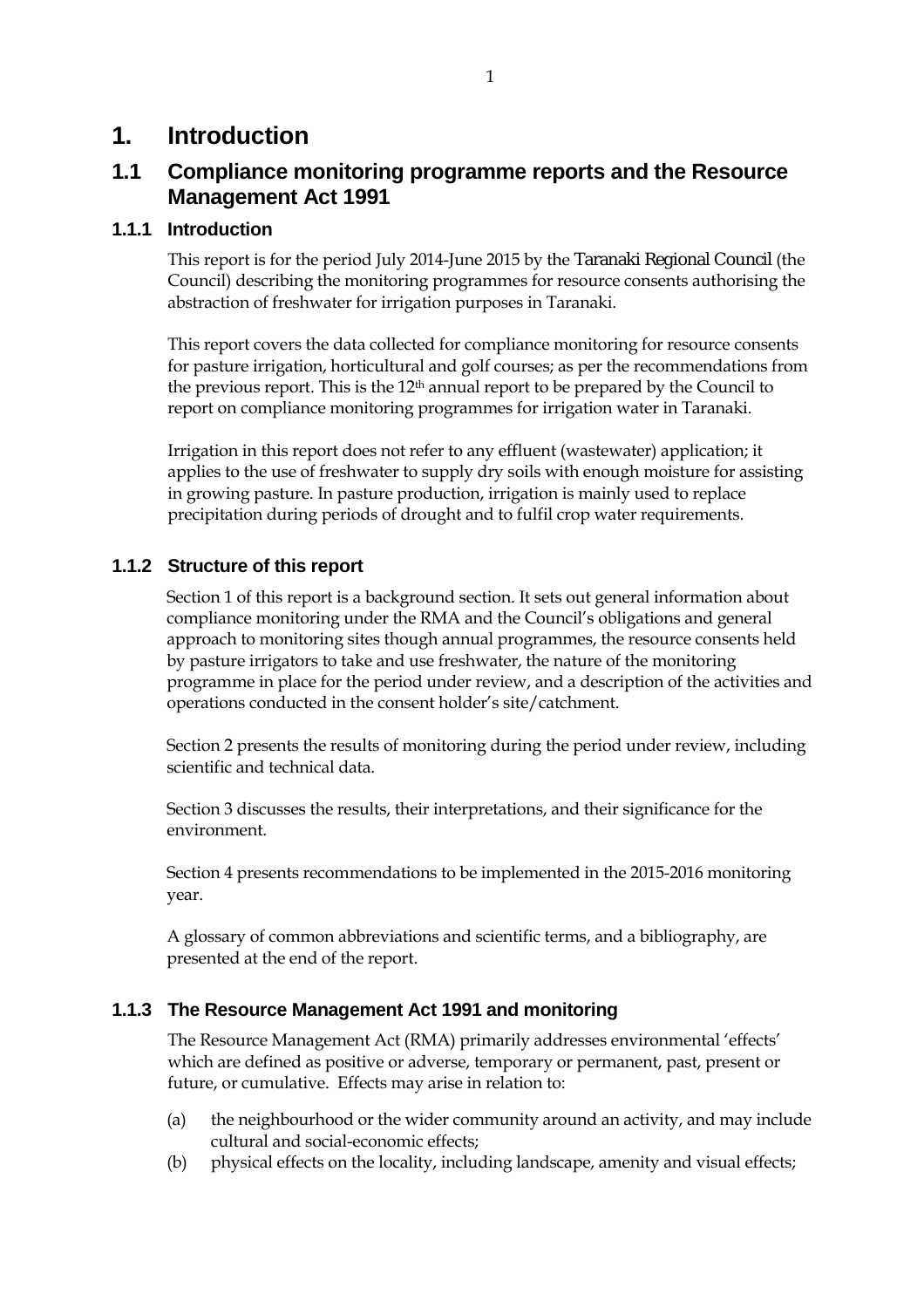- (c) ecosystems, including effects on plants, animals, or habitats, whether aquatic or terrestrial;
- (d) natural and physical resources having special significance (for example recreational, cultural, or aesthetic); (and)
- (e) risks to the neighbourhood or environment.

In its management of freshwater, the Council must:

- Sustain the potential of freshwater resources to meet the reasonably foreseeable needs of future generations;
- Safeguard the life-supporting capacity of freshwater and freshwater ecosystems;
- Avoid, remedy or mitigate any adverse effects of activities on the environment.

#### **1.1.4 Regional Freshwater Plan**

Section 14(1)(a) of the RMA stipulates that no person may take, use, dam, or divert any water unless the activity is expressly allowed for by a resource consent, or a rule in a regional plan, or meets criteria set out in Section 14(3) of the RMA.

The Regional Freshwater Plan for Taranaki (RFWP) became operative on 8 October 2001. It is a statutory document which outlines the Council's policy with respect to activities in relation to freshwater under the RMA.

Rule 15 of the RFWP provides for the abstraction of up to 50 cubic metres per day  $(m<sup>3</sup>/day)$  of surface water at a maximum rate of 1.5 litres per second (L/s) as a permitted activity for each certificate of title. The same provision applies for groundwater under Rule 48 pf the RFWP. The permitted allocations *(as of right entitlements)* allow for reasonable domestic and stock water needs without the need for a resource consent, provided that other conditions of the permitted rules are satisfied.

However, most irrigation abstractions demand significantly more water than the daily permitted allocation and consequently require resource consents. Appendix I gives an example of a typical set of conditions for a consent to take and use surface water for irrigation purposes.

Following the trend from previous years, there has been increased interest in pasture irrigation on dairy farms in Taranaki. Sources of water are rivers and streams, as these are the easiest and most economical options, but groundwater abstractions have become a possible alternative to supplement surface water use for irrigation.

#### **1.1.5 Evaluation of environmental and administrative performance**

Besides discussing the various details of the performance and extent of compliance by the consent holder/s during the period under review, this report also assigns a rating for their environmental and administrative performance.

**Environmental performance** is concerned with actual or likely effects on the receiving environment from the activities during the monitoring year. **Administrative performance** is concerned with the Company's approach to demonstrating consent compliance in site operations and management including the timely provision of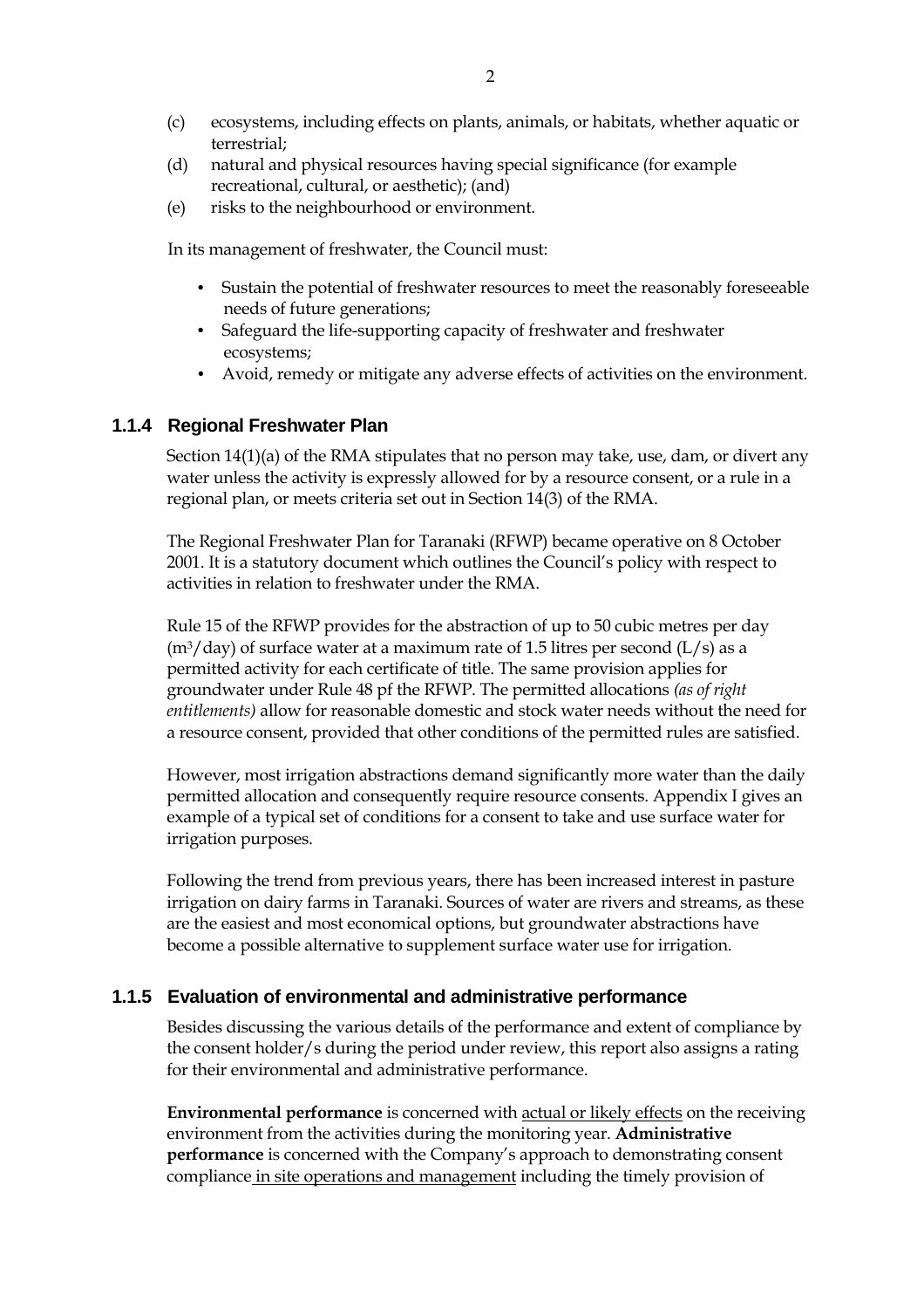information to Council (such as contingency plans and water take data) in accordance with consent conditions.

Events that were beyond the control of the consent holder and unforeseeable (that is a defence under the provisions of the RMA can be established) may be excluded with regard to the performance rating applied. For example loss of data due to a flood destroying deployed field equipment.

The categories used by the Council for this monitoring period, and their interpretation, are as follows:

#### **Environmental Performance**

- **High:** No or inconsequential (short-term duration, less than minor in severity) breaches of consent or regional plan parameters resulting from the activity; no adverse effects of significance noted or likely in the receiving environment .The Council did not record any verified unauthorised incidents involving significant environmental impacts and was not obliged to issue any abatement notices or infringement notices in relation to such impacts.
- **Good:** Likely or actual adverse effects of activities on the receiving environment were negligible or minor at most. There were some such issues noted during monitoring, from self reports, or in response to unauthorised incident reports, but these items were not critical, and follow-up inspections showed they have been dealt with. These minor issues were resolved positively, co-operatively, and quickly. The Council was not obliged to issue any abatement notices or infringement notices in relation to the minor non-compliant effects; however abatement notices may have been issued to mitigate an identified potential for an environmental effect to occur.

For example:

- High suspended solid values recorded in discharge samples, however the discharge was to land or to receiving waters that were in high flow at the time;
- Strong odour beyond boundary but no residential properties or other recipient nearby.
- **Improvement required:** Likely or actual adverse effects of activities on the receiving environment were more than minor, but not substantial. There were some issues noted during monitoring, from self reports, or in response to unauthorised incident reports. Cumulative adverse effects of a persistent minor non-compliant activity could elevate a minor issue to this level. Abatement notices and infringement notices may have been issued in respect of effects.
- **Poor:** Likely or actual adverse effects of activities on the receiving environment were significant. There were some items noted during monitoring, from self reports, or in response to unauthorised incident reports. Cumulative adverse effects of a persistent moderate non-compliant activity could elevate an 'improvement required' issue to this level. Typically there were grounds for either a prosecution or an infringement notice in respect of effects.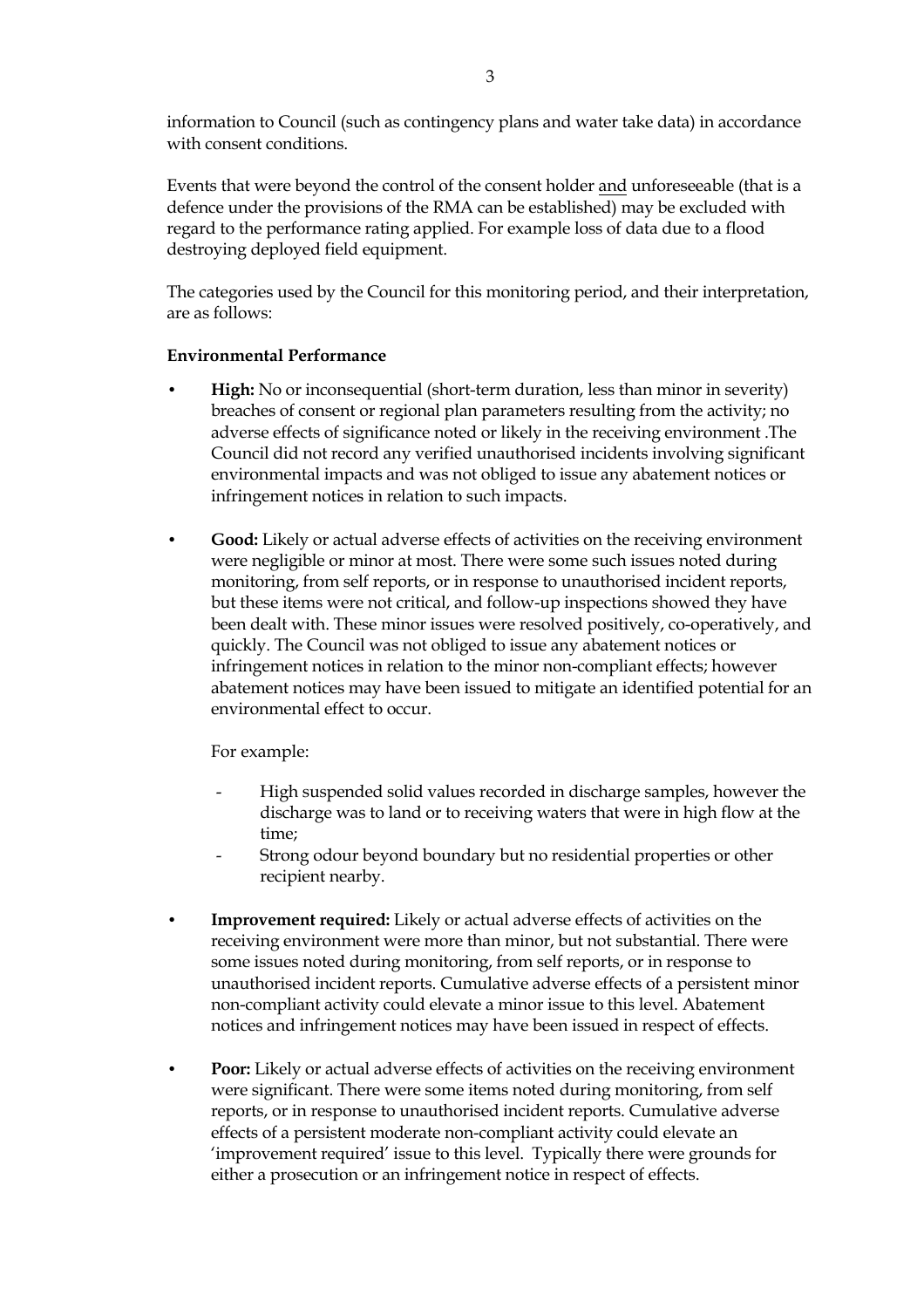#### **Administrative performance**

- **High:** The administrative requirements of the resource consents were met, or any failure to do this had trivial consequences and were addressed promptly and cooperatively.
- **Good:** Perhaps some administrative requirements of the resource consents were not met at a particular time, however this was addressed without repeated interventions from the Council staff. Alternatively adequate reason was provided for matters such as the no or late provision of information, interpretation of 'best practical option' for avoiding potential effects, etc.
- **Improvement required:** Repeated interventions to meet the administrative requirements of the resource consents were made by Council staff. These matters took some time to resolve, or remained unresolved at the end of the period under review. The Council may have issued an abatement notice to attain compliance.
- **Poor**: Material failings to meet the administrative requirements of the resource consents. Significant intervention by the Council was required. Typically there were grounds for an infringement notice.

For reference, in the 2014-2015 year, 75% of consent holders in Taranaki monitored through tailored compliance monitoring programmes achieved a high level o f environmental performance and compliance with their consents, while another 22% demonstrated a good level of environmental performance and compliance with their consents.

#### **1.1.6 Regional freshwater allocation**

 $\overline{a}$ 

At 30 June 2015, there were a total of 78 resource consents to take and use freshwater for irrigation purposes. Fifty-eight consents were for pasture irrigation, 10 for horticultural activities and 10 for recreational purposes (Figure 1).

The breakdown of freshwater allocation in the region indicates that other uses<sup>1</sup> represent 73% of all consented water takes; pasture irrigation represents 20% of the total consented water abstractions. Other types of irrigation (golf courses and for horticultural purposes) add up to only 7% (Figure 2).

<sup>1</sup> Includes: Aquaculture, Building Construction/Drainage/Flood Control, Chemical Processing/Manufacturing, Dairy Farm, Dairy Processing/Manufacturing, Dry Stock Farm, Hydrocarbon Exploration/Servicing Facilities, Landfills, Local Authorities, Meat and By-Product Processing, Petrochemical Processing, Piggery Farms, Poultry Farms, Power Generation – HydroPower Generation & Thermal, Quarries, Recreation/Tourism/Cultural, Road/Bridge Construction or Maintenance, Sewage Treatment, Swimming Pools, Timber Treatment or Sawmills, Water Supply or Treatment.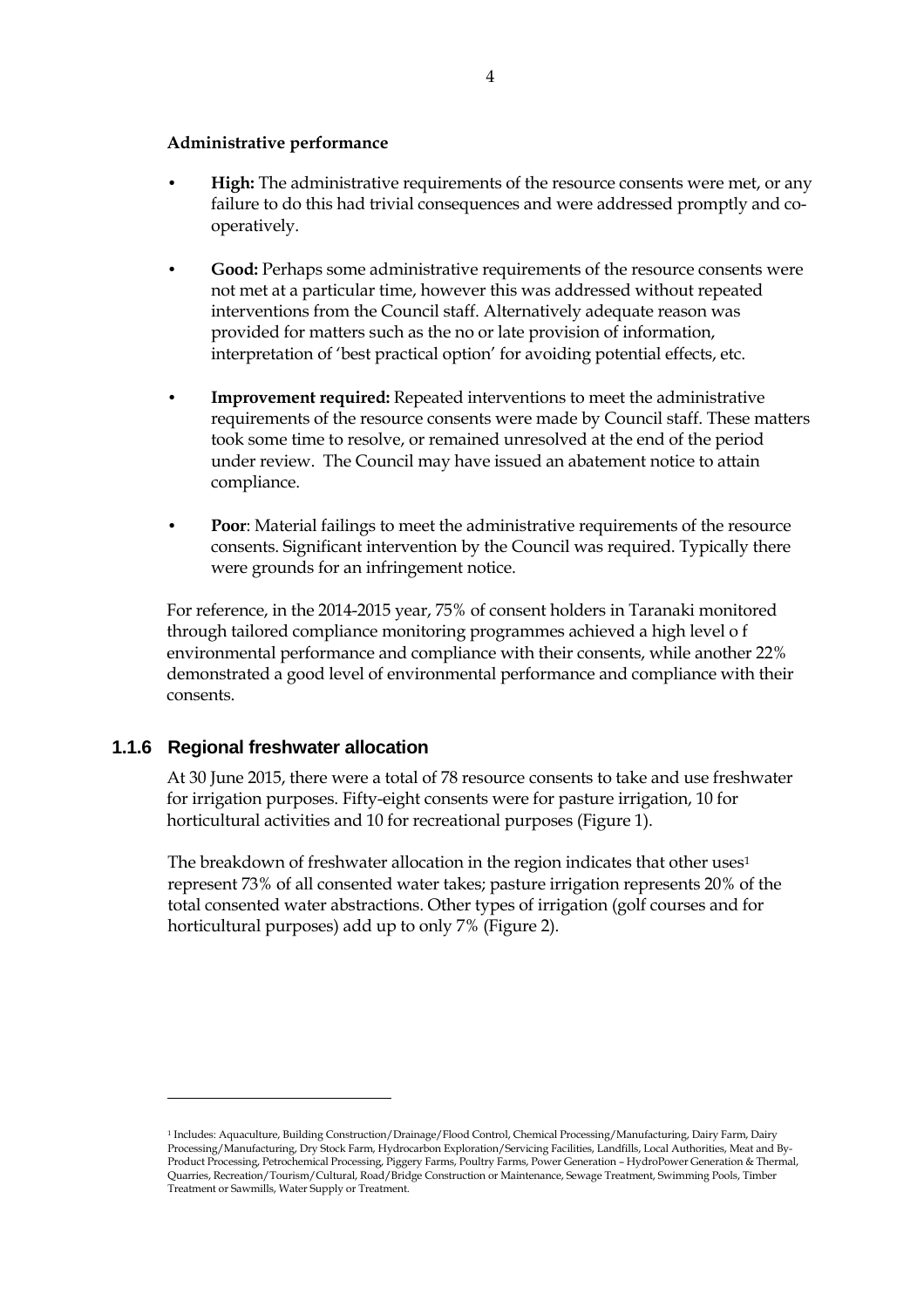

**Figure 1** Percentage of water irrigation allocation per activity in the Taranaki Region



**Figure 2** Total consented water abstractions – distributed by activity 2014-2015

Surface water is the predominant source for pasture irrigation, accounting for 50 of the 58 consented water abstractions (86%). The remaining 8 consents (14%) authorise abstractions from groundwater (Figure 3).



**Figure 3** Source of water for irrigation in Taranaki during the 2014-2015 period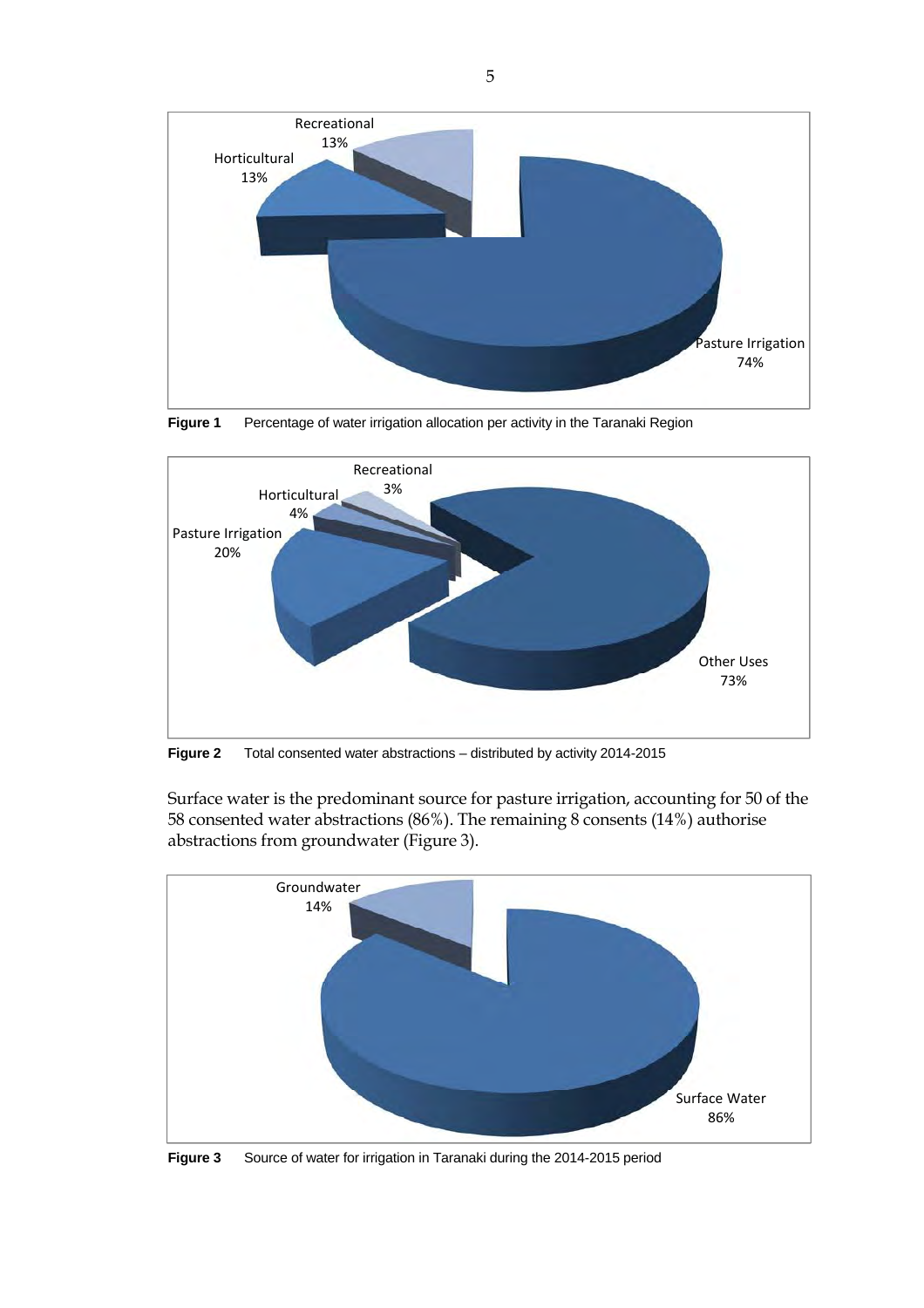Typically, groundwater abstractions are used as supplementary irrigation water supply. The relatively low yields from Taranaki's aquifers are rarely sufficient to supply an entire irrigation system. In addition, the capital and running costs of groundwater supply bores often make them uneconomic for use as a primary source of water for irrigation supply.

Table 1 lists all the irrigation water consents issued by the Council to 30 June 2015 classified by source and usage.

| i dibit i | Tutal consents granted for imgation water in Taranaki to 50 June 2015 |               |                    |
|-----------|-----------------------------------------------------------------------|---------------|--------------------|
| Consent   | <b>Consent Holder</b>                                                 | Source        | Usage              |
| 0017-3    | Manaia Golf Club                                                      | Surface Water | Recreational       |
| 0124-5    | Kaitake Golf Club Inc                                                 | Surface Water | Recreational       |
| 0132-3    | Hawera Golf Club Inc                                                  | Surface Water | Recreational       |
| 0164-2    | JR & DM Baker                                                         | Surface Water | Pasture Irrigation |
| 0184-3    | Inglewood Golf Club Inc                                               | Surface Water | Recreational       |
| 0189-4    | AI & KJ Williams                                                      | Surface Water | Pasture Irrigation |
| 0270-3    | Westown Golf Club Inc                                                 | Surface Water | Recreational       |
| 0278-4    | NRGE Farms Limited/Oceanview Trust                                    | Surface Water | Pasture Irrigation |
| 0464-3    | Oakura Farms Limited                                                  | Surface Water | Horticultural      |
| 0647-3    | <b>IG Cassie</b>                                                      | Surface Water | Horticultural      |
| 0714-2    | GD & HM McCallum                                                      | Groundwater   | Pasture Irrigation |
| 0721-3    | MD Aiken Family Trust                                                 | Groundwater   | Horticultural      |
| 0880-3    | IHC New Zealand Inc (NORTH TARANAKI)                                  | Surface Water | Horticultural      |
| 1193-3    | Vickers B & NM & Church G & CG                                        | Surface Water | Horticultural      |
| 1223-3    | EO & CP Lander                                                        | Surface Water | Horticultural      |
| 1721-3    | Manukorihi Golf Club Inc                                              | Surface Water | Recreational       |
| 1877-3    | Te Ngutu Golf Club Incorporated                                       | Surface Water | Recreational       |
| 1879-3    | <b>Wairau Nurseries</b>                                               | Surface Water | Horticultural      |
| 2138-3    | Riverside Farms Taranaki Ltd                                          | Surface Water | Pasture Irrigation |
| 3171-3    | Taranaki Greenhouses Limited                                          | Groundwater   | Horticultural      |
| 3312-3    | <b>GH Lance</b>                                                       | Groundwater   | Horticultural      |
| 3859-2    | Living Light 2000 Limited                                             | Groundwater   | Horticultural      |
| 4450-2    | Waitara Golf Club Inc                                                 | Surface Water | Recreational       |
| 4494-2    | CT & JM McDonald                                                      | Surface Water | Pasture Irrigation |
| 4783-2    | Larsen Trusts Partnership                                             | Surface Water | Pasture Irrigation |
| 4993-2    | J & EG Sanderson                                                      | Surface Water | Pasture Irrigation |
| 4994-2    | J & EG Sanderson                                                      | Surface Water | Pasture Irrigation |
| 5128-2    | Coastal Country Farms Limited                                         | Surface Water | Pasture Irrigation |
| 5568-1    | Cornwall Park Farms Limited                                           | Surface Water | Pasture Irrigation |
| 5570-2    | Kaihihi Trust                                                         | Surface Water | Pasture Irrigation |
| 5571-1    | Jimian Limited                                                        | Surface Water | Pasture Irrigation |
| 5623-1    | WD & SC Morrison                                                      | Surface Water | Pasture Irrigation |

**Table 1** Total consents granted for irrigation water in Taranaki to 30 June 2015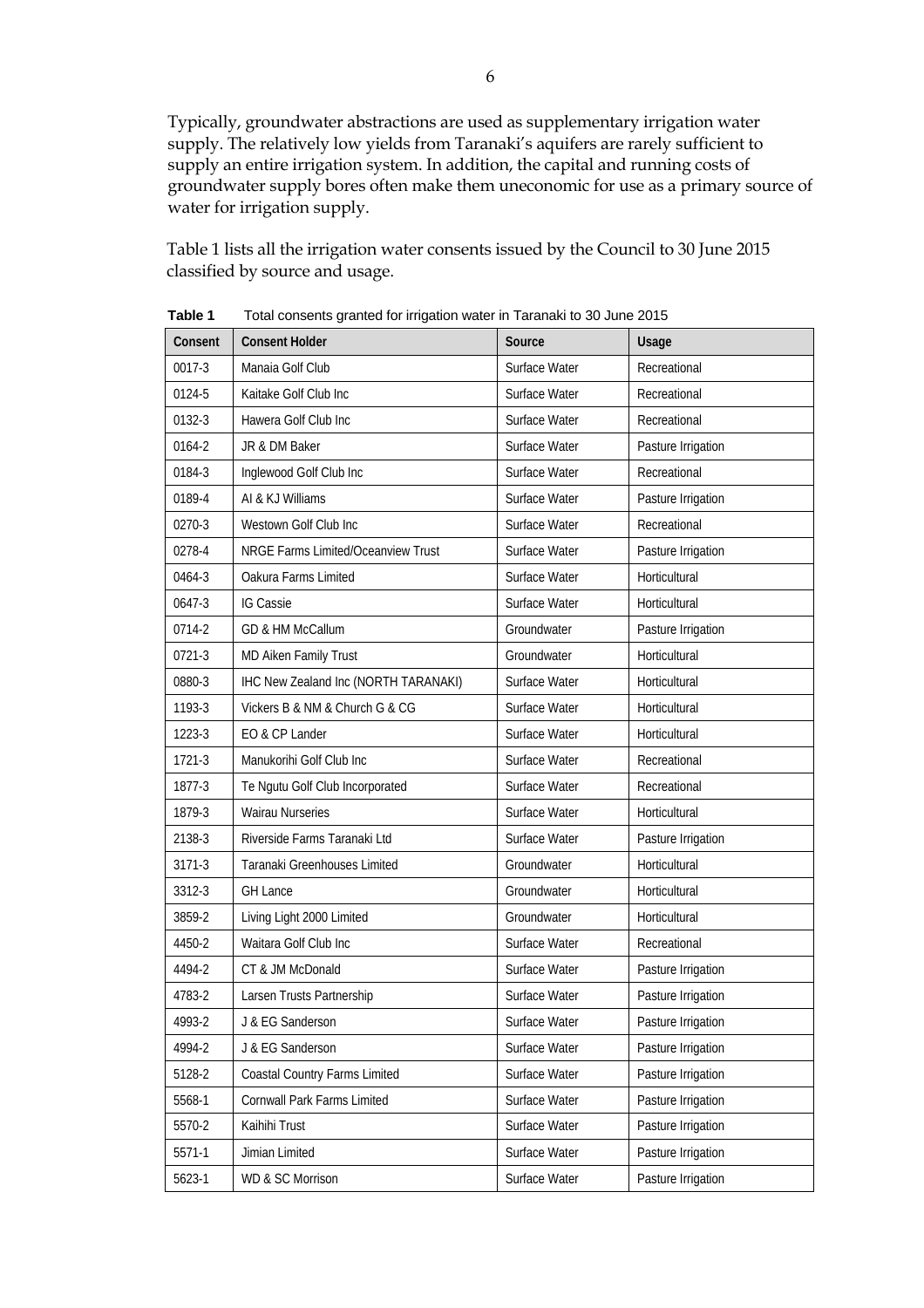| Consent | <b>Consent Holder</b>                                  | Source        | Usage              |
|---------|--------------------------------------------------------|---------------|--------------------|
| 5636-1  | Waiwira Trust                                          | Surface Water | Pasture Irrigation |
| 5696-1  | Kokako Road Limited                                    | Surface Water | Pasture Irrigation |
| 5709-2  | <b>KCCG Sole Trust</b>                                 | Surface Water | Pasture Irrigation |
| 5773-1  | Goodin FJ & Sons Limited                               | Surface Water | Pasture Irrigation |
| 5778-1  | Mara Trust                                             | Surface Water | Pasture Irrigation |
| 5781-2  | Waikaikai Farms Limited                                | Surface Water | Pasture Irrigation |
| 5791-1  | AL & LA Campbell                                       | Surface Water | Pasture Irrigation |
| 5797-1  | Pihama Farms Limited                                   | Surface Water | Pasture Irrigation |
| 5807-1  | Dickie Roger Family Trust                              | Surface Water | Pasture Irrigation |
| 5827-2  | Walker & McLean Partnership                            | Surface Water | Pasture Irrigation |
| 5829-1  | Julian RM & MC Family Trust                            | Surface Water | Pasture Irrigation |
| 5840-2  | Gibbs G Trust                                          | Surface Water | Pasture Irrigation |
| 5863-2  | Geary AR Trust (A R Geary)                             | Surface Water | Pasture Irrigation |
| 5876-1  | GA & RJ Dorn                                           | Surface Water | Pasture Irrigation |
| 5878-1  | Woollaston Family Trust Partnership                    | Surface Water | Pasture Irrigation |
| 5879-1  | BR & RG Harvey Family Trust                            | Groundwater   | Pasture Irrigation |
| 5887-1  | A & EN Barkla                                          | Surface Water | Pasture Irrigation |
| 5896-1  | Kohi Investments Limited                               | Surface Water | Pasture Irrigation |
| 5898-2  | David Pease Family Trust                               | Surface Water | Pasture Irrigation |
| 5950-1  | WD & SC Morrison                                       | Groundwater   | Pasture Irrigation |
| 5973-2  | Crosbig Trusts Partnership                             | Surface Water | Pasture Irrigation |
| 6026-1  | JR & DM Baker                                          | Groundwater   | Pasture Irrigation |
| 6159-1  | Pinehill Land Company Limited                          | Surface Water | Pasture Irrigation |
| 6193-1  | RA & SM Geary Trusts Partnership                       | Groundwater   | Pasture Irrigation |
| 6292-1  | New Plymouth Golf Club Inc                             | Surface Water | Recreational       |
| 6429-1  | Leatherleaf Limited                                    | Surface Water | Pasture Irrigation |
| 6430-1  | Fonic Farms                                            | Surface Water | Pasture Irrigation |
| 6486-1  | GM & PJ Rutten Family Trust Partnership                | Groundwater   | Pasture Irrigation |
| 6628-1  | Hamblyn Family Trusts                                  | Surface Water | Pasture Irrigation |
| 7270-1  | Ian Mantey Family Trust & Sally Mantey Family<br>Trust | Surface Water | Pasture Irrigation |
| 7346-1  | Spenceview Farms                                       | Surface Water | Pasture Irrigation |
| 7372-1  | Pukeone Partnership                                    | Surface Water | Pasture Irrigation |
| 7527-1  | Pukeone Partnership                                    | Surface Water | Pasture Irrigation |
| 7528-1  | Kereone Farms Limited                                  | Surface Water | Pasture Irrigation |
| 7626-1  | NW & DM King                                           | Surface Water | Pasture Irrigation |
| 7733-2  | Hawken Family Trust                                    | Surface Water | Pasture Irrigation |
| 7768-1  | Carter AJ Limited                                      | Surface Water | Pasture Irrigation |
| 7781-1  | D Krumm                                                | Surface Water | Pasture Irrigation |
| 7866-1  | Stratford Golf Club Inc                                | Groundwater   | Recreational       |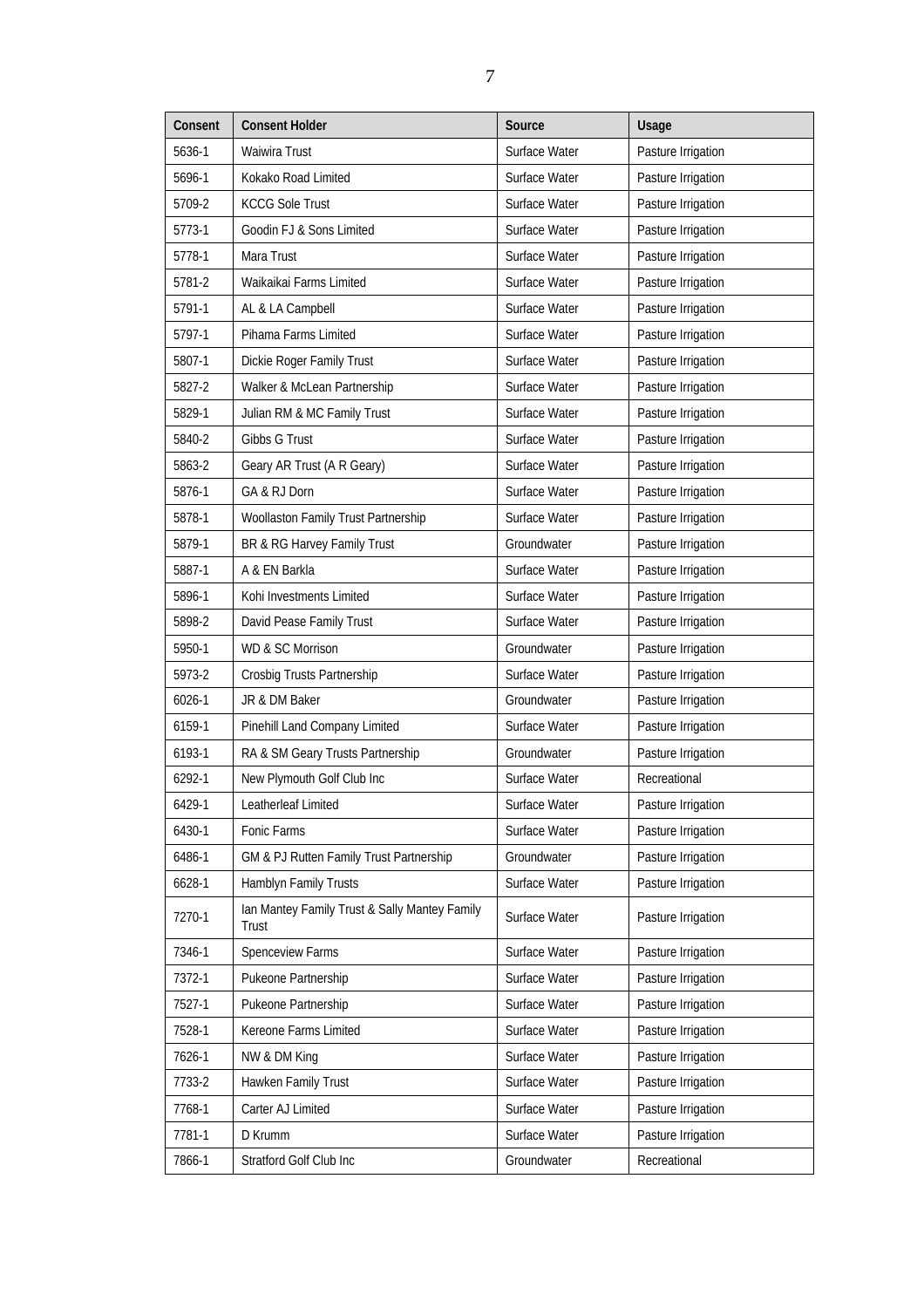| Consent | <b>Consent Holder</b>          | Source        | <b>Usage</b>       |
|---------|--------------------------------|---------------|--------------------|
| 7895-1  | Ohawe Farm                     | Surface Water | Pasture Irrigation |
| 7981-1  | Taranaki Community Rugby Trust | Surface Water | Pasture Irrigation |
| 9561-1  | Kereone Farms Limited          | Groundwater   | Pasture Irrigation |
| 9577-1  | SB & J May Family Trust        | Surface Water | Pasture Irrigation |
| 9597-1  | T & V Gibson Limited           | Surface Water | Pasture Irrigation |
| 9608-1  | D Wilson                       | Groundwater   | Pasture Irrigation |
| 9936-1  | <b>GSJ Trust</b>               | Surface Water | Pasture Irrigation |

#### **1.1.7 Irrigation zones**

A regional study commissioned for the Council in 2002 (Rout, 2003) identified eight irrigation zones based mainly on climate. The zones were characterised by different parameters in terms of system management and financial return. Each zone, and the location of all current irrigation consents are illustrated in Figure 4.

The modelling exercise identified zones with the most potential for pasture irrigation requirements were Normanby (*Zone 2*), Inaha (*Zone 3*), Hawera (*Zone 4*) and Opunake (*Zone 5*). The water demand modelled for Taranaki's eight irrigation zones are given in Table 2 below.

| Zone $No$      | Take rate<br>(L/s / Ha) | Daily volume<br>(m <sup>3</sup> /Ha) | Annual volume<br>(m <sup>3</sup> /Ha) | <b>Application depth</b><br>(mm) |
|----------------|-------------------------|--------------------------------------|---------------------------------------|----------------------------------|
|                | 0.40                    | 31                                   | 2,200                                 | 44                               |
| $\overline{2}$ | 0.51                    | 40                                   | 4,840                                 | 44                               |
| 3              | 0.58                    | 46                                   | 6,400                                 | 32                               |
| 4              | 0.67                    | 53                                   | 5,120                                 | 32                               |
| 5              | 0.63                    | 50                                   | 4,200                                 | 30                               |
| 6              | 0.63                    | 50                                   | 3,600                                 | 30                               |
| 7              | 0.53                    | 42                                   | 4,000                                 | 50                               |
| 8              | 0.46                    | 37                                   | 3,960                                 | 44                               |

**Table 2** Irrigation zones – modelled water demand (after Rout, 2003)

As illustrated in Figure 4, most of the pasture irrigation in Taranaki takes place within a 10 km wide belt of coastal land stretching from Oakura to Waitotara, with the rest of the sites located between Inglewood and Eltham.

The geographical patterns for the development of irrigation in the coastal region are influenced by a combination of meteorological, topographical and soil conditions. Coastal areas generally have lower rainfall rates, a higher density of small streams, more exposure to drying winds and have lighter and more freely-draining soils than in other parts of the province.

Irrigation in Taranaki dairy farms usually occurs over a 3 to 6 month period depending on location and climatic conditions. Irrigation typically commences in mid October-November and ends in late March-early April, with water use peaking in January and February.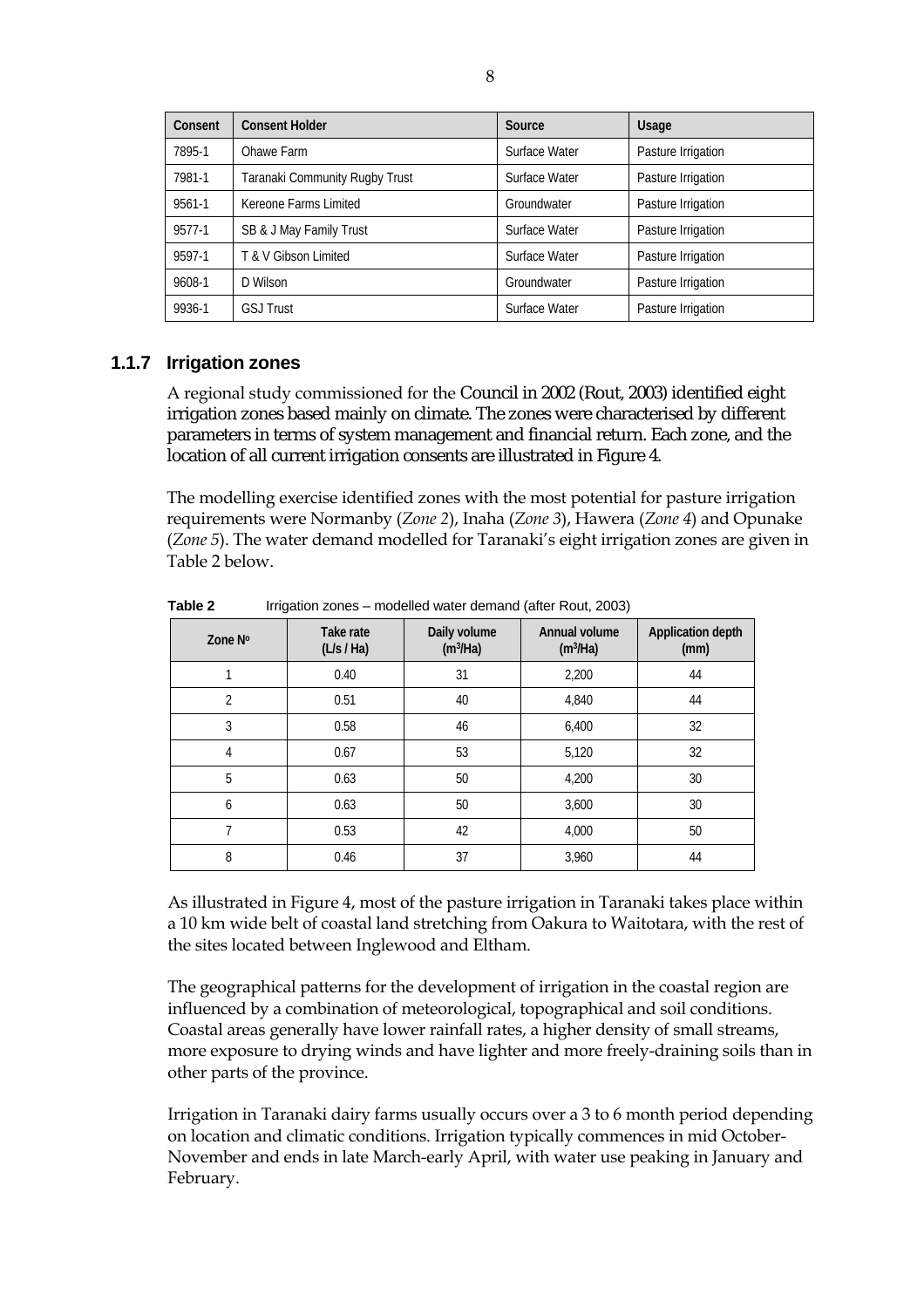

**Figure 4** Pasture irrigation zones and locations of consented irrigation takes in Taranaki

#### **1.1.8 Irrigation systems**

In general there are two types of irrigation methods; surface and pressurised. The majority of irrigation systems currently in operation in the province fall in to the pressurised category. Pressurised systems can be further differentiated based on the method of operation and equipment used. A summary of the systems encountered in the region and some of their advantages and disadvantages are summarised below: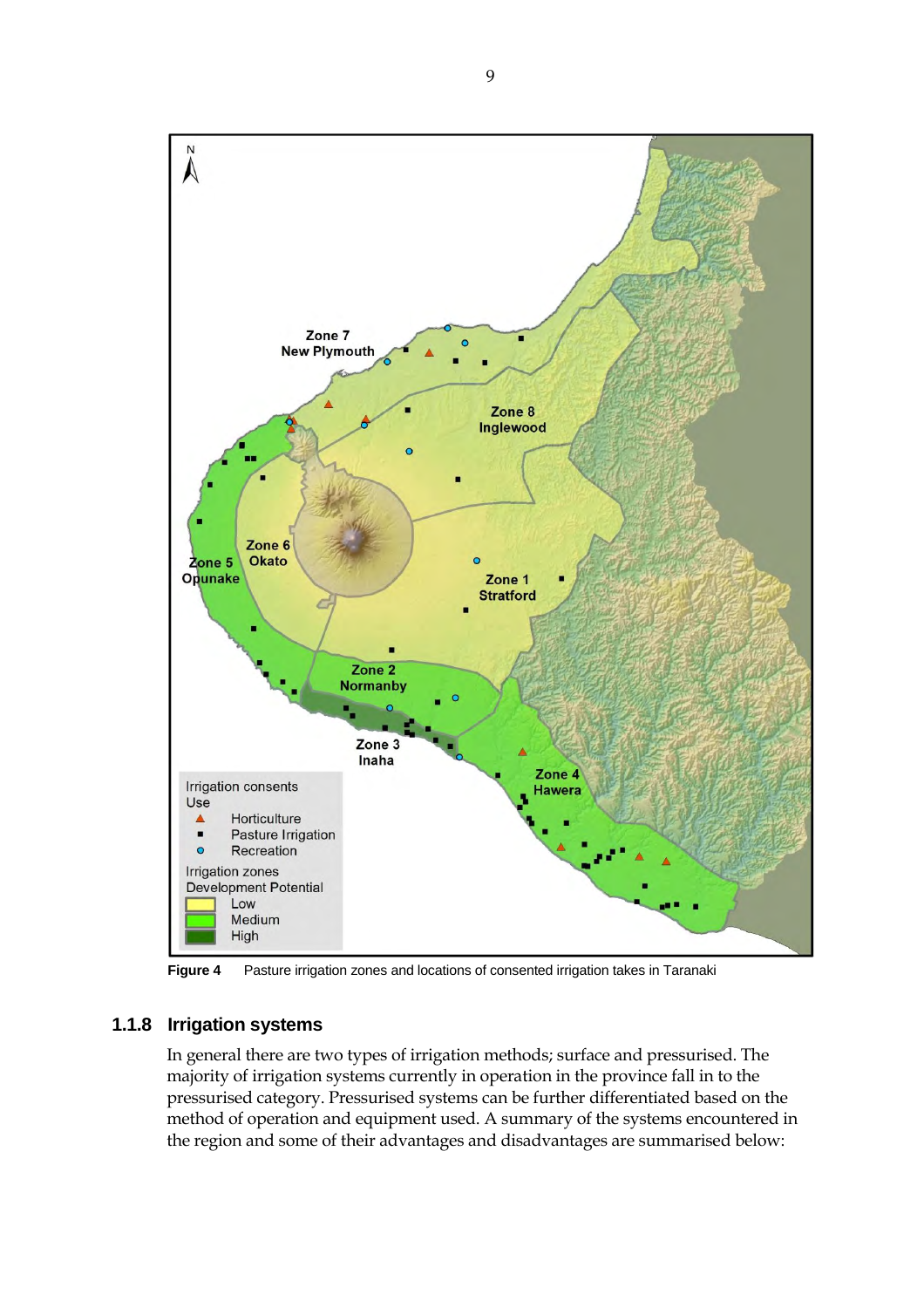#### **K-line and long-lateral types – Impact sprinklers mounted on moveable laterals (Photograph 1).**

#### *Advantages:*

- low capital cost;
- are simple in construction and are relatively easy to operate;
- easily adapted to existing farm layouts and topography;
- allows low application rates;
- low operating pressures;
- K-lines particularly suited to windy conditions due to sprinkler cowling; and
- consists of flexible hoses line designed to ease irrigation applications.

#### *Disadvantages:*

- high maintenance; and
- high labour input to shift *(drag and drop).*



**Photo 1** Mosaic of pictures depicting long-lateral and k-line type irrigation

#### **Centre pivot type – spray nozzles mounted on a movable lateral (Photograph 2)**

#### *Advantages:*

- large circulating area;
- allows versatility in application rates and return periods;
- low operating pressures;
- low maintenance;
- low labour input;
- frequently desirable on steep, rocky, or uneven soils;
- most are provided with automatic controls and metering equipment; and
- widely used both in New Zealand and worldwide.

#### *Disadvantages:*

- high capital cost; and
- not ideal where energy supply may be unreliable or expensive.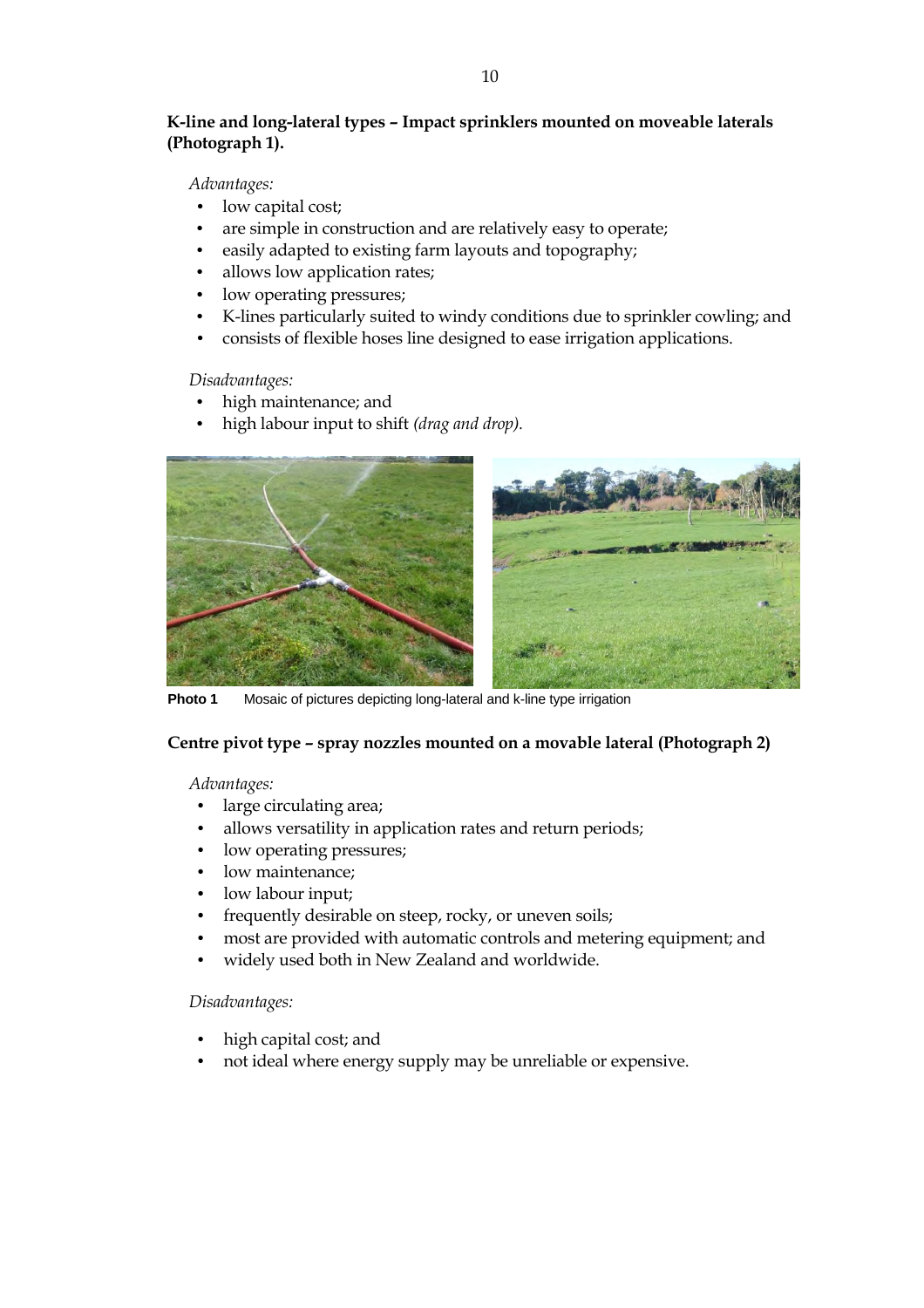

**Photo 2** Mosaic of pictures depicting centre pivot

**Travelling irrigators-spray nozzles mounted on fixed or rotating boom** *(rotary boom, fixed boom, gun irrigator, effluent irrigator)* **(Photograph 3)** 

*Advantages:*

- low capital cost;
- may cover a large irrigation area;
- simple operation; and
- allows some control with application rates.

*Disadvantages:* 

- poor performance in windy conditions;
- uneven application, particularly at end of runs;
- not suited to irregular farm layout *(boom irrigators only)*; and
- high operating pressures *(hard hose gun irrigators only).*



**Photo 3** Mosaic of pictures depicting travelling irrigator systems

The predominant system used in Taranaki is the impact sprinklers which account for 74%, while 10% of irrigation systems operate with centre pivots. Only 3% use travelling irrigators.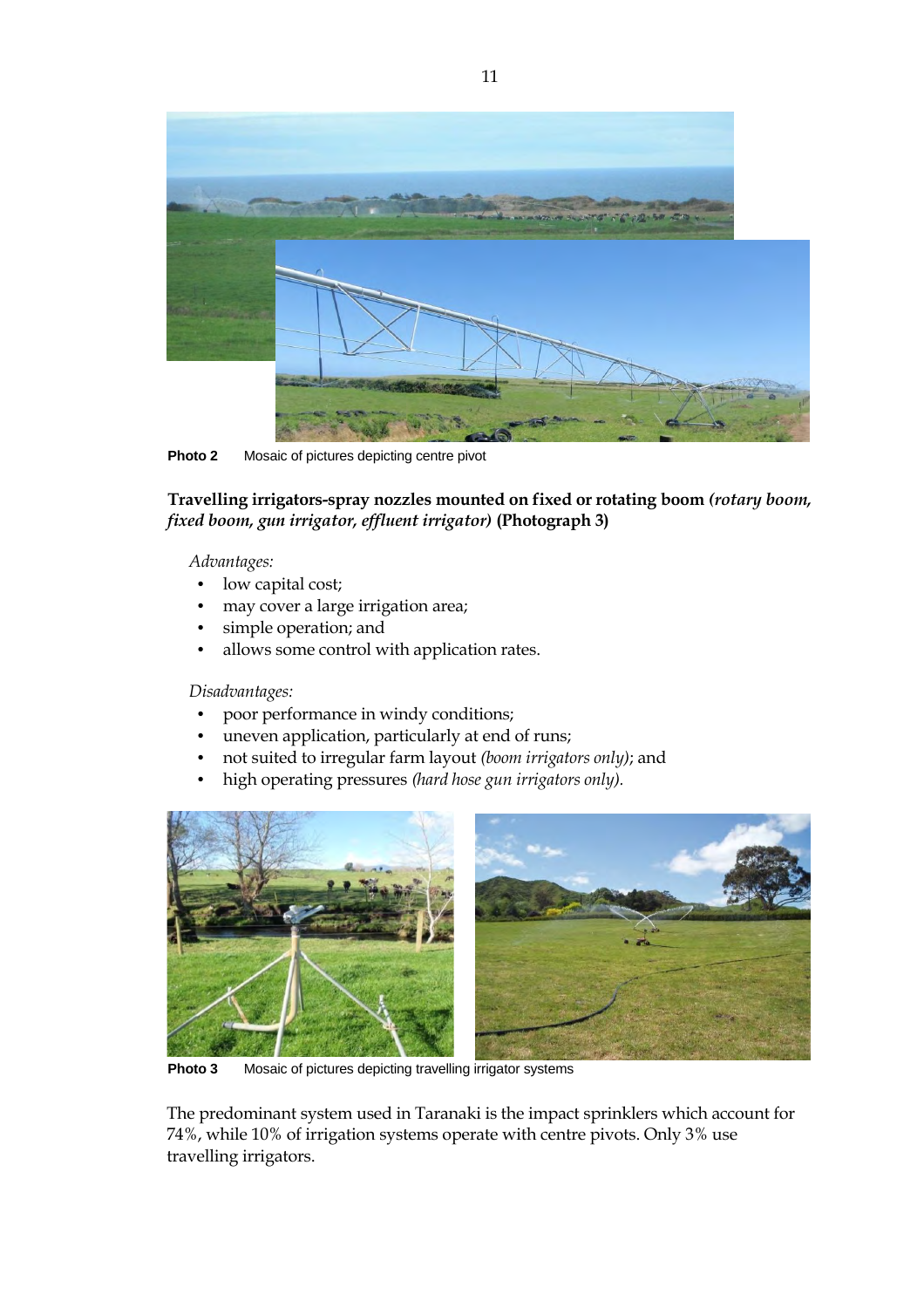#### **1.1.9 Environmental effects of exercising water permits**

Environmental effects of water abstraction can include a loss of aquatic habitat and biodiversity, and impacts on cultural, recreational and aesthetic values of waterbodies. In an effort to reduce such impacts, the Council encourages the efficient use of water through technical irrigation system design, and maintenance and management practices that help with the achievement of high irrigation efficiencies.

#### **Surface water abstractions**

Expected periods of peak irrigation water demand normally coincide with periods of low flows in rivers and streams. During these periods, the Council closely monitors river flows and the exercise of water permits.

The majority of surface water permits for irrigation require the abstraction to cease when the flow in the abstracted waterway reaches, or falls below, a specified level (minimum flow). Policy 6.1.5 of the RFWP states that at least two-thirds of habitat within a rivers or streams at is to be retained at mean annual low flow (MALF) levels. This figure has been derived for protection of habitat requirements for brown trout, and is considered conservative for native species.

For many smaller waterways, two-thirds habitat roughly equates to two-thirds MALF, however, the cut-off flow level on many irrigation abstraction consents is in practice generally set at MALF. It is the responsibility of the consent holder to ensure compliance with consent conditions at all times.

In certain coastal streams, and under certain flow conditions, tidal movements can result in the migration of saline water upstream from the coastal margin. The abstraction and application of saline or brackish water to land can have adverse effects on pumping and irrigation equipment, crops and soils.

#### **Groundwater abstractions**

The abstraction of groundwater for use in irrigation supply has the potential to lower groundwater levels in the vicinity of the pumping bore. The potential effects of any groundwater abstraction are thoroughly assessed by the Council during the processing of a resource consent application for a groundwater take.

Groundwater levels in coastal bores should be maintained above mean sea level to avoid the risk of sea water intrusion into freshwater aquifers. Water with elevated salinity is generally unsuitable for irrigation. Elevated levels of sodium, chloride, sulphate, and hardness resulting from sea water contamination can affect the taste and corrosiveness of water and can cause scale (Cameron & White, 2004). Irrigation with saline water reduces the ability of the plant's roots to take up water. In between irrigation cycles, as the soil moisture decreases, the salts in the soil concentrate to several times the initial value in irrigation water.

Fortunately in Taranaki, the risk of saltwater intrusion is minor due to the limited number of high yielding coastal bores. In any case, the Council does monitors water quality at five coastal sites as part of the irrigation consent compliance monitoring programmes to assess any changes in groundwater composition as a result of abstraction.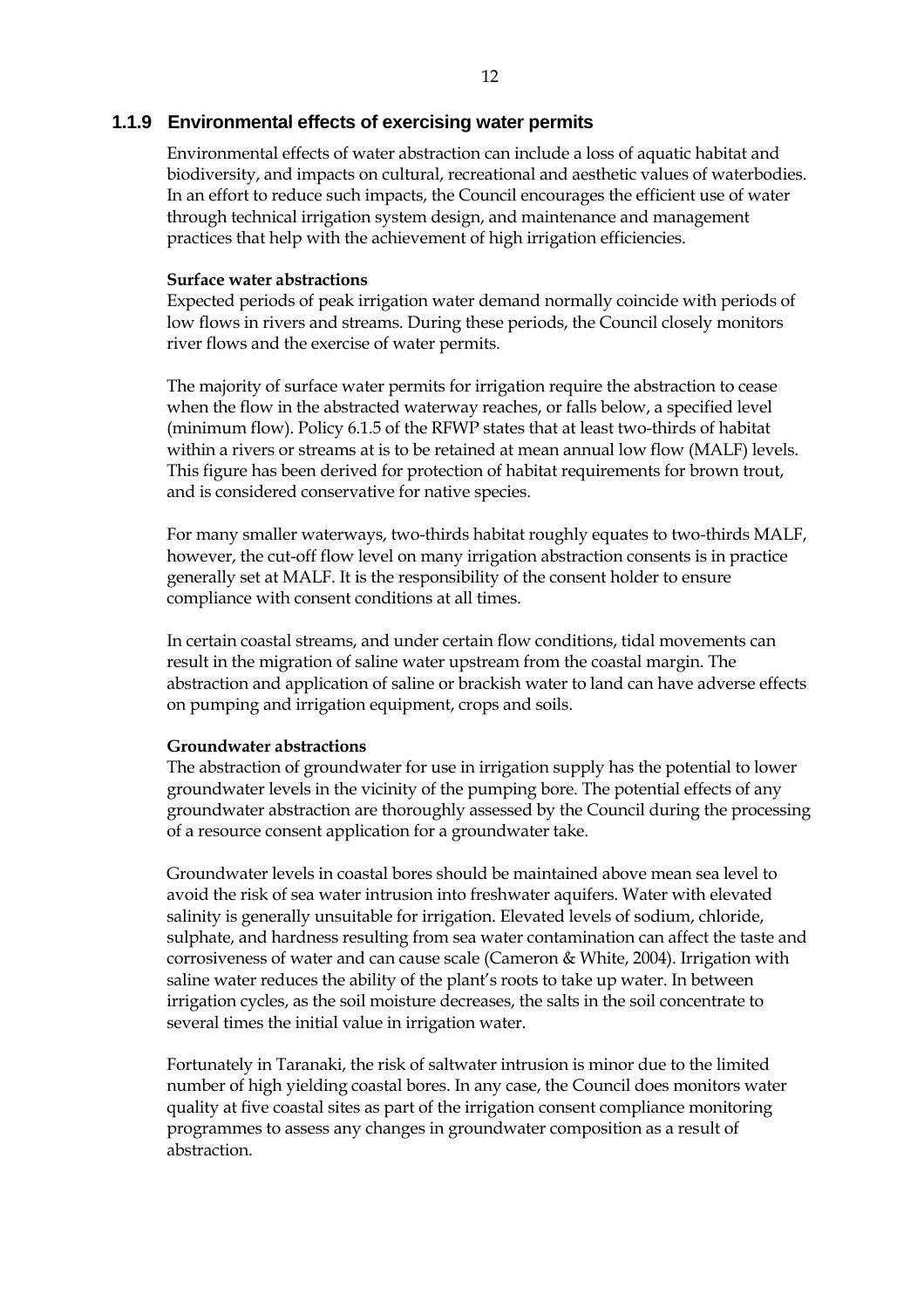#### **Nutrient loading**

Irrigated pasture typically supports higher stock numbers compared with nonirrigated pasture and consequently a higher nutrient (nitrate) loading per hectare. This is particularly the case in areas where the underlying soils are sandy and free-draining. Irrigation schemes in Zones 2, 3 and 4 occur in areas where groundwater is known to be at risk of nitrate contamination (TRC 1998, 2005). In these zones, careful management of irrigation water and fertiliser application regimes is required to minimise the risk of groundwater and surface water contamination with nitrates.

The implementation of riparian management plans, fencing and planting of riparian margins can further reduce the potential for any nutrient rich runoff from irrigated pasture entering surface water systems.

#### **1.1.10 Stream flow measurements**

Compliance with consent conditions set to safeguard the intrinsic values of Taranaki's streams is based on recognising that the taking of water is only allowed when there is water available above the minimum flow set out in the consent. If flows drop below this level, then irrigation is to cease until there is adequate water to allow for irrigation to recommence. To determine compliance the Council undertakes stream flow measurements by indirect and direct methods at control points usually upstream and/or downstream of abstraction points. These methods involve the measurements of velocity and cross-sectional areas which are used together to determine the flow rate.

### **1.2 Irrigation water permits to June 2015**

There were a total of 78 consents for the abstraction of freshwater for use in irrigation active across Taranaki as of 30 June 2015.

During the period under review, one new consent was granted, two existing consents were renewed, five had variations made to consent conditions and one consent was surrendered (Table 3).

| <b>Status</b> | Consent | <b>Consent Holder</b>          | Catchment   | Stream/River |
|---------------|---------|--------------------------------|-------------|--------------|
| <b>New</b>    | 7981-1  | Taranaki Rugby Community Trust | Inaha       | Inaha        |
| Renewed       | 0124-5  | Kaitake Golf Club Inc          | Waimoku     | Unnamed trib |
|               | 2138-3  | Riverside Taranaki Farms Ltd   | Waingongoro | Waingongoro  |
|               | 5973-2  | Crosbig Trusts Partnership     | Otahi 2     | Otahi 2      |
|               | 6628-1  | <b>Hamblyn Family Trusts</b>   | Waitara     | Waitara      |
| Varied        | 7346-1  | Spenceview Farms               | Kaikura     | Kaikura      |
|               | 7527-1  | Pukeone Partnership            | Waitotara   | Waitotara    |
|               | 75281   | Kereone Farms Limited          | Waitotara   | Waitotara    |
| Surrendered   | 1253-3  | KA & RD Southall               | Waitara     | Ngatoro      |

**Table 3** New, renewed, varied and surrendered consents during 2014-2015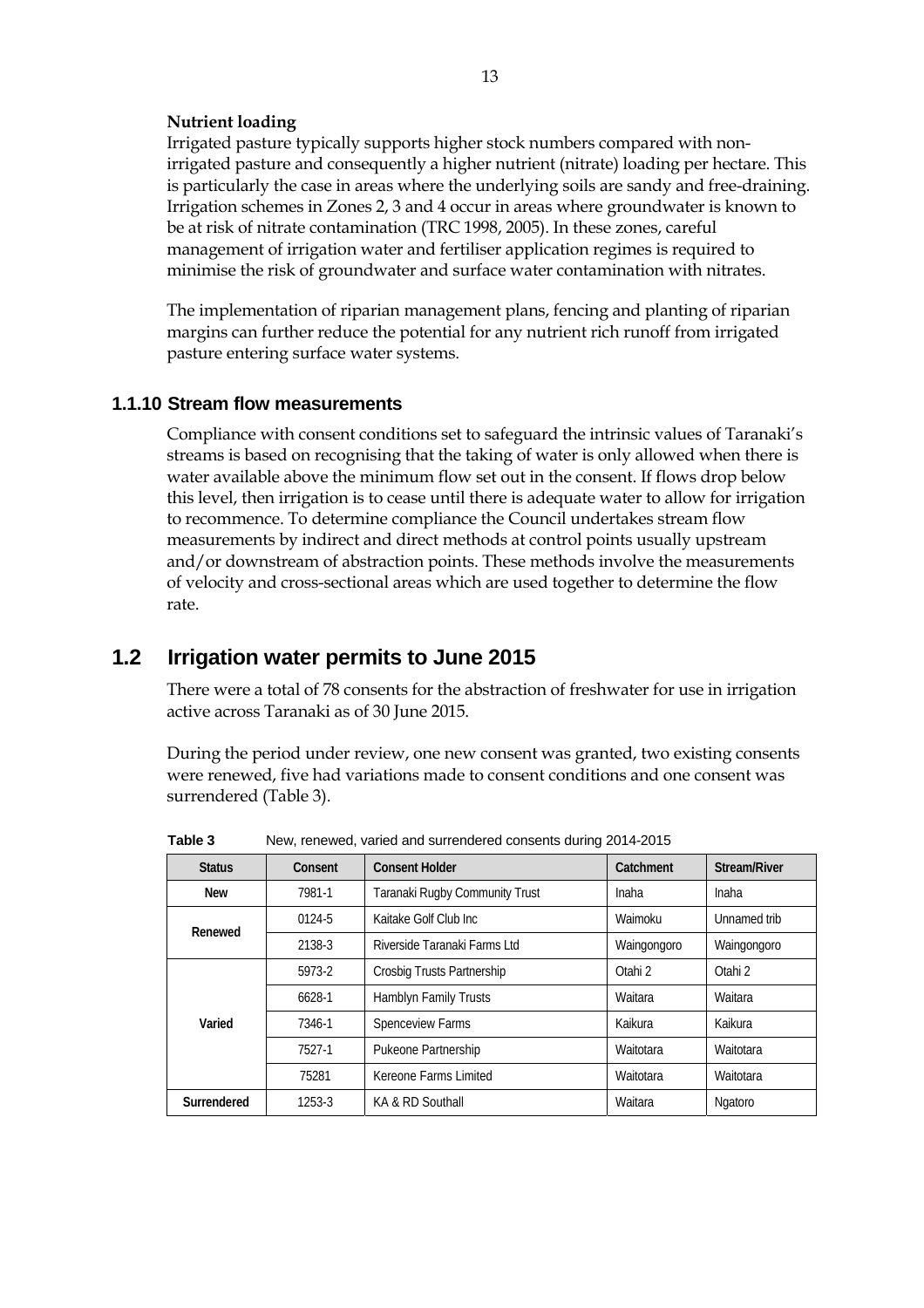#### **1.3 Climatological data and irrigation requirements**

The Council provides live on-site data on soil moisture, precipitation and temperature via its website. Eight sites along the southern coastline provide climatological information about the most intensively developed irrigation zones.

Rainfall has a direct impact not only on river and stream flows but on the amount of water for recharge reaching the province's aquifers, which also contribute baseflow to surface water systems. Rainfall recharge is critical to maintain groundwater levels and thus the potential to supply water in the zones where there is more pressure on surface water resources.

During the period of 1 November 2014 to 31 March 2015, rainfall percentages for the region ranged between 62% and 106% of 'normal' rainfall volumes (Figure 5). The irrigation season began as early as October for farmers between Waitotara and Patea, as there was as little as 44% of normal rainfall recorded in October, which is historically known as the wettest month of the year. November and December recorded near normal rainfall conditions, which meant that coastal and northern irrigators didn't begin irrigation until December or early January. The demand for irrigation was at its highest in January, as rainfall was between only 2% and 28% of normal. This also caused rivers to drop below MALF, which is not usually expected til late February or early March. There was a slight reprieve in early February with some welcome rain dousing the region. However, this did not last long and by mid February things were starting to dry up again and the demand for irrigation went up. In early March rain arrived and helped ease the pressure on the water use and by mid March irrigation was wrapping up for the season for many irrigators.

Accurate interpretation of climatological data is paramount for the planning, scheduling and operation of efficient irrigation systems. Precipitation and evapotranspiration data are fundamental to carrying out reliable water budget calculations and calculations of crop (pasture) water requirements. Crop water requirements can be defined as the depth of water needed to offset the loss of water through evapotranspiration. In other words, for any period of time, the net irrigation requirement is the amount of water which is not effectively provided by rainfall.

The calculated amounts of irrigation water to be efficiently applied to pasture, should also account for the water that is lost while transporting it from its source to the pasture root zone. Some of the losses that need to be estimated are those which occur due to leakage from pipelines, and evaporation from droplets sprayed through the air. To compensate for these losses, additional water must be pumped than that required to be stored in the pasture root zone. The gross irrigation requirement then, is the total amount that must be pumped which takes into consideration the irrigation efficiency.

The third variable that should be accounted for when planning and operating irrigation systems is the soil moisture. Some of the water that is required by the pasture may already be held in the soil, so it is critical to quantify it. There is no extra value in applying more water than the soil can hold, this only results in unnecessary costs and wastage. The only reliable way of knowing how much irrigated water can be stored in the soil at the time of irrigation is by measuring the soil moisture.

By measuring the soil moisture the irrigator can be more certain that: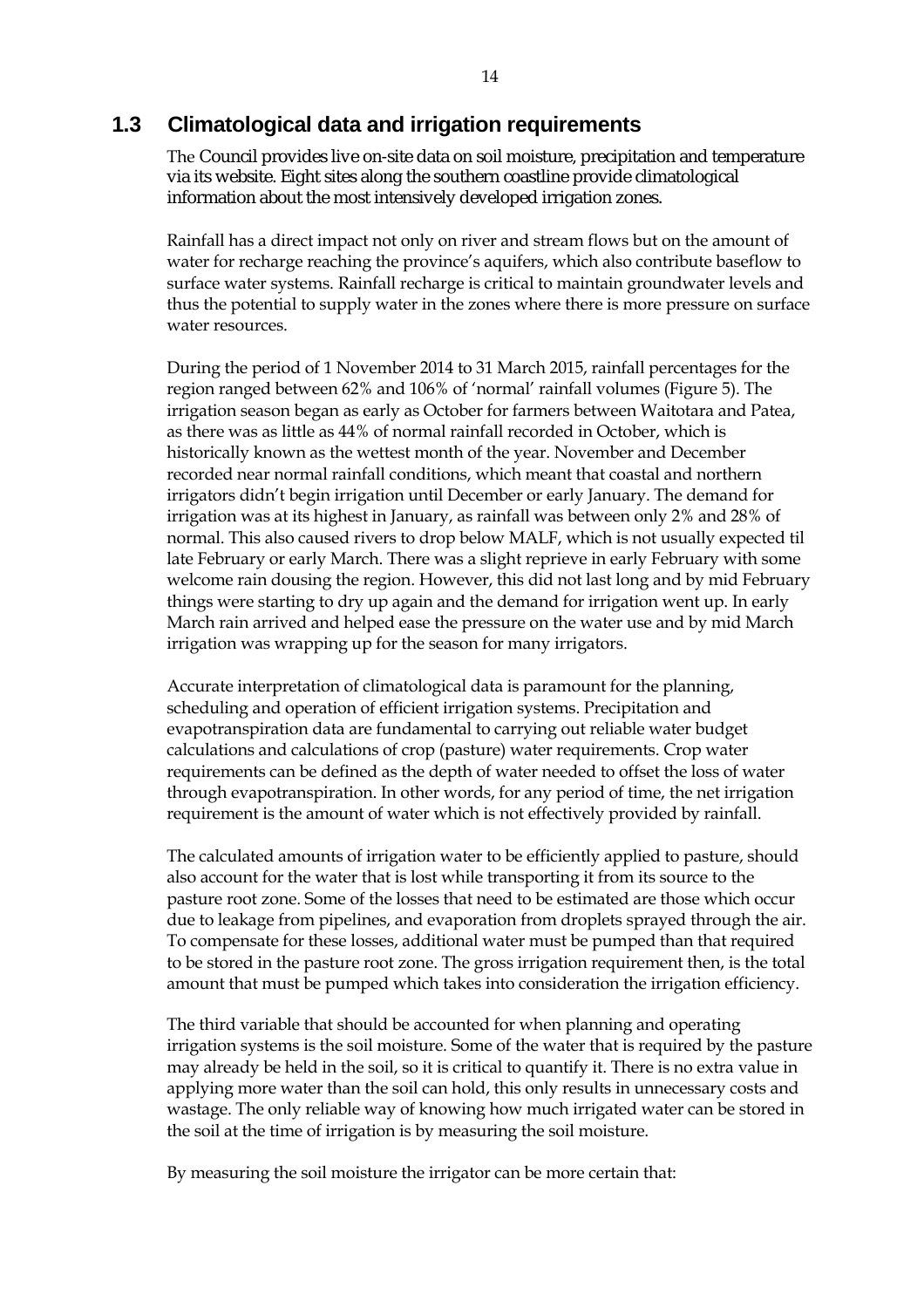- only the amount of water required by the plant is applied;
- leaching of nutrients is minimised;
- pasture growth and quality is maximised;
- the environmental impacts are minimised; and
- costs are reduced.



**Figure 5** Distribution map of the total rainfall recorded from 1 November 2014 to 31 March 2015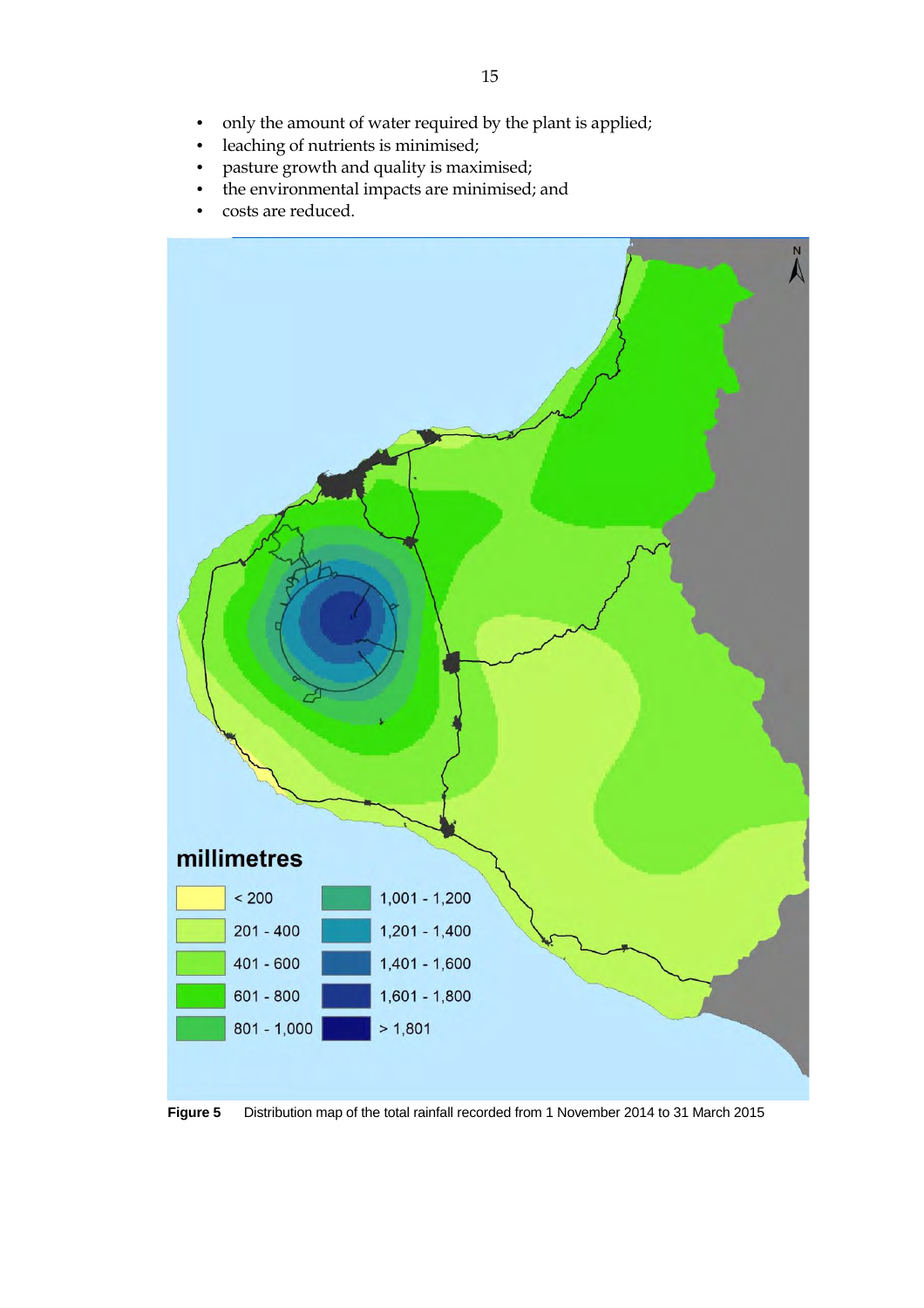#### **1.3.1 Droughts in Taranaki**

Droughts are a normal, recurrent feature of climate. This phenomenon occurs almost everywhere though it features vary from region to region. Defining drought is difficult as it depends on need, physical differences in regions, and varying disciplinary perspectives. In the most general sense, drought originates from a deficiency of precipitation over an extended period of time, resulting in damage to crops and resultant loss of yields.

Climate change scenarios suggest that Taranaki may experience more sever weather extremes in the form of dry spells as well as heavy rainfall events. The most severe droughts in Taranaki have been in 1969-1970, 1977-1978 and 2007-2008. Changes in drought risk for the Taranaki region indicate a slight increase in the southern coast of the region. Developing climatology assessments of drought for a region provides a greater understanding of its characteristics and the probability of recurrence at various levels of severity. Information of this type is extremely beneficial in the development of response and mitigation strategies and preparedness plans.

### **1.4 Monitoring programme**

#### **1.4.1 Introduction**

Section 35 of the RMA sets out obligations upon the Council to gather information, monitor, and conduct research on the exercise of resource consents, and the effects arising, within the Taranaki region and report upon these.

The Council may therefore make and record measurements of physical and chemical parameters, take samples for analysis, carry out surveys and inspections, conduct investigations, and seek information from consent holders.

Every year the Council undertakes monitoring programmes for all pasture irrigation water permits. The programmes list all of the work that the Council could undertake during the forthcoming monitoring period and the cost of the activities to the consent holder. Because irrigation is climate dependent, the level of monitoring varies from year to year, as do associated costs. Increased monitoring is generally required during drier years. Automated monitoring systems can reduce ongoing monitoring costs for consent holders, but do require higher capital outlay.

The 2014-2015 monitoring programme for irrigation water permits comprised three primary components; liaison with consent holders, site inspections and data gathering and the review and assessment of data for compliance.

#### **1.4.2 Programme liaison and management**

There is generally a significant investment of time and resources by the Council in:

- ongoing liaison with resource consent holders over consent conditions and their interpretation and application;
- in discussion over monitoring requirements;
- preparation for any reviews;
- renewals;
- new consents;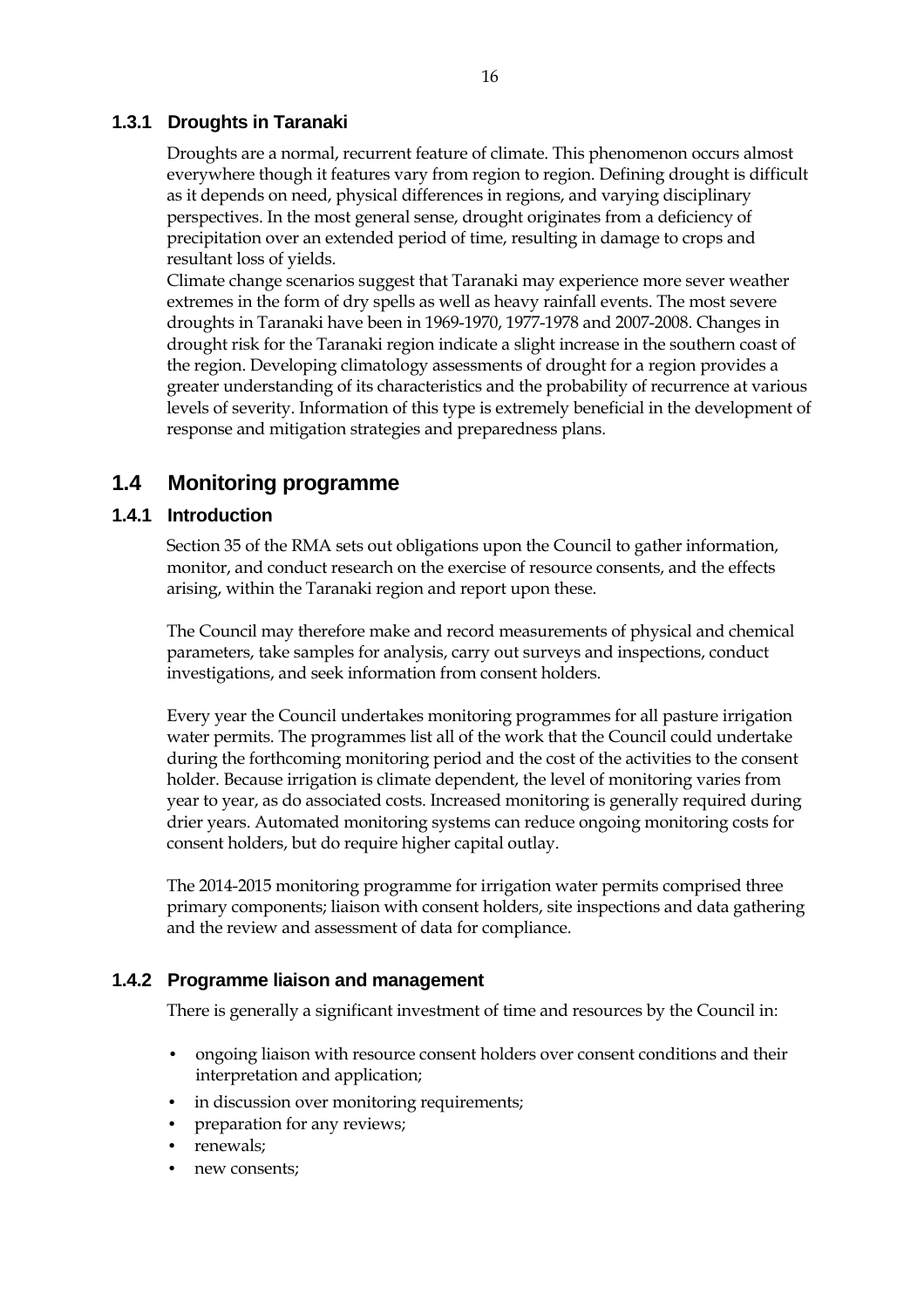- advice on the Council's environmental management strategies and content of regional plans and;
- consultation on associated matters.

#### **1.4.3 Site inspections**

During the period under review, the Council endeavoured to inspect all the water take compliance monitoring programmes in place. Additionally, the "not-otherwise monitored" activities comprising of golf clubs, horticultural irrigation schemes and stock and dairy shed takes were also inspected.

The 2014-2015 pasture irrigation monitoring programmes provided for an annual inspection of each pasture irrigation abstraction site to assess/evaluate compliance with consent conditions. Council staff were able to visit 100% of the active consents during the 2014-2015 monitoring period.

Site inspections are focused on assessing the overall set-up of the intake structures, a visual inspection and assessment of screenings, fences, staff gauges, flowmeters, datalogger devices and planting of riparian vegetation are carried out in line with consent conditions.

Monitoring programmes for surface water abstraction include checking compliance with the residual flow conditions of the consent. Residual flow conditions set minimum environmental flows to be maintained during pumping in the waterways downstream from the abstraction point. Compliance with the residual flow conditions is assessed through hydrological flow gaugings which are carried out during low flow conditions in summer. The results of residual flow monitoring are summarised in Section 2.4 and Table 6.

Observance of allocated maximum daily volume and flow rates are assessed by direct measurement where dataloggers were fitted to the intake of the irrigation system, recording all the abstraction data, or indirectly through calculations based on abstraction data submitted by the consent holder.

For sites where no datalogger is fitted, assessments of water takes for the 2014-2015 year were carried out by a combination of data obtained from the consent holder's records and information derived from previous calibration checks of the pump discharge rates.

#### **1.4.4 Measuring and reporting of water takes**

A special condition of all irrigation water abstraction permits requires the consent holder to keep a record of abstraction. The information is important to the Council to help manage the resource more sustainably and assess compliance. Likewise, the information is useful to users for the management of inputs to their operations, identifying energy savings, identifying leakages in their systems and making water efficiency gains<sup>2</sup>.

 $\overline{a}$ 

<sup>2</sup> Water Programme of Action Ministry for the Environment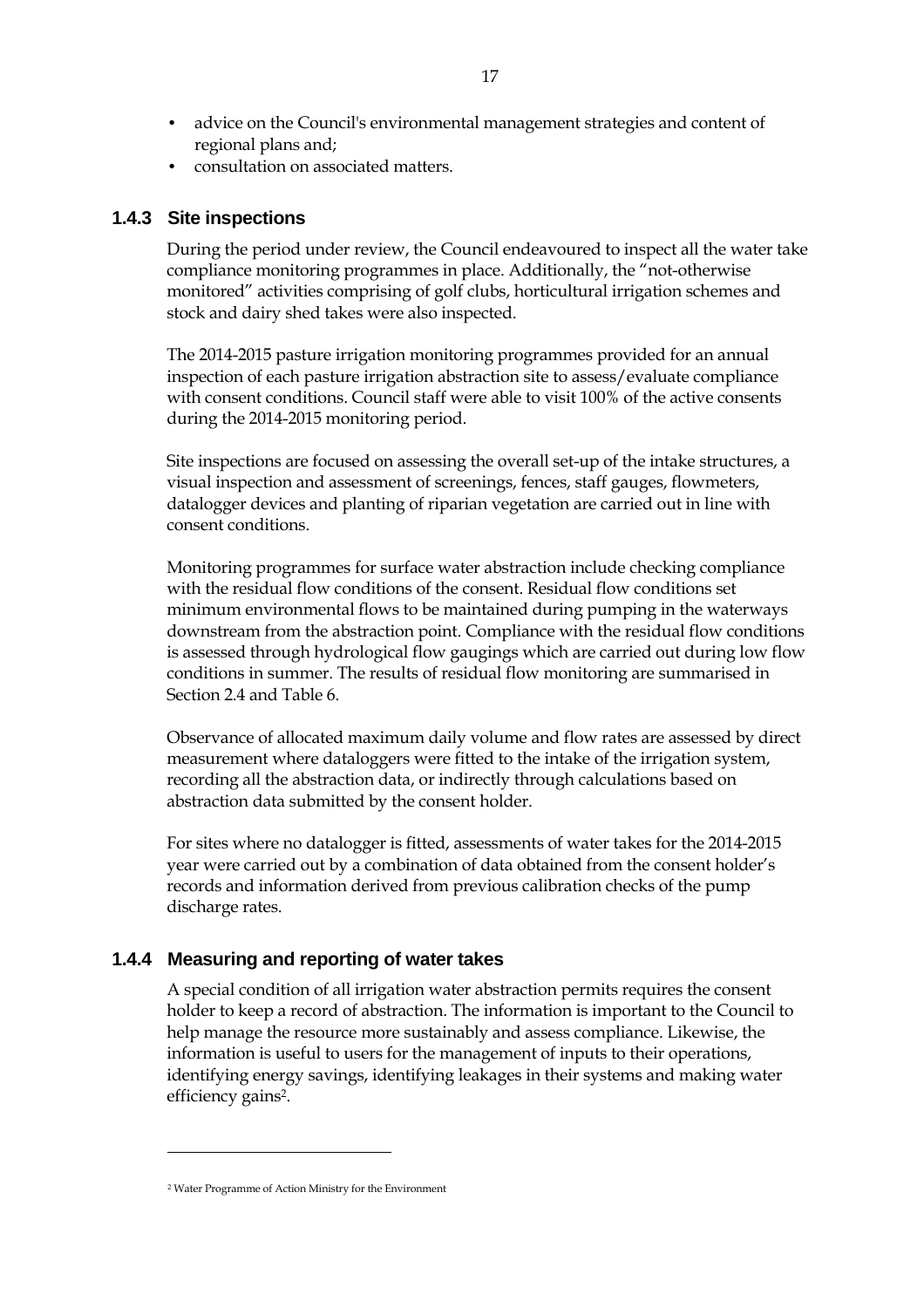The rates and volumes of water abstraction are measured using water meters. If a water meter is not installed following manufacturer's instructions and specifications, the data is not reliable as large errors may occur. The error produced by a valve installed immediately upstream of the flowmeter can be as much as 50% and errors produced by sharp bends upstream of the water meter can amount to up to 20% of the measured flow. Photograph 4 shows an example of a good installation of a flowmeter, while Photograph 5 shows an example of a poor installation of a flowmeter.



**Photo 4** Good installation of a flowmeter



**Photo 5** Poor installation of a flowmeter

The Resource Management (Measurement and Reporting of Water Takes) Regulations 2010 place further legislative requirements on holders of consents for water abstractions greater than 5 L/s, unless the taking of the water is for non-consumptive purposes. These regulations will apply directly to existing consents without review of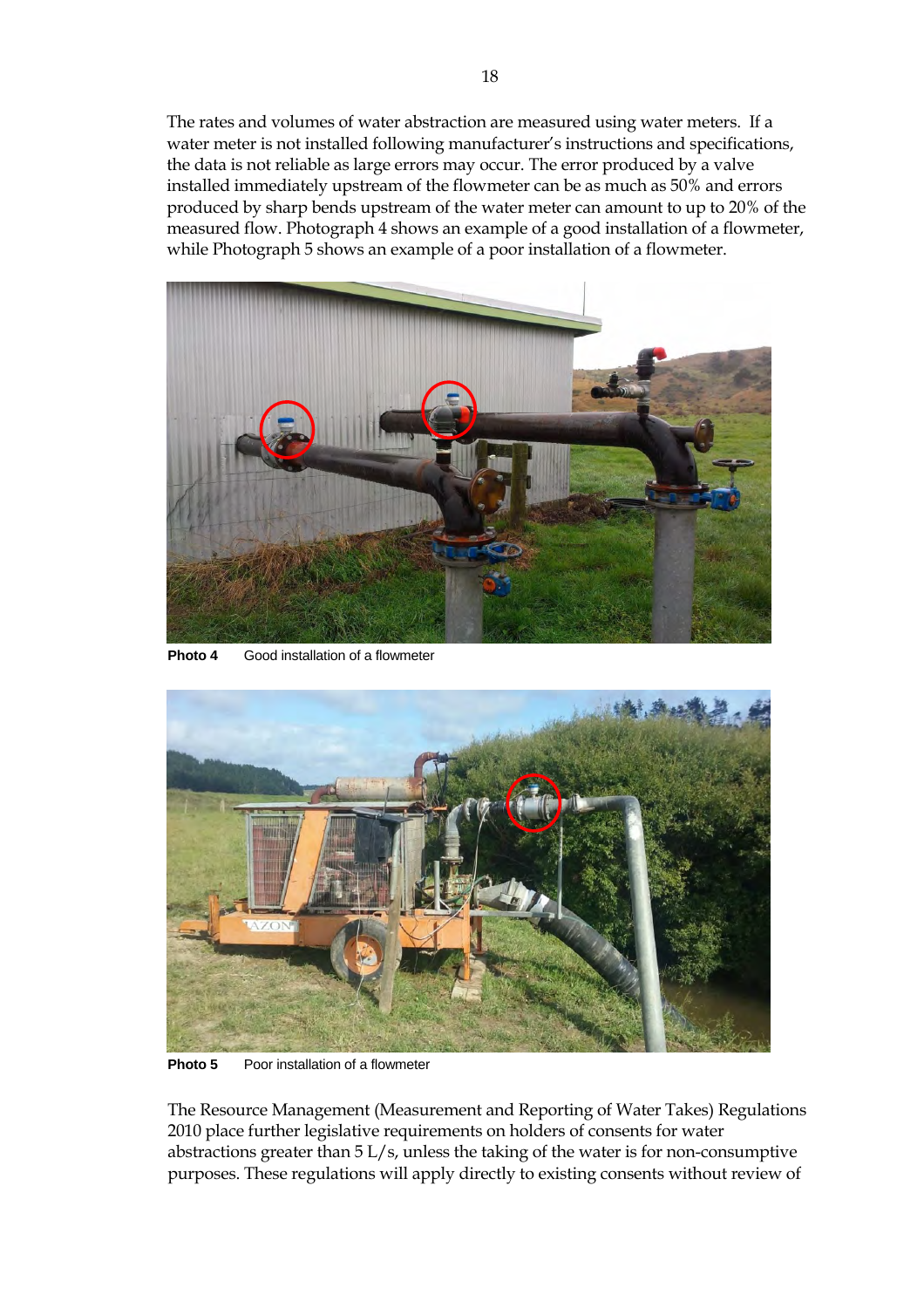individual consents. The regulations will help improve the management of fresh water in Taranaki by ensuring accurate measurement of water takes. The regulations require:

- All water permits allowing the take of 5 L/s or more to collect and report records to a set minimum requirement<sup>3</sup>;
- Measurement at the point where water is taken from a river, lake or groundwater system (unless otherwise approved by the Council to be in another location);
- Continuous records of daily volumes to be collected using an appropriate flowmeter with the data transferred to the Council on at least an annual basis;
- The flowmeter to meet an accuracy standard, and should be properly installed and calibrated independently every five years; and
- The consent holder to be responsible for recording and transferring the data to the Council.

All abstractions are to be compliant with the Regulations by 10 November 2016. The Council will be actively monitoring and enforcing the implementation of the Regulations during forthcoming monitoring periods.

The Council may also apply more stringent requirement on consent holders, such as the ability to require measurement of water takes below 5 L/s or further requirements for measurement over the minimum standards specified by the regulations.

The Council reminds consent holders in late May/early June that their abstraction records are to be provided for the year ending 30 June by no later than 31 July of that year. The daily irrigation record should include:

- date/time when the pump was operated;
- water meter reading at start and end of day; and
- number of hours the pump was operated.

 $\overline{a}$ 

These records can be kept manually or electronically using an approved datalogger.

Consent holders who had fitted an approved datalogger on their intake system in time to record water usage during 2014-2015 irrigation season, were not required to submit annual hard copy records to the Council. Data logged on the dataloggers were downloaded in the field by Council staff, or were automatically transmitted through the radio or cellphone network to the Council.

By the end of 2014-2015 irrigation season, 56 dataloggers had been installed to electronically record abstraction data in relation to water takes for irrigation purposes, three of which were shared by multiple consent holders as their takes are within the same areas. This is an increase of four from the 2013-2014 season.

Over the course of the 2014-2015 monitoring year, all of the dataloggers were checked and downloaded.

<sup>3</sup> Refer to the document Resource Management (Measuring and Reporting of Water Takes) Regulations 2010. REF 2010/267.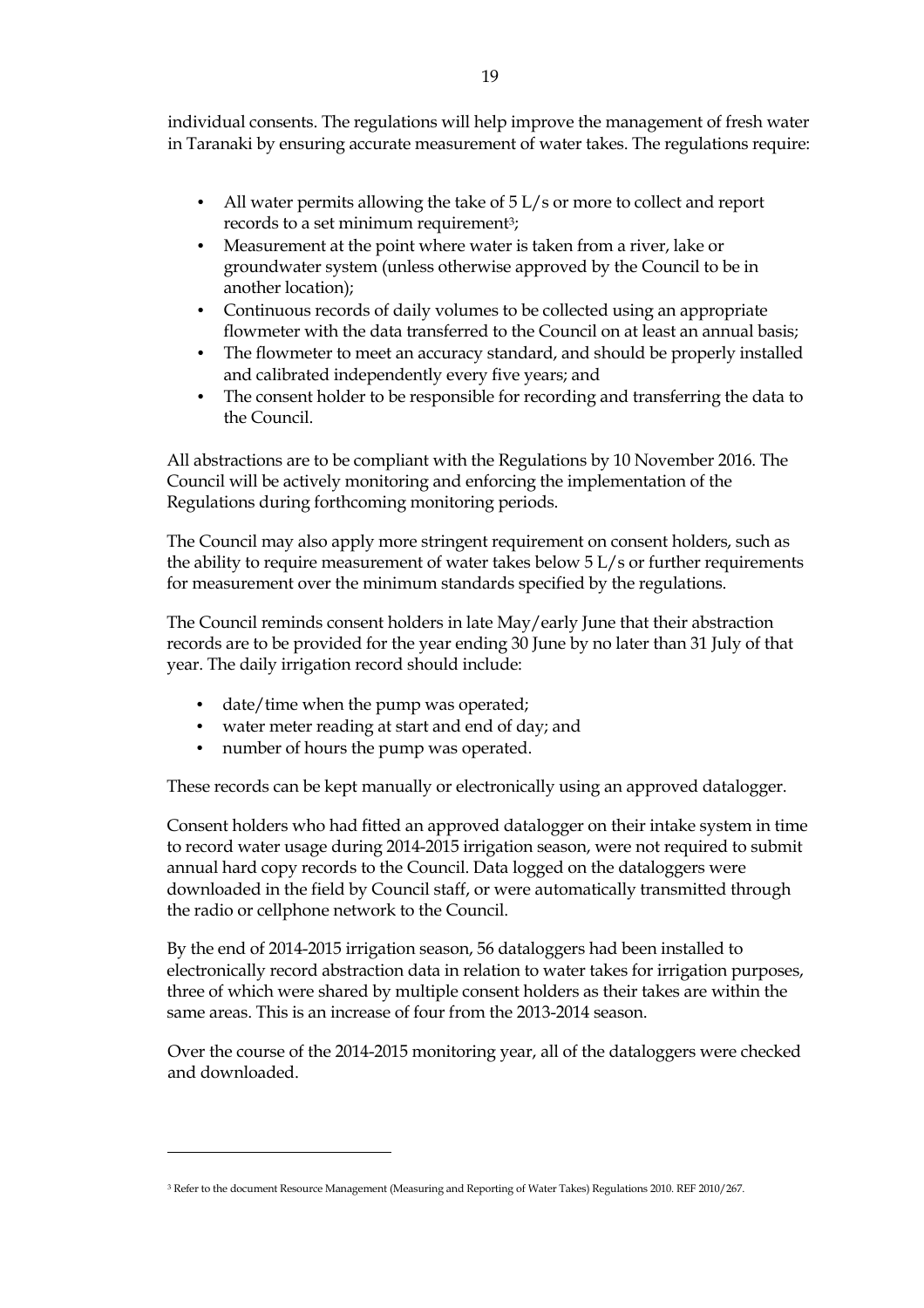All abstraction data gathered as part of the monitoring programme is reviewed and then stored in the Council's hydrometric database. All records are available to the public on request.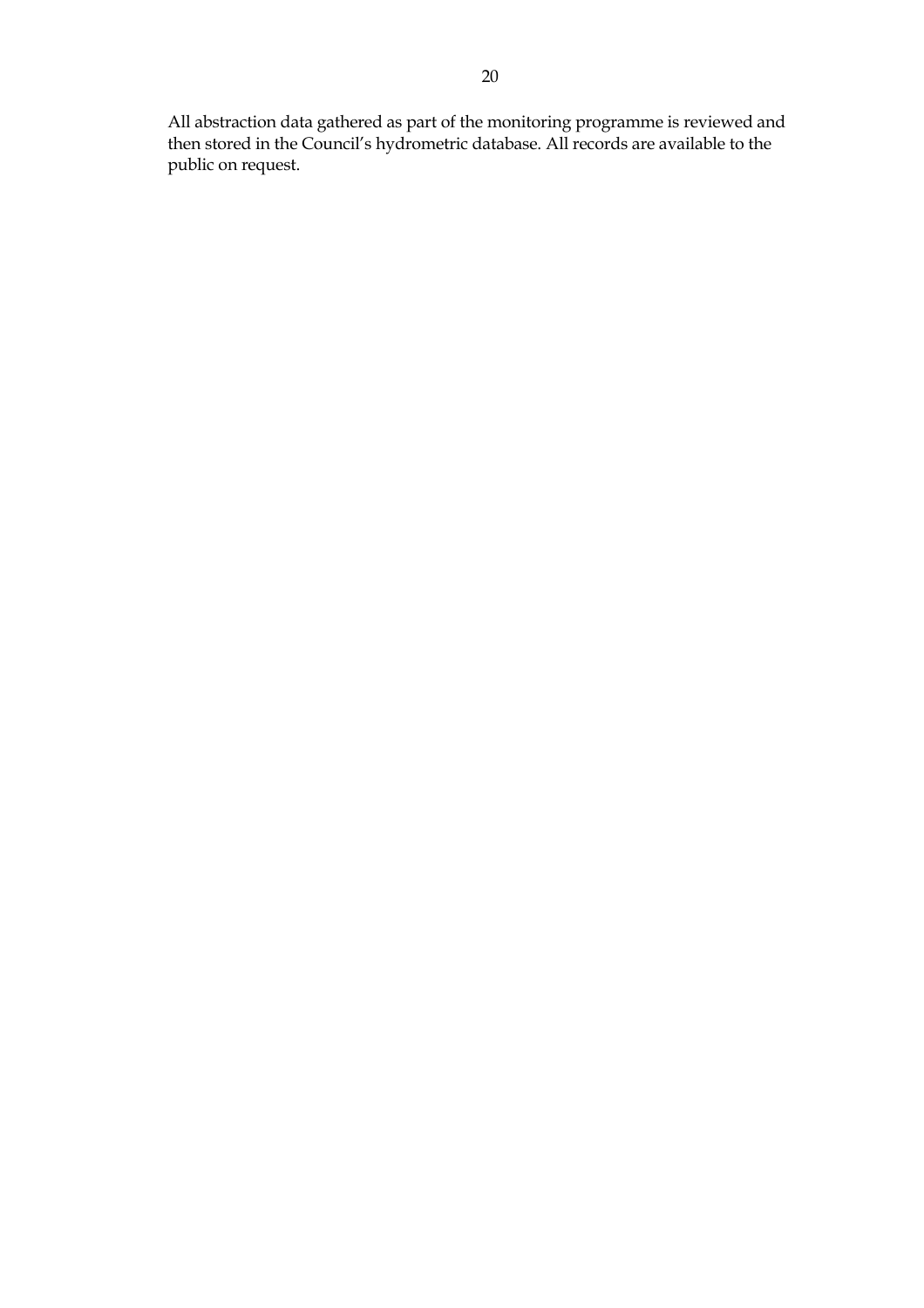### **2. Results**

During the 2014-2015 monitoring period, 44 of the 58 current consents to take and use water for pasture irrigation were exercised. Fourteen consents were not exercised, with five of those not yet operational.

The results of the monitoring carried out by the Council over the course of the 2014- 2015 monitoring period are outlined below in sections 2.1 to 2.7 and are summarised in Tables 4 to 8.

### **2.1 Site inspections**

During 2014-2015 irrigation season, the Council carried out compliance monitoring inspections at 71 sites, compared to 73 inspections carried out for the 2013-2014 irrigation season.

The assessment of efficient use of water has proven to be a difficult task to carry out as most of the irrigation events take place at night when inspections are not conducted (unless there is an obvious waste of water). Assessments of losses for deep percolation, drifting or ponding need to be evaluated at the on-farm level and can easily be missed when only one inspection per year is carried out.

### **2.2 Non–exercised consents**

Fifty-six of the 78 resource consents granted to date for water abstractions for irrigation purposes were exercised during the 2014-2015monitoring period. The remaining 22 consents were not exercised during 2014-2015 year (Table 4).

| Consent    | <b>Consent Holder</b>                               |
|------------|-----------------------------------------------------|
| 0184-3     | Inglewood Golf Club Inc                             |
| 0278-4     | NRGE Farms Limited/Oceanview Trust                  |
| 0464-3     | Oakura Farms Limited                                |
| $0647 - 3$ | <b>IG Cassie</b>                                    |
| 0721-3     | MD Aiken Family Trust                               |
| 1193-3     | Vickers B & NM & Church G & CG                      |
| 1879-3     | <b>Wairau Nurseries</b>                             |
| 3859-2     | Living Light 2000 Limited                           |
| 4783-2     | Larsen Trusts Partnership                           |
| 5571-1     | Jimian Limited                                      |
| 5696-1     | Kokako Road Limited                                 |
| 5973-2     | Crosbig Trusts Partnership                          |
| 6159-1     | Pinehill Land Company Limited                       |
| 6193-1     | Cradles Farm Trust No 2                             |
| 6486-1     | GM & PJ Rutten Family Trust Partnership             |
| 7270-1     | Ian Mantey Family Trust & Sally Mantey Family Trust |

**Table 4** Consents non-exercised during 2014-2015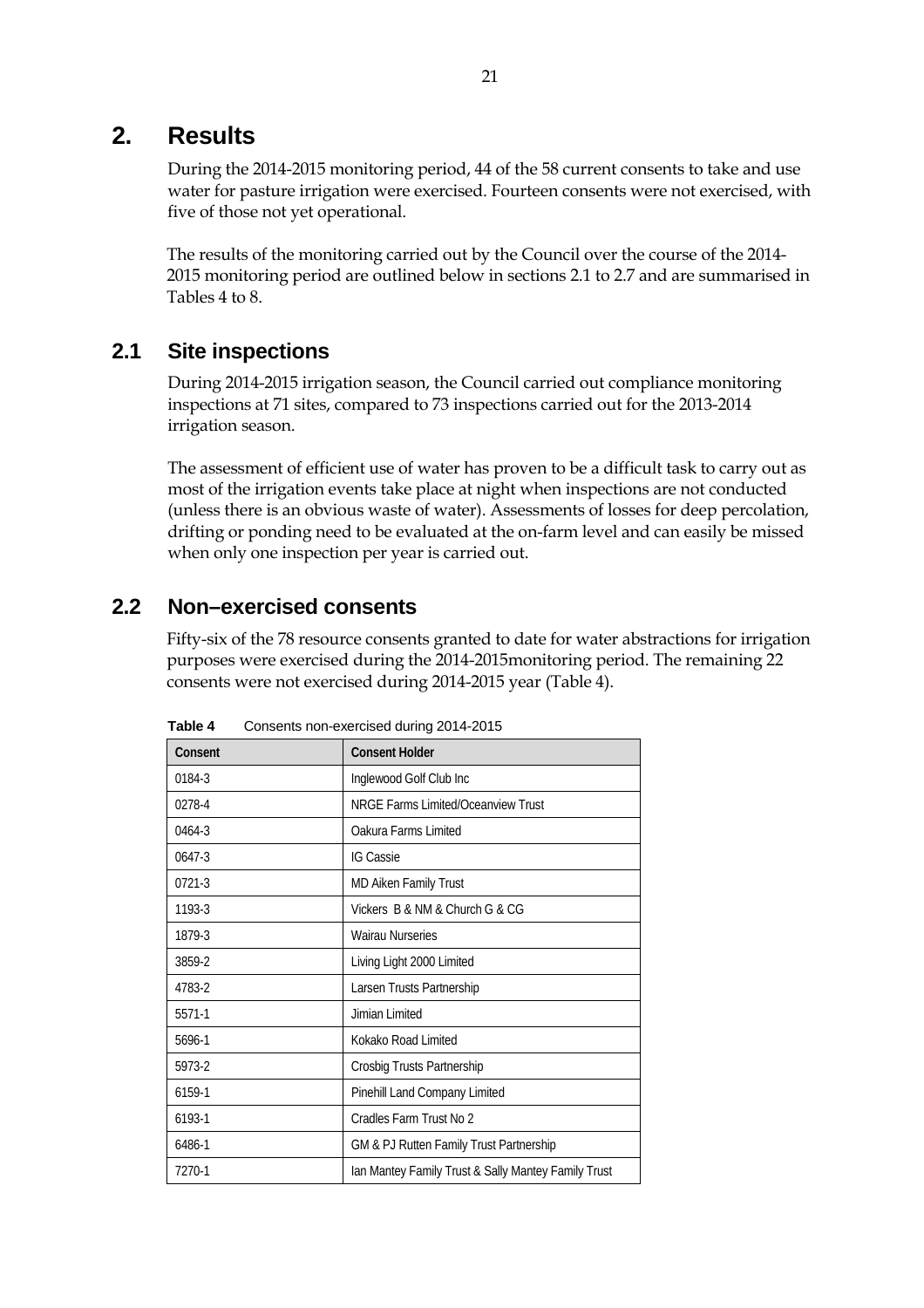| Consent | <b>Consent Holder</b>                       |
|---------|---------------------------------------------|
| 7626-1  | NW & DM King <sup>4</sup>                   |
| 7733-2  | Hawken Family Trust <sup>4</sup>            |
| 7768-1  | Carter AJ Limited                           |
| 7866-1  | Stratford Golf Club Inc <sup>4</sup>        |
| 7981-1  | Taranaki Community Rugby Trust <sup>4</sup> |
| 9936-1  | GSJ Trust <sup>4</sup>                      |

### **2.3 Residual flow compliance**

During the period under review, compliance with residual flow conditions for surface water abstraction sites was assessed 72 times in 22 waterways. Table 6 lists the consents assessed for residual flow compliance and the dates of the monitoring.

The periods when the stream gaugings activities take place coincide with the periods of low flows. Of the 72 gaugings, flow volumes were measured below residual flow requirements on 26 occasions. In these instances, irrigators taking water from the respective water bodies were required to stop taking until further notice. All irrigators ceased taking water following notification by the Council.

Photo 6 shows a stream gauging activity taking place downstream of one of the consented water takes.

| Consent         | <b>River</b> | <b>Site</b>          | <b>Flow</b><br>(L/s) | Date       |
|-----------------|--------------|----------------------|----------------------|------------|
| 6429-1          | Unnamed trib | Hauroto Rd           | 6                    | 24/07/2014 |
| 6429-1          | Hauroto      | Hauroto Rd           | $\overline{7}$       | 24/07/2014 |
| 7346-1          | Kaikura      | <b>Below 7346</b>    | 239                  | 27/08/2014 |
| 5896-1          | Kokako       | Above Reservoir      | 69                   | 12/09/2014 |
| 5896-1          | Kokako       | Kokako Road          | 575                  | 12/09/2014 |
| 7372-1          | Waiau 2      | Above 7372           | 199                  | 01/10/2014 |
| 5827-2 & 5840-2 | Waiokura     | Winks Rd             | 216                  | 08/01/2015 |
| 4783-2          | Wairoa       | Kohi Beach Farm      | 185                  | 12/01/2015 |
| 5807-2          | Wairoa       | D/s Dam              | 31 <sup>5</sup>      | 12/01/2015 |
| 1190-3 & 5709-2 | Kapoaiaia    | Lighthouse           | 302                  | 13/01/2015 |
| 5876-1          | Punehu       | <b>SH45</b>          | 385                  | 14/01/2015 |
| 5570-2          | Mangatete 2  | Saunders Rd          | 1725                 | 14/01/2015 |
| 4494-2 & 5636-1 | Mangaroa     | D/s of 5636          | 50                   | 15/01/2015 |
| 5896-1          | Kokako       | Kokako Rd            | 57 <sup>5</sup>      | 15/01/2015 |
| 6430-1          | Tangahoe     | Below Railway Bridge | 976                  | 15/01/2015 |

**Table 5** Stream gaugings carried out for residual flow compliance

 $\overline{a}$ 

<sup>4</sup> Currently nothing set up to irrigate

<sup>5</sup> Measured flow was below residual flow cut-off.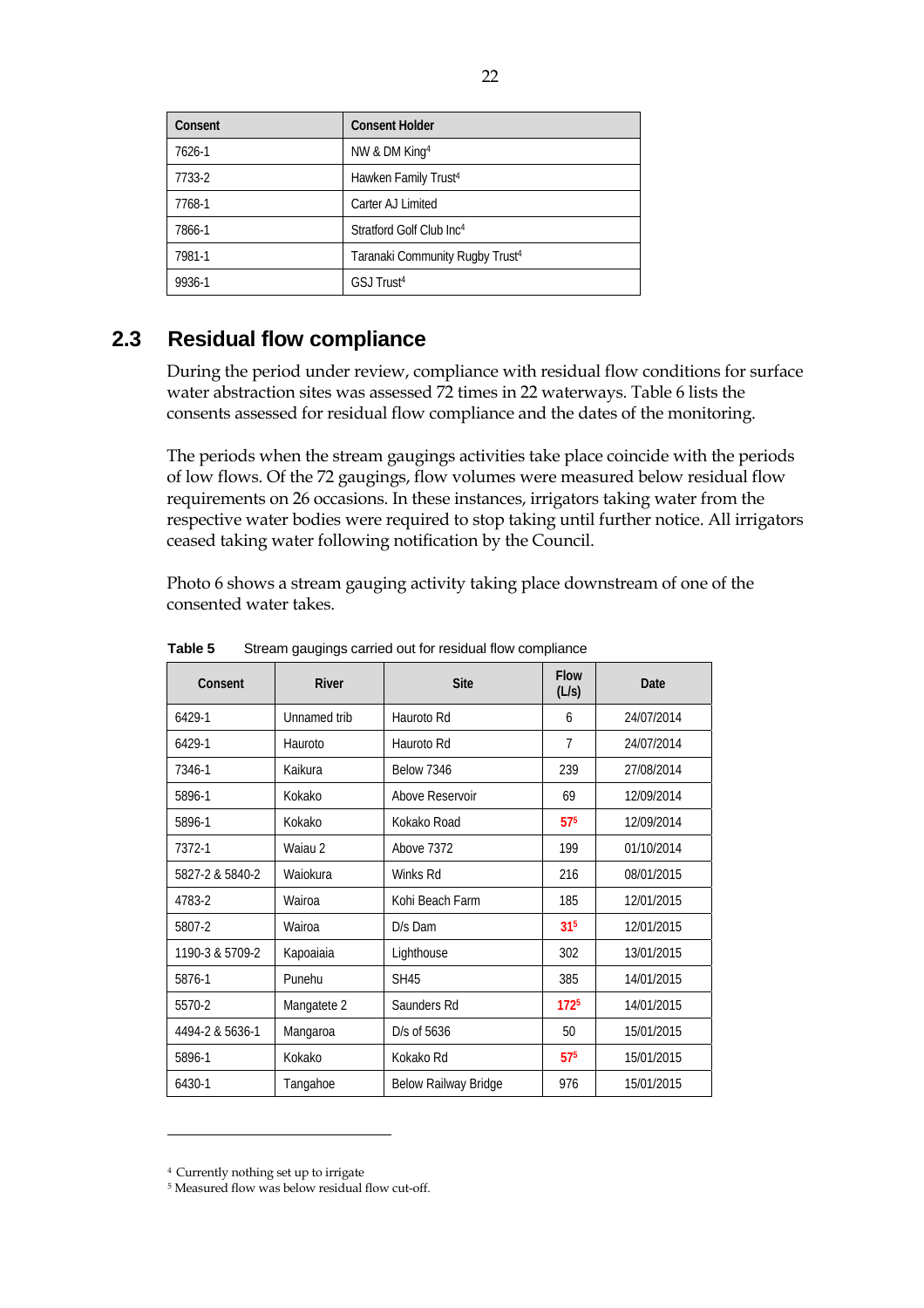| Consent                            | River       | <b>Site</b>          | <b>Flow</b><br>(L/s) | Date       |
|------------------------------------|-------------|----------------------|----------------------|------------|
| 5696-1, 5623-1,<br>7527-1 & 7528-1 | Whenuakura  | Nicholson Rd         | 2261                 | 16/01/2015 |
| 5973-2                             | Otahi 2     | Ihaia Rd             | 1056                 | 21/01/2015 |
| 5778-1                             | Kaihihi     | <b>SH45</b>          | 257 <sup>5</sup>     | 23/01/2015 |
| 5128-2 & 5773-1                    | Kaihihi     | Coast                | 3065                 | 23/01/2015 |
| 1190-3 & 5709-2                    | Kapoaiaia   | Lighthouse           | 235                  | 23/01/2015 |
| 5570-2                             | Mangatete 2 | Saunders Rd          | 1236                 | 23/01/2015 |
| 5898-2                             | Waihi 5     | Denby Rd             | 57                   | 26/01/2015 |
| 5887-1                             | Inaha       | Lower Inaha Rd       | 223                  | 26/01/2015 |
| 6628-1                             | Waitara     | Bertrand Rd          | 7804                 | 27/01/2015 |
| 7372-1                             | Waiau 2     | Above 7372           | 131                  | 27/01/2015 |
| 7346-1                             | Kaikura     | <b>Below 7346</b>    | 54 <sup>5</sup>      | 27/01/2015 |
| 5827-2 & 5840-2                    | Waiokura    | Winks Rd             | 162                  | 27/01/2015 |
| 5797-1                             | <b>Oeo</b>  | 5797                 | 1226                 | 27/01/2015 |
| 5791-1                             | Ouri        | <b>SH45</b>          | 1985                 | 27/01/2015 |
| 5829-1                             | Taungatara  | <b>SH45</b>          | 528                  | 27/01/2015 |
| 5878-2                             | Makuri      | Toko Rd              | 1236                 | 27/01/2015 |
| 2138-3                             | Waingongoro | <b>SH45</b>          | 11976                | 28/01/2015 |
| 5807-2                             | Wairoa      | D/s Dam              | 211                  | 29/01/2015 |
| 4783-2 & 5807-2                    | Wairoa      | U/s Dam              | 238                  | 29/01/2015 |
| 4783-2                             | Wairoa      | Kohi Beah Farm       | 178                  | 29/01/2015 |
| 6430-1                             | Tangahoe    | Below Railway Bridge | 7685                 | 29/01/2015 |
| 7346-1                             | Kaikura     | <b>Below 7346</b>    | 84                   | 30/01/2015 |
| 5898-2                             | Waihi 5     | Denby Rd             | 425                  | 09/02/2015 |
| 5887-1                             | Inaha       | Lower Inaha Rd       | 256                  | 09/02/2015 |
| 5896-1                             | Kokako      | Kokako Road          | 60                   | 09/02/2015 |
| 5797-1                             | Oeo         | 5797                 | 164                  | 10/02/2015 |
| 5791-1                             | Ouri        | <b>SH45</b>          | 217                  | 10/02/2015 |
| 5829-1                             | Taungatara  | <b>SH45</b>          | 873                  | 10/02/2015 |
| 6430-1                             | Tangahoe    | Below Railway Bridge | 8476                 | 12/02/2015 |
| 5128-2 & 5773-1                    | Kaihihi     | Coast                | 682                  | 12/02/2015 |
| 5778-1                             | Kaihihi     | <b>SH45</b>          | 595                  | 12/02/2015 |
| 5570-2                             | Mangatete 2 | Saunders Rd          | 272                  | 12/02/2015 |
| 6628-1                             | Waitara     | Bertrand Rd          | 8231                 | 12/02/2015 |
| 5898-2                             | Waihi 5     | Denby Rd             | 316                  | 16/02/2015 |
| 5887-1                             | Inaha       | Lower Inaha Rd       | 216                  | 16/02/2015 |
| 5696-1, 5623-1,<br>7527-1 & 7528-1 | Whenuakura  | Nicholson Rd         | 1912                 | 17/02/2015 |

<sup>6</sup> Measured flow was below residual flow cut-off but consent holder not irrigating.

 $\overline{a}$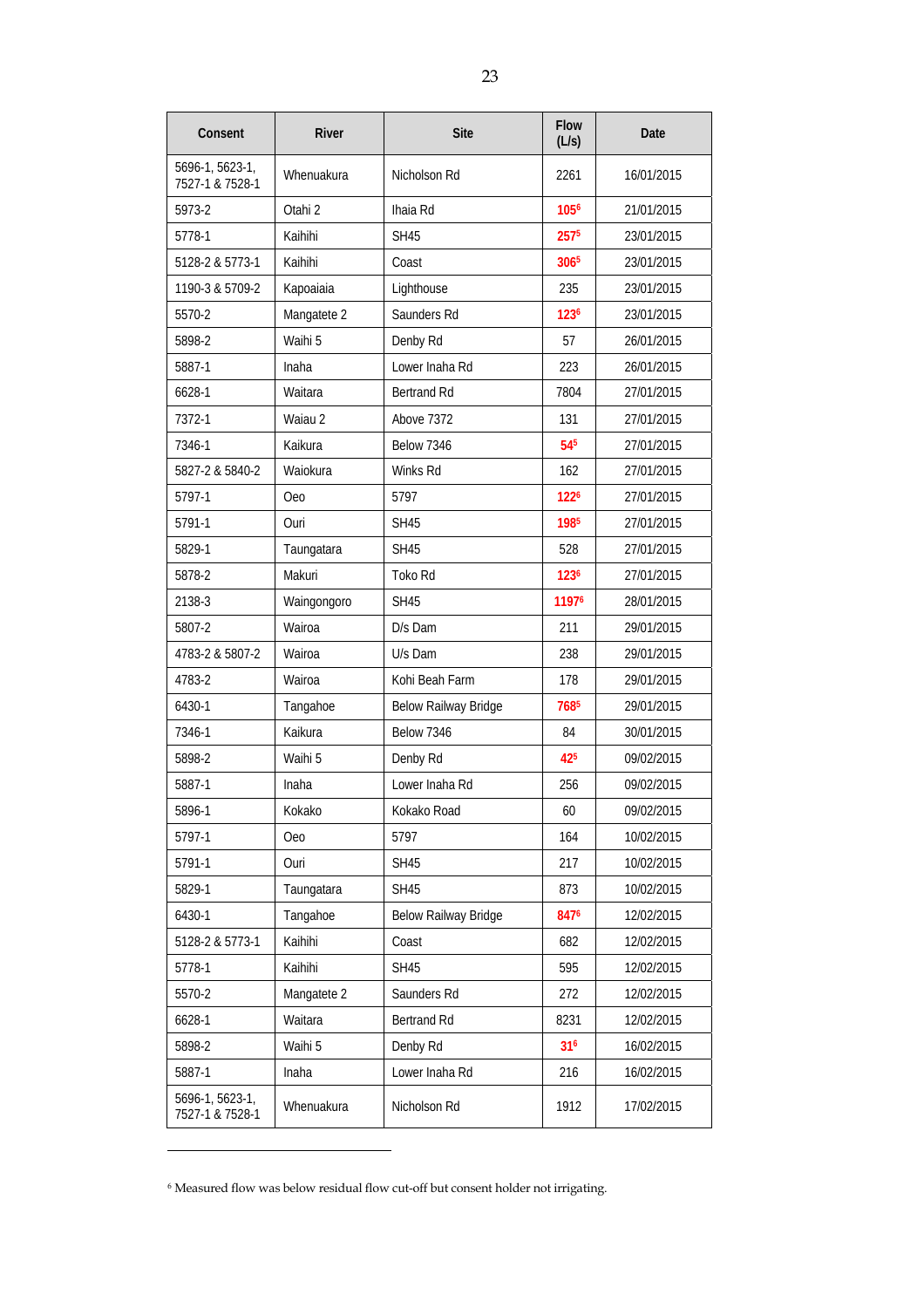| Consent         | <b>River</b> | <b>Site</b>          | <b>Flow</b><br>(L/s) | Date       |
|-----------------|--------------|----------------------|----------------------|------------|
| 5778-1          | Kaihihi      | <b>SH45</b>          | 392                  | 20/02/2015 |
| 5128-2 & 5773-1 | Kaihihi      | Coast                | 430                  | 20/02/2015 |
| 5570-2          | Mangatete 2  | Saunders Rd          | 186                  | 20/02/2015 |
| 5827-2 & 5840-2 | Waiokura     | Winks Rd             | 130                  | 20/02/2015 |
| 5791-1          | Ouri         | <b>SH45</b>          | 1786                 | 20/02/2015 |
| 5973-2          | Otahi 2      | Ihaia Rd             | 696                  | 20/02/2015 |
| 4494-2 & 5636-1 | Mangaroa     | D/s of 5636          | 37                   | 23/02/2015 |
| 5898-2          | Waihi 5      | Denby Rd             | 376                  | 24/02/2015 |
| 7346-1          | Kaikura      | <b>Below 7346</b>    | 114                  | 23/02/2015 |
| 5887-1          | Inaha        | Lower Inaha Rd       | 223                  | 25/02/2015 |
| 2138-3          | Waingongoro  | <b>SH45</b>          | 10636                | 25/02/2015 |
| 5570-2          | Mangatete 2  | Saunders Rd          | 1326                 | 27/02/2015 |
| 5128-2 & 5773-1 | Kaihihi      | Coast                | 338                  | 27/02/2015 |
| 5778-1          | Kaihihi      | <b>SH45</b>          | 322                  | 27/02/2015 |
| 4783-2          | Wairoa       | Kohi Beach Farm      | 198                  | 03/03/2015 |
| 5807-2          | Wairoa       | D/s Dam              | 77                   | 03/03/2015 |
| 5878-2          | Makuri       | Toko Rd              | 1106                 | 03/03/2015 |
| 2138-3          | Waingongoro  | <b>SH45</b>          | 9046                 | 03/03/2015 |
| 5887-1          | Inaha        | Lower Inaha Rd       | 1566                 | 03/03/2015 |
| 6430-1          | Tangahoe     | Below Railway Bridge | 8426                 | 11/03/2015 |
| 5896-1          | Kokako       | Kokako Road          | 81                   | 13/03/2015 |



**Photo 6** Stream gauging by Council staff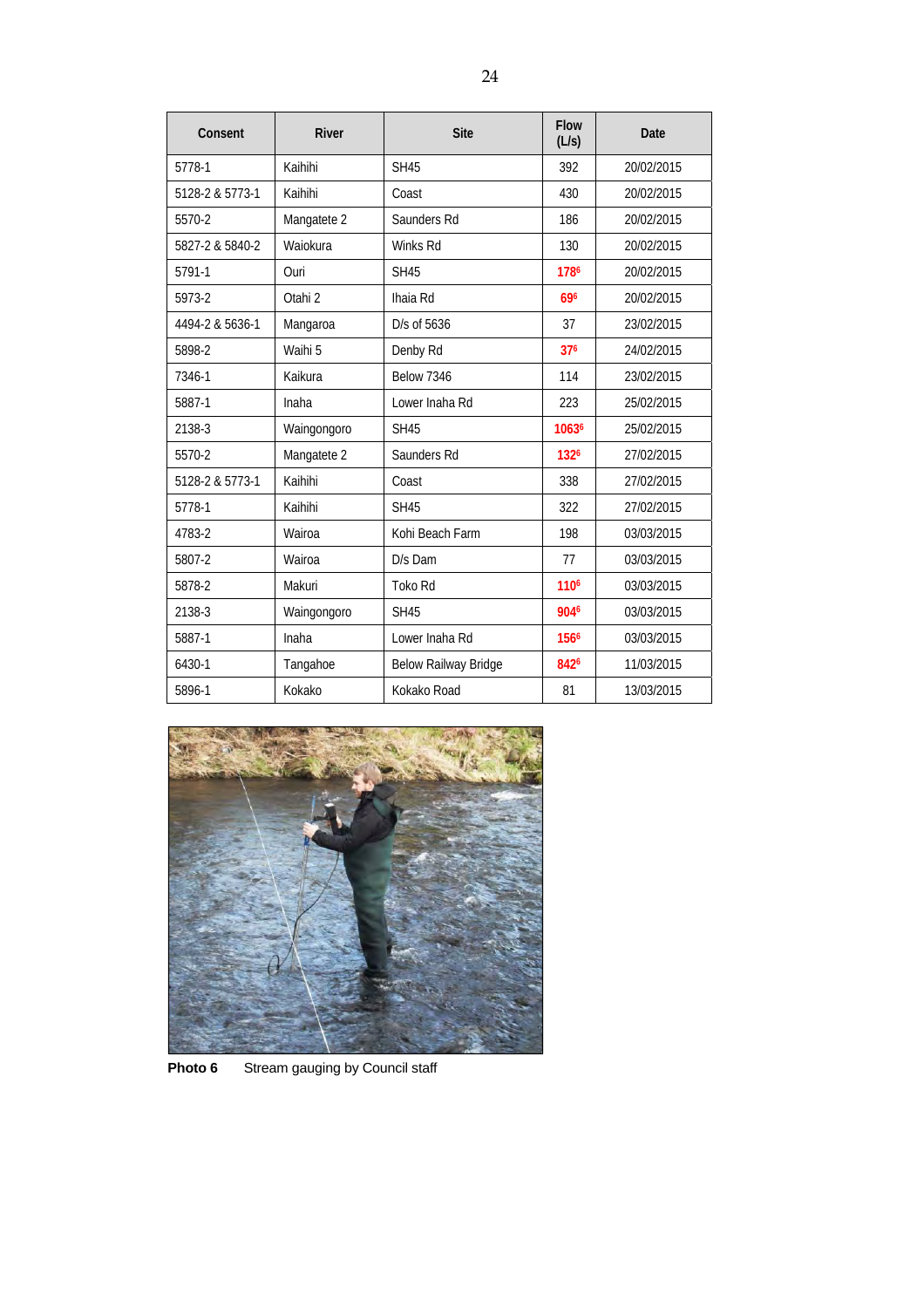### **2.4 Compliance with abstraction rate and volumetric limits**

Compliance with abstraction rate and volume is assessed for all consent holders that exercised their consent. Compliance with abstraction rate limits was determined either by direct measurement or by calculating from records submitted by the consent holder.

Of the consents for which data was received, 84% were within compliance for flow-rate allocation. Non-compliance with consent conditions for abstraction rate and volume is discussed further in Section 3.

During the monitored period three consent holders did not submit records to the Council on time; details on these consents are reported under Section 2.6.

Table 7 displays the information for consents that were found to be in breach of the allocated flow-rate or volumetric amount at any time during the exercising of the consent during the 2014-2015 review period. These consent holders were advised of their breaches and that they needed to ensure this did not occur in the following season, otherwise enforcement action would follow. It is considered that a consent breaches abstraction limits when the exceedance is greater than 5% of the consented limit.

| Consent    | <b>Consent Holder</b>                | Source        | <b>Breach</b>   |
|------------|--------------------------------------|---------------|-----------------|
| $0017 - 3$ | Manaia Golf Club                     | Surface Water | Rate            |
| 4450-2     | Waitara Golf Club Inc.               | Surface Water | Volume          |
| 5128-2     | <b>Coastal Country Farms Limited</b> | Surface Water | Rate and volume |
| 5570-2     | Kaihihi Trust                        | Surface Water | Rate and volume |
| 5709-2     | <b>KCCG Sole Trust</b>               | Surface Water | Rate            |
| 5773-1     | Goodin FJ & Sons Limited             | Surface Water | Rate and volume |
| 5778-1     | Mara Trust                           | Surface Water | Rate and volume |
| 7346-1     | Spenceview Farms                     | Surface Water | Rate            |
| 9561-1     | Kereone Farms Limited                | Groundwater   | Rate            |

**Table 6** Consents breached for exceeding allocation limits during 2014-2015

### **2.5 Record keeping compliance**

Abstraction records were received on time from 53 of the 56 consent holders who exercised their permits during the 2014-2015 period (Table 8). Written notifications and telephone calls received advising the non-exercising of consents were also taken as provision of records. Consent holders who have dataloggers fitted to their intake systems are exempted from providing data to the Council as the data is downloaded by Council's staff as part of the annual inspection.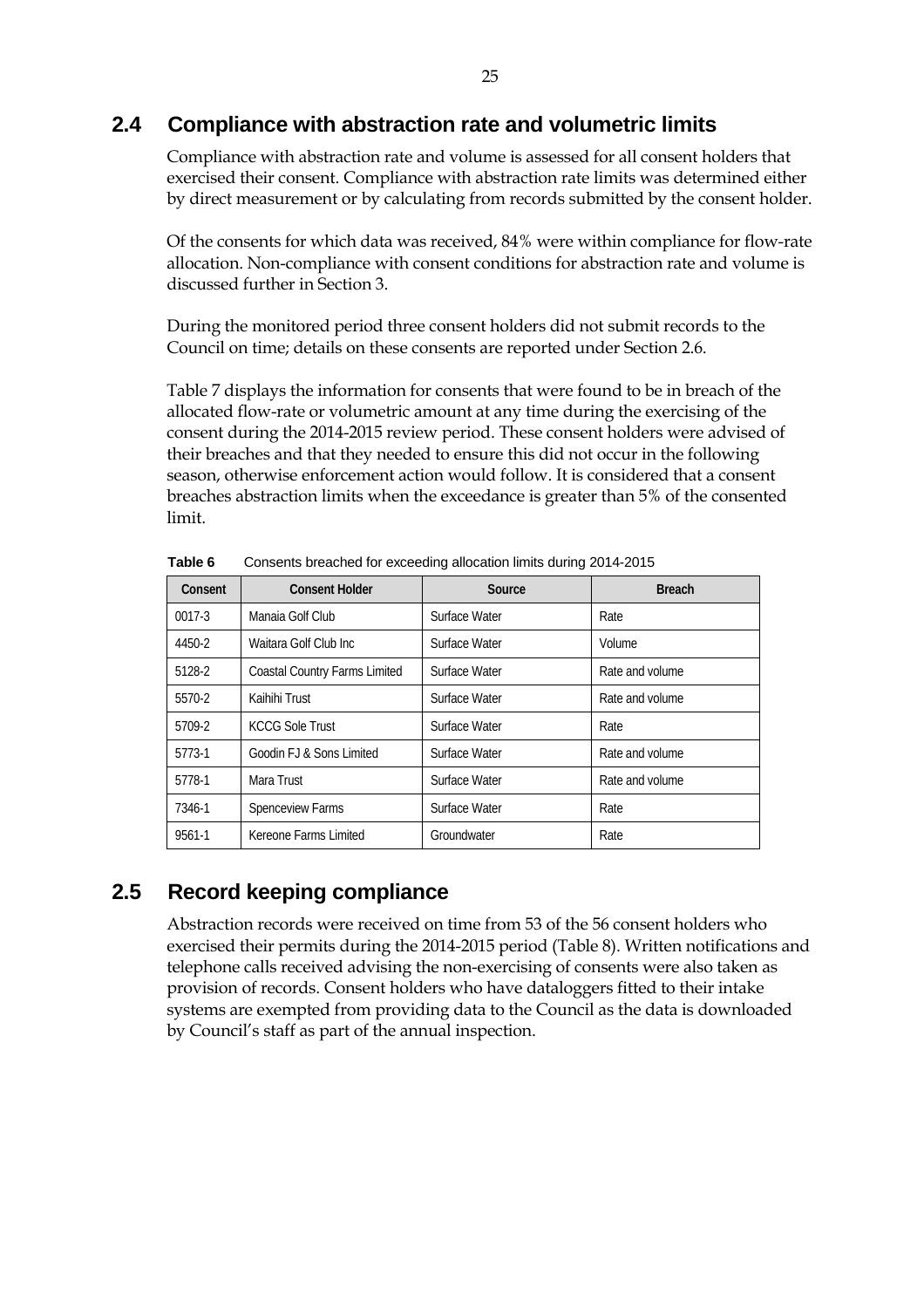| Table 7 | Consents for which data was not received by the Council as |
|---------|------------------------------------------------------------|
|         | at 31 July 2015 for the 2014-2015 irrigation season        |

| Consent | <b>Consent Holder</b>              | Received?          |
|---------|------------------------------------|--------------------|
| 5568-1  | <b>Cornwall Park Farms Limited</b> | $Yes - 16/06/2015$ |
| 5829-1  | Julian RM & MC Family Trust        | $Yes - 18/09/2015$ |
| 5896-1  | Kohi Investments                   | No.                |

Eleven dataloggers and/or flowmeters were found to have malfunctioned during the 2014-2015 season (Table 9), meaning records were not available for those takes. As these malfunctions were outside the control of the consent holder, no enforcement action was taken, but the dataloggers and/or flowmeters had to be repaired prior to commencement of irrigation for the next season. Further information regarding followup investigations and enforcement proceedings by the Council in relation to the nonsupply of abstraction records is included in section 2.8.

| Consent | <b>Consent Holder</b>               | <b>Malfunction</b> |
|---------|-------------------------------------|--------------------|
| 0164-2  | JR & DM Baker                       | Datalogger         |
| 0270-2  | Westown Golf Club Inc               | Datalogger         |
| 3312-3  | <b>GH Lance</b>                     | Datalogger         |
| 4993-2  | J & EG Sanderson                    | Flowmeter          |
| 4994-2  | J & EG Sanderson                    | Flowmeter          |
| 5778-1  | Mara Trust                          | Flowmeter          |
| 5797-1  | Pihama Farms Limited                | Flowmeter          |
| 5878-2  | Woollaston Family Trust Partnership | Datalogger         |
| 5896-1  | Kohi Investments                    | Flowmeter          |
| 6026-1  | JR & DM Baker                       | Datalogger         |
| 6292-1  | New Plymouth Golf Club Inc          | Datalogger         |

**Table 8** Consents which had malfunctioning dataloggers in the 2014-2015 irrigation season

### **2.6 Groundwater quality results**

During the period under review, groundwater samples were obtained from a total of five coastal sites to assess salinity levels in aquifers being pumped. The results indicate groundwater salinities in the range expected in coastal areas. Further sampling of these bores during forthcoming monitoring periods will allow changes in groundwater salinity levels to be detected.

The results of the sampling carried out are presented below in Table 5.

| Consent    | Site code      | Chloride<br>(q/m <sup>3</sup> ) | Conductivity<br>(mS/m) | рH  | Sodium<br>(g/m <sup>3</sup> ) |
|------------|----------------|---------------------------------|------------------------|-----|-------------------------------|
|            | <b>GND1149</b> | 27.1                            | 27.8                   | 7.5 | 29.6                          |
| 0714-2     | GND1150        | 27.8                            | 35.6                   | 7.4 | 29.7                          |
| 5950-1     | GND1203        | 35.6                            | 30.6                   | 9.0 | 60.0                          |
| $6026 - 1$ | GND1233        | 25.4                            | 38.2                   | 8.3 | 37.1                          |
| 9561-1     | GND2108        | 46.8                            | 45.7                   | 8.1 | 25.1                          |

Table 9 Groundwater quality results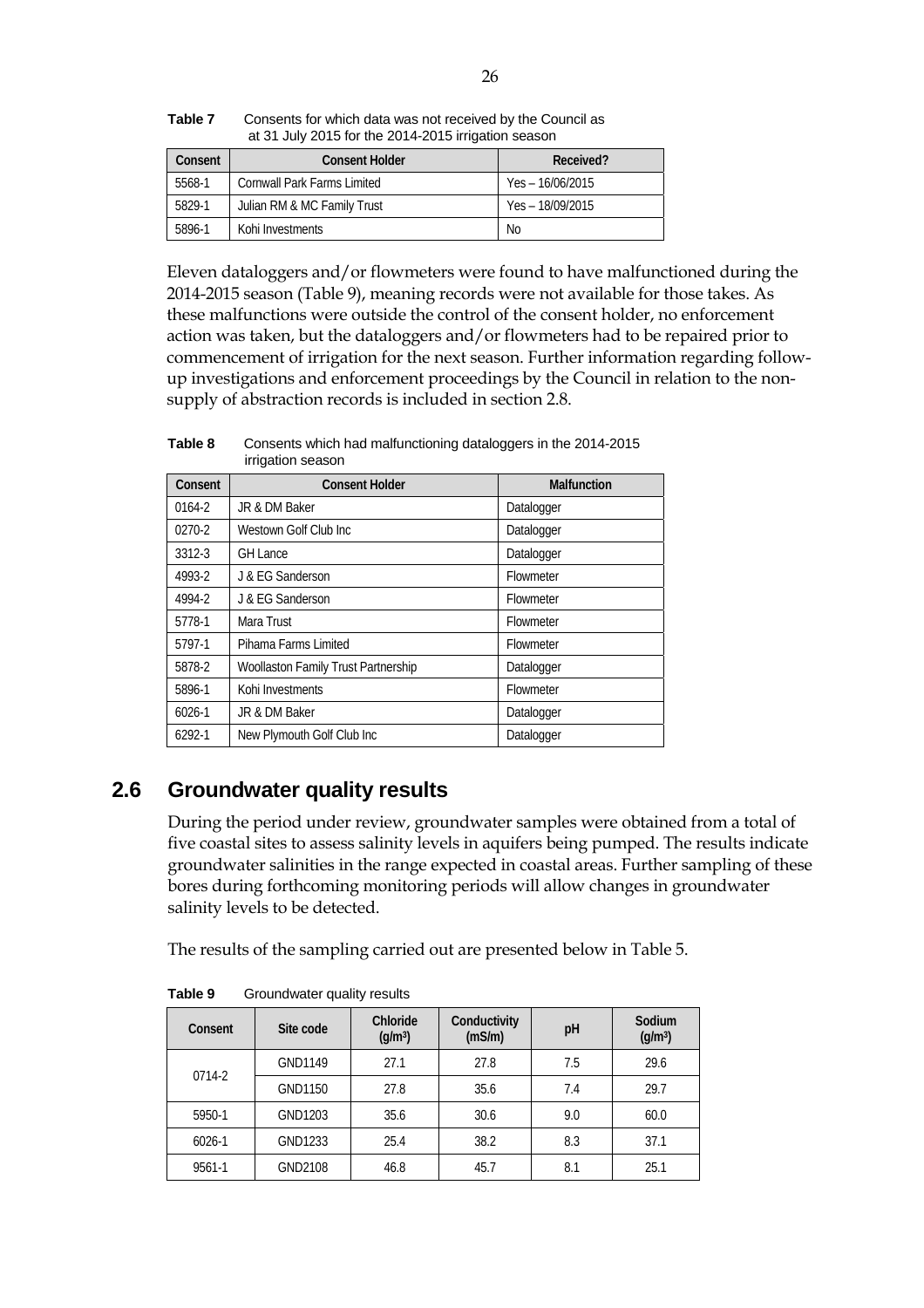| Consent | Site code | Chloride<br>(q/m <sup>3</sup> ) | Conductivity<br>(mS/m) | pH  | Sodium<br>(g/m <sup>3</sup> ) |
|---------|-----------|---------------------------------|------------------------|-----|-------------------------------|
|         | GND2109   | 35.7                            | 37.1                   | 8.2 | 25.2                          |
|         | GND2354   | 91.8                            | 83.2                   | 7.7 | 180                           |
| 9608-1  | GND2355   | 118                             | 92.2                   | 8.7 | 194                           |

### **2.7 Irrigation water usage 2014-2015**

Water use for irrigation is based on consent holder abstraction records. The following general comments can be made from the processed irrigation data:

- Of the non-exercised consents during 2014-2015, 23% of the irrigation systems were not yet operational. Seventeen consents were not exercised even though the irrigation systems were in place.
- There were nine breaches for exceeding limits on allocated rates and volumes compared to 2013-2014 where there were 11 breaches.
- Records were received from 95% of the consent holders that exercised their consent in the 2014-2015 season.
- All but two golf club's exercised their water rights during the 2014-2015 season.
- One new consent for pasture irrigation was granted during the period under review.

### **2.8 Investigations, interventions, and incidents**

The monitoring programme for the year was based on what was considered to be an appropriate level of monitoring, review of data, and liaison with the consent holder. During the year matters may arise which require additional activity by the Council, for example provision of advice and information, or investigation of potential or actual courses of non-compliance or failure to maintain good practices. A pro-active approach that in the first instance avoids issues occurring is favoured.

The Council operates and maintains a register of all complaints or reported and discovered excursions from acceptable limits and practices, including non-compliance with consents, which may damage the environment. The Incident Register (IR) includes events where the Company concerned has itself notified the Council. The register contains details of any investigation and corrective action taken.

Complaints may be alleged to be associated with a particular site. If there is potentially an issue of legal liability, the Council must be able to prove by investigation that the identified company is indeed the source of the incident (or that the allegation cannot be proven).

In the 2014-2015 period, there were four incidents recorded by the Council that were associated with consent holder activities. All of these related to breaching one or more of their consent conditions. These incidents were reported to Council and staff implemented appropriate responses as they were identified. The incidents are listed in Table 10.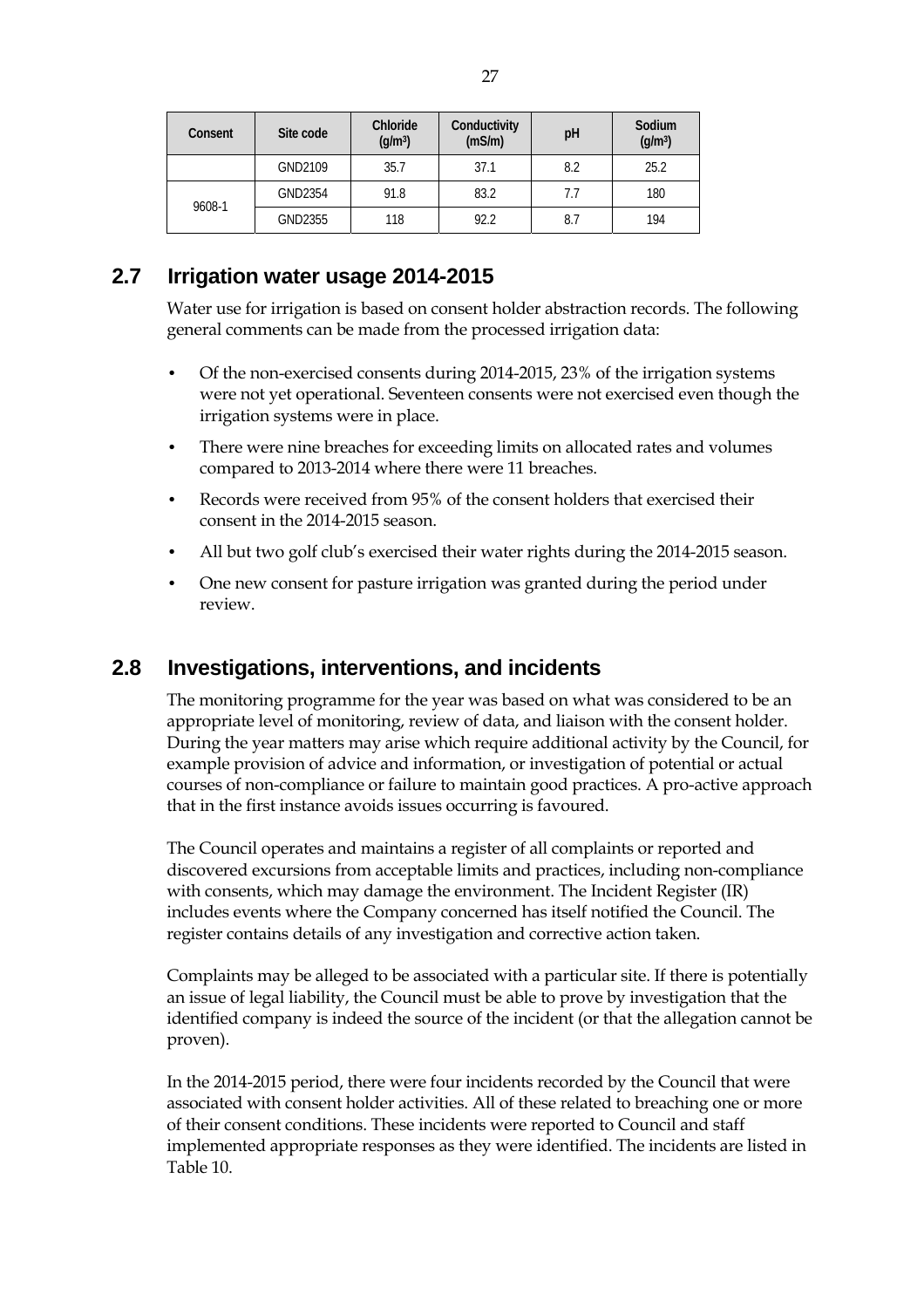| Consent    | <b>Consent Holder</b>          | Reason incident lodged                                                                        | Outcome                                                                                                                                                                                                                                                                                         |
|------------|--------------------------------|-----------------------------------------------------------------------------------------------|-------------------------------------------------------------------------------------------------------------------------------------------------------------------------------------------------------------------------------------------------------------------------------------------------|
| $0017 - 3$ | Manaia Golf Club               | Breached rate on multiple<br>occasions                                                        | Consent holder was still under an infringement<br>notice from 2013-2014, which was extended for this<br>event. Council staff worked with the Golf Club to find<br>the best course of action and it resulted in the Golf<br>Course getting a change in consent conditions to<br>take more water. |
| 5568-1     | Cornwall Park Farms<br>Limited | No data received for the 2014-<br>2015 irrigation season. Also<br>flowmeter is not verified.  | 14 Day letter issued. Council accepted<br>circumstances. Flowmeter to be verified before<br>irrigation can commence.                                                                                                                                                                            |
| 5709-2     | KCCG Sole                      | Continual rate breaches                                                                       | Consent holder was under an abatement notice from<br>2013-2014. This notice was extended. Consent<br>holder is getting a new Flow Meter installed and is to<br>be verified before consent can be exercised.                                                                                     |
| 9597-1     | T & V Gibson                   | Consent holder was irrigating<br>without a datalogger, which is<br>what the consent required. | 14 Day letter issued. Consent holder arranged for<br>Council staff to install a datalogger.                                                                                                                                                                                                     |

**Table 10** Consent found to be in breach and the incidents registered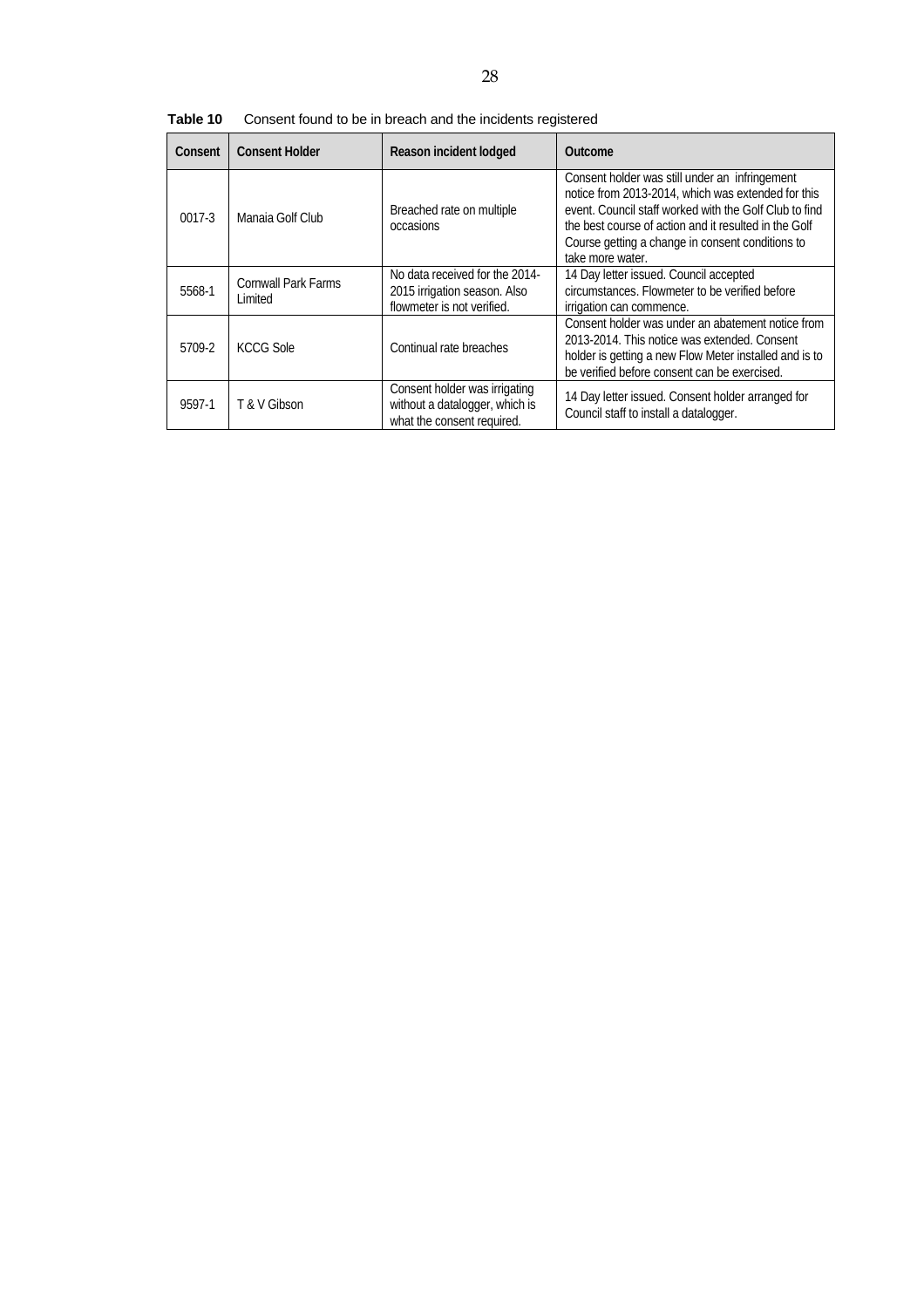## **3. Discussion**

In drafting and reviewing conditions on water take permits and in implementing monitoring programmes, the Council assesses the "effects on the environment" as much as it is appropriate for each water take source. Monitoring programmes are therefore not only based on existing permit conditions, but also on the obligations of the RMA to assess the effects on the environment from the exercising of consents.

Improving the efficiency of water use is a key outcome by the Water Programme of Action. Water is a public resource and the permission to take is granted through a resource consent. Associated with that permission is a public expectation that can be better met if the actual amounts of water taken are accurately monitored. Measuring actual water used is part of demonstrating and measuring progress towards more efficient water use.

### **3.1 Discussion of site performance**

Each year the Council assesses consent holder performances based on compliance with allocated abstraction rates and maximum daily volumes, protection of minimum residual flows, and the provision of abstraction records.

The examination of the data supplied to the Council, revealed that nine of 56 consent holder's (16%) who exercised their consents during the 2014-2015 year breached their limits for rate and/or volume of water abstracted.

Most resource consents for water takes issued by the Council have specific conditions about the installation of a water meter device. A reliable and accurate flowmeter is crucial to providing good information to the consent holder and the Council alike.

There have been several cases whereby the Council has identified poorly installed and operated water meters.

To comply with Council requirements, the water meter should:

- Have an accuracy of  $+/-5\%$  under field conditions, with calibration certified;
- Be simple to operate and read;
- Be tamper-proof and sealed;
- Be capable of continuous measurements in cubic meters;
- Include a pulse output that is compatible with the dataloggers recommended by the Council;
- Have sufficient pipe length for Council to use a strap-on meter for periodic checks. Pipe length should be at least 10 times the diameter before the meter and five times the diameter after the meter or manufacturer's specifications (Figure 7);
- A detailed plan of the installed meter and distances to any potential turbulence sources (e.g. elbows, bends, valves, etc) shall be submitted to the Council within 30 working days of the installation to certify that the flowmeter has been installed to the manufacturer's specifications;

It is important that the contractors hired for the installation of the flowmeter do so in accordance with the manufacturer's specifications. Good installations leave sufficient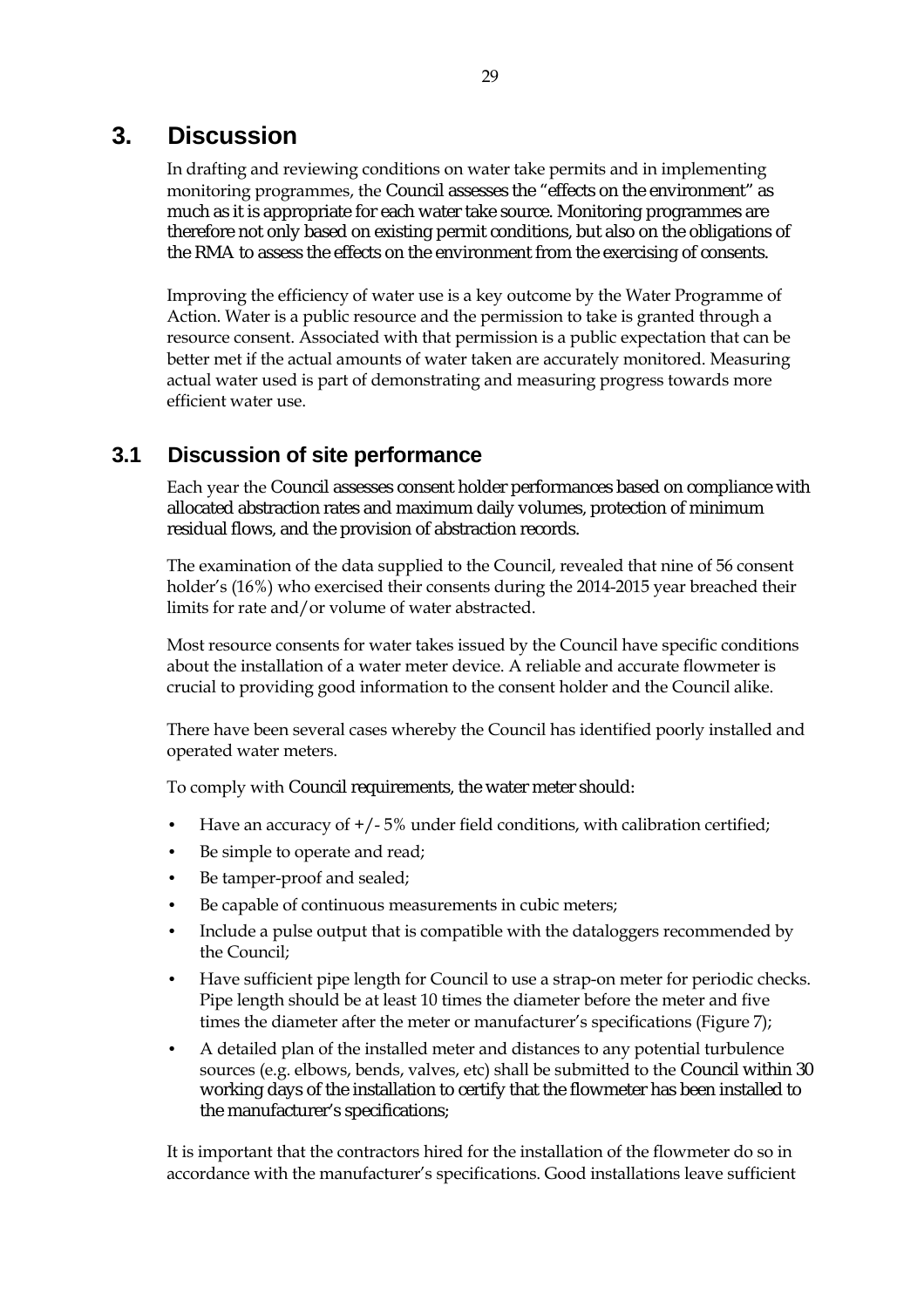straight length of pipe between gate valves, elbows, etc. and the flowmeter to ensure there is no turbulence in the water passing through the meter, which reduces accuracy.

### **3.2 Evaluation of performance**

A tabular summary of the all the consent holder's compliance record for the year under review is set out in Table 11.

| Consent | <b>Consent Holder</b>                          | Compliance achieved?                 |
|---------|------------------------------------------------|--------------------------------------|
| 0017-3  | Manaia Golf Club                               | Improvement required (environmental) |
| 0124-5  | Kaitake Golf Club Inc                          | Good                                 |
| 0132-3  | Hawera Golf Club Inc                           | High                                 |
| 0164-2  | JR & DM Baker                                  | Good                                 |
| 0184-3  | Inglewood Golf Club Inc                        | High                                 |
| 0189-4  | AI & KJ Williams                               | N/A                                  |
| 0270-2  | Westown Golf Club Inc                          | Good                                 |
| 0278-4  | NRGE Farms Limited/Oceanview Trust             | N/A                                  |
| 0464-3  | Oakura Farms Limited                           | N/A                                  |
| 0647-3  | <b>IG Cassie</b>                               | N/A                                  |
| 0714-2  | GD & HM McCallum                               | Good                                 |
| 0721-3  | MD Aiken Family Trust                          | N/A                                  |
| 0880-3  | <b>IHC New Zealand Inc (NORTH</b><br>TARANAKI) | High                                 |
| 1193-3  | Vickers B & NM & Church G & CG                 | N/A                                  |
| 1223-3  | EO & CP Lander                                 | Good                                 |
| 1721-3  | Manukorihi Golf Club Inc                       | High                                 |
| 1877-3  | Te Ngutu Golf Club Incorporated                | High                                 |
| 1879-3  | <b>Wairau Nurseries</b>                        | N/A                                  |
| 2138-3  | Riverside Farms Taranaki Ltd                   | High                                 |
| 3171-3  | Taranaki Greenhouses Limited                   | High                                 |
| 3312-3  | <b>GH Lance</b>                                | Good                                 |
| 3859-2  | Living Light 2000 Limited                      | N/A                                  |
| 4450-2  | Waitara Golf Club Inc                          | Good                                 |
| 4494-2  | CT & JM McDonald                               | High                                 |
| 4783-2  | Larsen Trusts Partnership                      | N/A                                  |
| 4993-2  | J & EG Sanderson                               | Good                                 |
| 4994-2  | J & EG Sanderson                               | Good                                 |
| 5128-2  | Coastal Country Farms Limited                  | Good                                 |
| 5568-1  | Cornwall Park Farms Limited                    | Improvement required (environmental) |
| 5570-2  | Kaihihi Trust                                  | Good                                 |
| 5571-1  | Jimian Limited                                 | N/A                                  |

**Table 11** Individual performance for all irrigation consent holders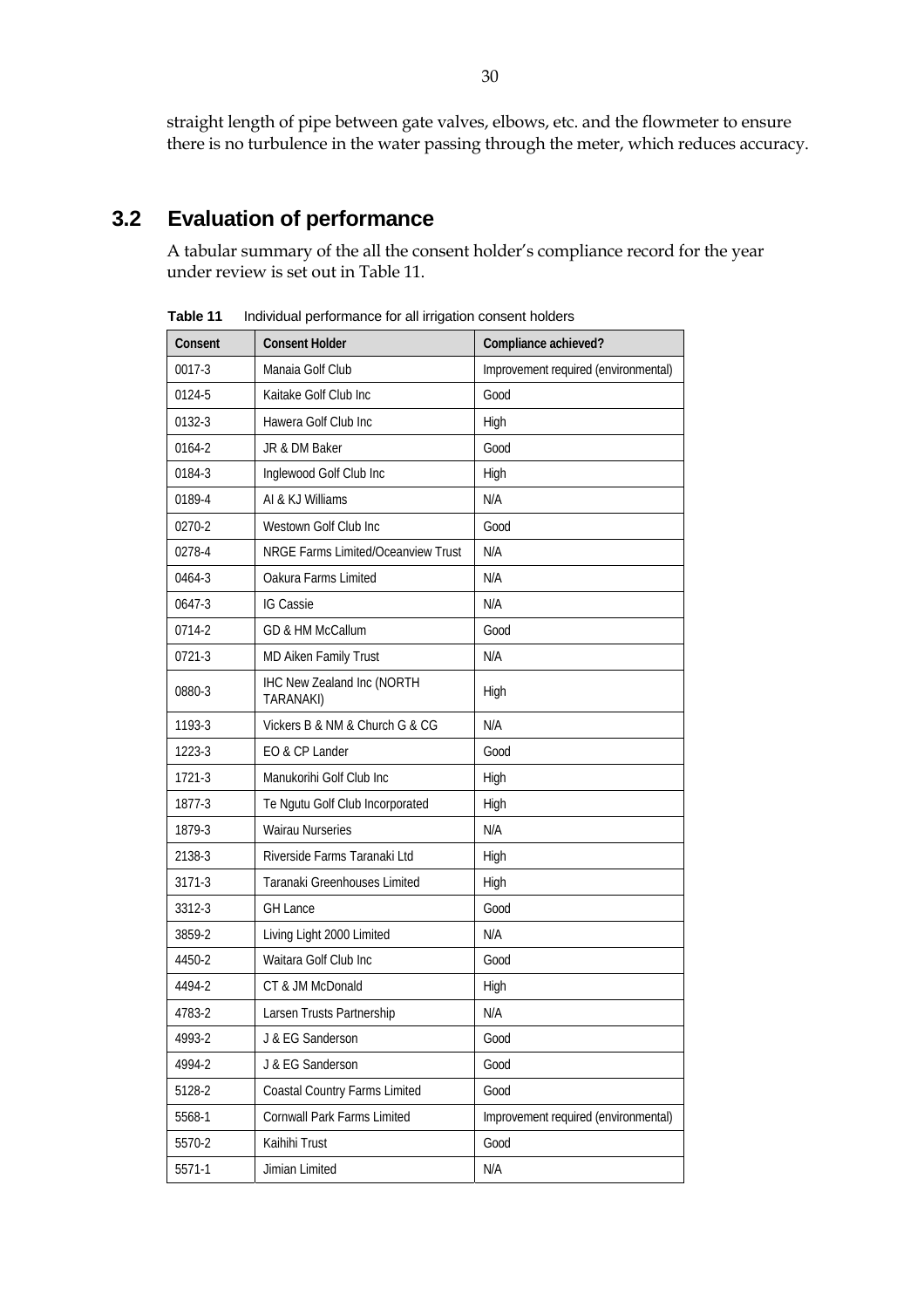| Consent | <b>Consent Holder</b>                                         | Compliance achieved?                 |
|---------|---------------------------------------------------------------|--------------------------------------|
| 5623-1  | <b>WD &amp; SC Morrison</b>                                   | High                                 |
| 5636-1  | Waiwira Trust                                                 | High                                 |
| 5696-1  | Kokako Road Limited                                           | N/A                                  |
| 5709-2  | <b>KCCG Sole Trust</b>                                        | Improvement required (environmental) |
| 5773-1  | Goodin FJ & Sons Limited                                      | Good                                 |
| 5778-1  | Mara Trust                                                    | Good                                 |
| 5781-2  | Waikaikai Farms Limited                                       | High                                 |
| 5791-1  | AL & LA Campbell                                              | High                                 |
| 5797-1  | Pihama Farms Limited                                          | High                                 |
| 5807-1  | Dickie Roger Family Trust                                     | High                                 |
| 5827-2  | Walker & McLean Partnership                                   | High                                 |
| 5829-1  | Julian RM & MC Family Trust                                   | Good                                 |
| 5840-2  | Gibbs G Trust                                                 | High                                 |
| 5863-2  | Geary AR Trust (A R Geary)                                    | High                                 |
| 5876-1  | GA & RJ Dorn                                                  | High                                 |
| 5878-1  | Woollaston Family Trust Partnership                           | High                                 |
| 5879-1  | <b>Hilldale Trust</b>                                         | High                                 |
| 5887-1  | A & EN Barkla                                                 | High                                 |
| 5896-1  | Kohi Investments Limited                                      | Improvement required (environmental) |
| 5898-2  | David Pease Family Trust                                      | High                                 |
| 5950-1  | <b>WD &amp; SC Morrison</b>                                   | High                                 |
| 5973-1  | DR & AJ Gibson                                                | N/A                                  |
| 6026-1  | JR & DM Baker                                                 | Good                                 |
| 6159-1  | Pinehill Land Company Limited                                 | N/A                                  |
| 6193-1  | RA & SM Geary Family Trust<br>Partnership                     | N/A                                  |
| 6292-1  | New Plymouth Golf Club Inc                                    | Good                                 |
| 6429-1  | Leatherleaf Limited                                           | High                                 |
| 6430-1  | <b>Ellingworth Margaret Trust</b>                             | Good                                 |
| 6486-1  | GM & PJ Rutten Family Trust<br>Partnership                    | N/A                                  |
| 6628-1  | Hamblyn Family Trusts                                         | High                                 |
| 7270-1  | Ian Mantey Family Trust & Sally Mantey<br><b>Family Trust</b> | N/A                                  |
| 7346-1  | Spenceview Farms                                              | Good                                 |
| 7372-1  | Pukeone Partnership                                           | High                                 |
| 7527-1  | Pukeone Partnership                                           | High                                 |
| 7528-1  | Kereone Farms Limited                                         | High                                 |
| 7626-1  | NW & DM King                                                  | N/A                                  |
| 7733-2  | Hawken Family Trust                                           | N/A                                  |
| 7768-1  | Carter AJ Limited                                             | N/A                                  |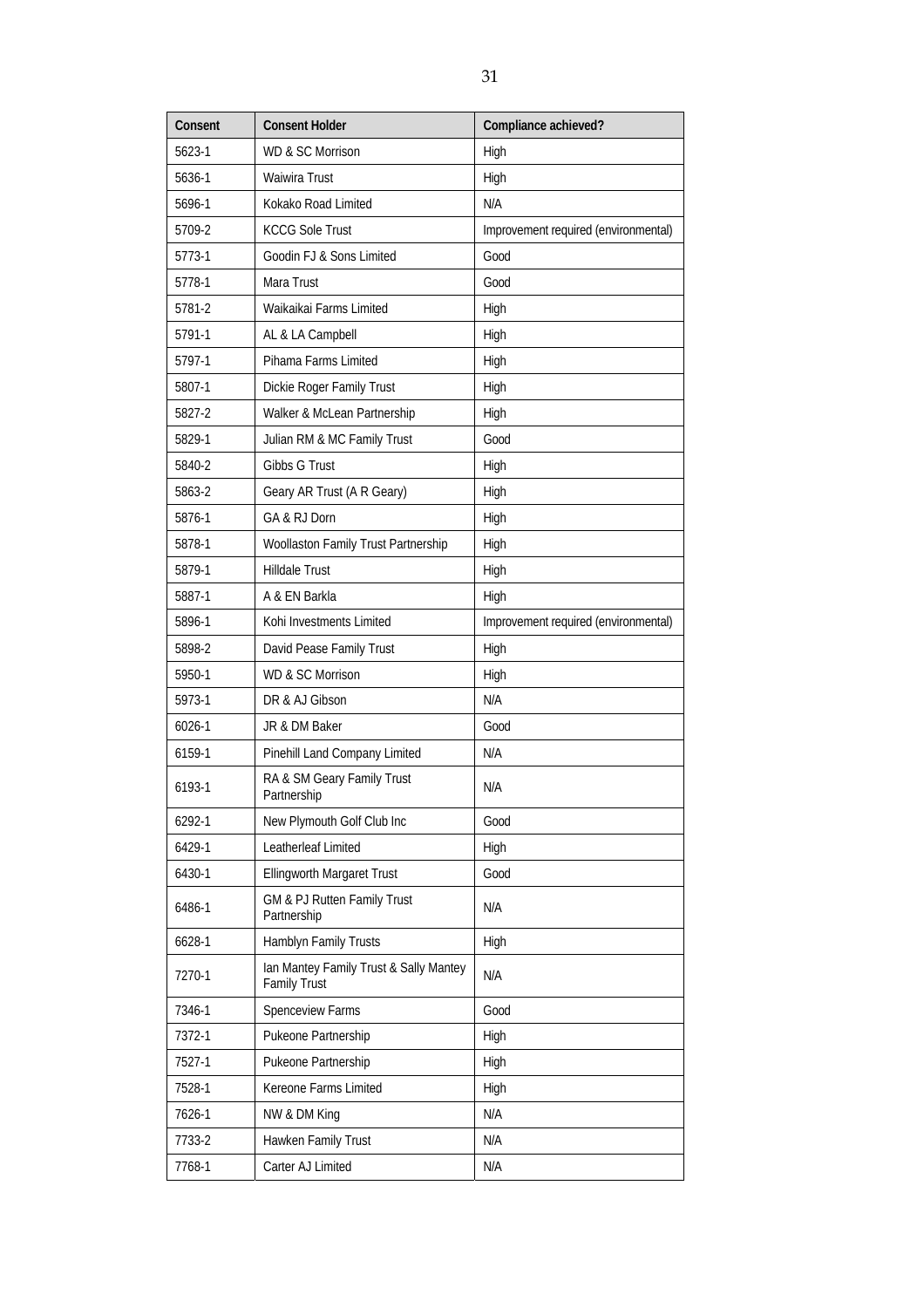| Consent | <b>Consent Holder</b>          | Compliance achieved?                 |
|---------|--------------------------------|--------------------------------------|
| 7781-1  | $D$ Krumm                      | N/A                                  |
| 7866-1  | Stratford Golf Club Inc.       | N/A                                  |
| 7895-1  | Ohawe Farm                     | High                                 |
| 7981-1  | Taranaki Community Rugby Trust | N/A                                  |
| 9561-1  | Kereone Farms Limited          | High                                 |
| 9577-1  | SB & J May Family Trust        | High                                 |
| 9597-1  | T & V Gibson Limited           | Improvement required (environmental) |
| 9608-1  | <b>DRE Wilson</b>              | High                                 |
| 9936-1  | <b>GSJ Trust</b>               | N/A                                  |

During the 2014-2015 year, 57% of exercised irrigation consents in Taranaki achieved a high level of environmental performance and compliance with their consents, while 6% require improvement in their compliance performance. For reference, 75% of consent holders in Taranaki monitored through tailored compliance monitoring programmes achieved a high level of environmental performance and compliance with their consents, while another 22% demonstrated a good level of environmental performance and compliance with their consents.

### **3.3 Recommendations from the 2014-2015 Annual Report**

In the 2014-2015 Annual Report, it was recommended:

- 1. THAT monitoring and reporting of consented irrigation activities for the 2014- 2015 year continue at the same level as in the 2013-2014 period.
- 2. THAT Council continues to liaise with consent holders who have dataloggers that are failing, so improvements in compliance at all time with consent conditions are achieved.
- 3. THAT the Council encourages consent holders that do not supply good quality records to install a datalogger and transfer data electronically to the Council database via telemetry.
- 4. THAT the Council requires all consent holders that take above 5 L/s to comply with the Measurement and Reporting of Water Takes Regulations 2010.

Recommendation 1 was implemented during the period under review.

With regards to recommendations 2, 3 and 4, the Council continues to work with consent holders to improve compliance with consent conditions and all relevant regulations.

### **3.4 Alterations to monitoring programmes for 2015-2016**

In designing and implementing the monitoring programmes for air/water discharges in the region, the Council has taken into account the extent of information made available by previous authorities, its relevance under the Act, the obligations of the Act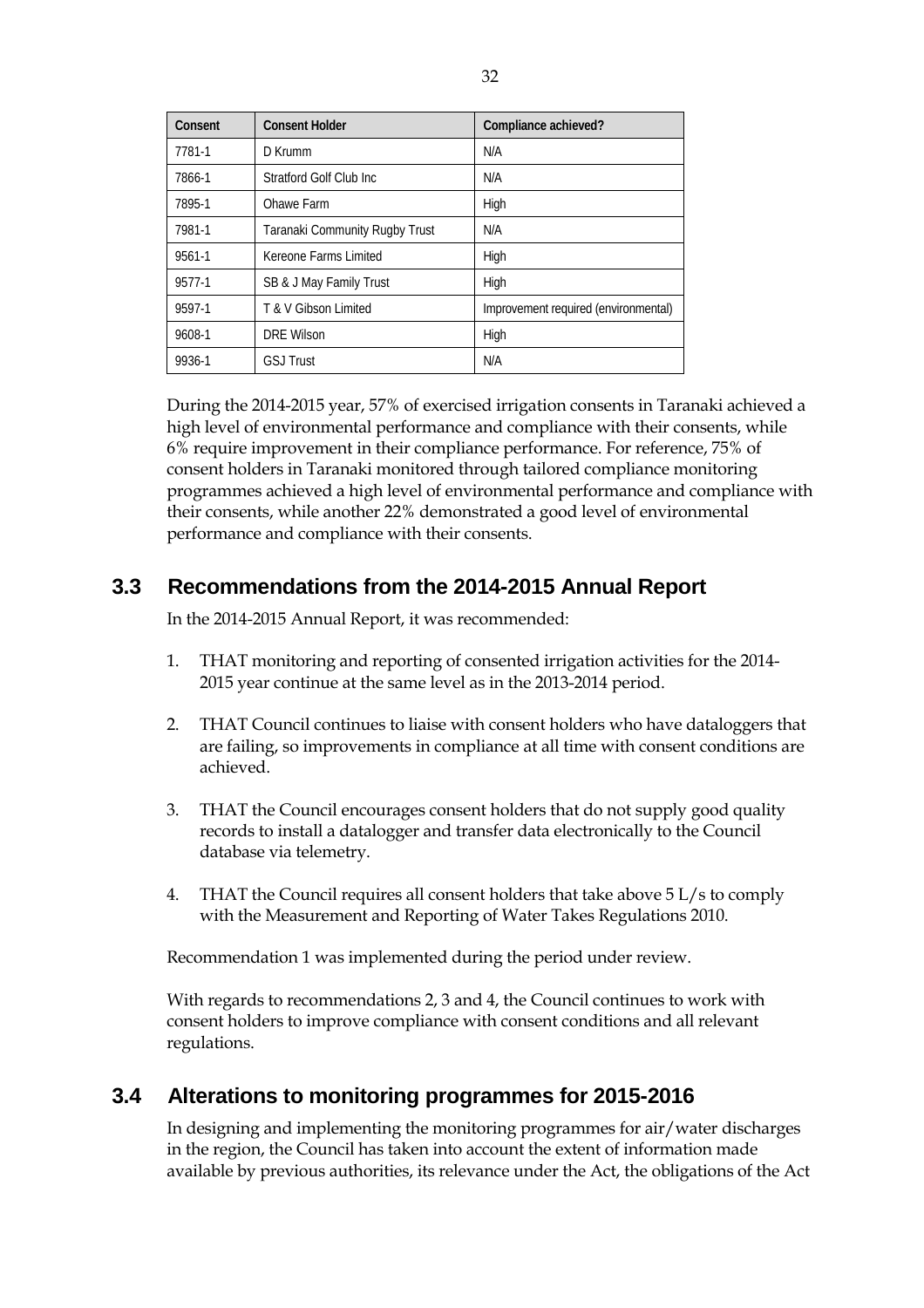in terms of monitoring emissions/discharges and effects, and subsequently reporting to the regional community. The Council also takes into account the scope of assessments required at the time of renewal of permits, and the need to maintain a sound understanding of industrial processes within Taranaki emitting to the atmosphere/discharging to the environment.

It is recommended that monitoring for 2015-2016 be carried out at the same level as during the 2014-2015 period.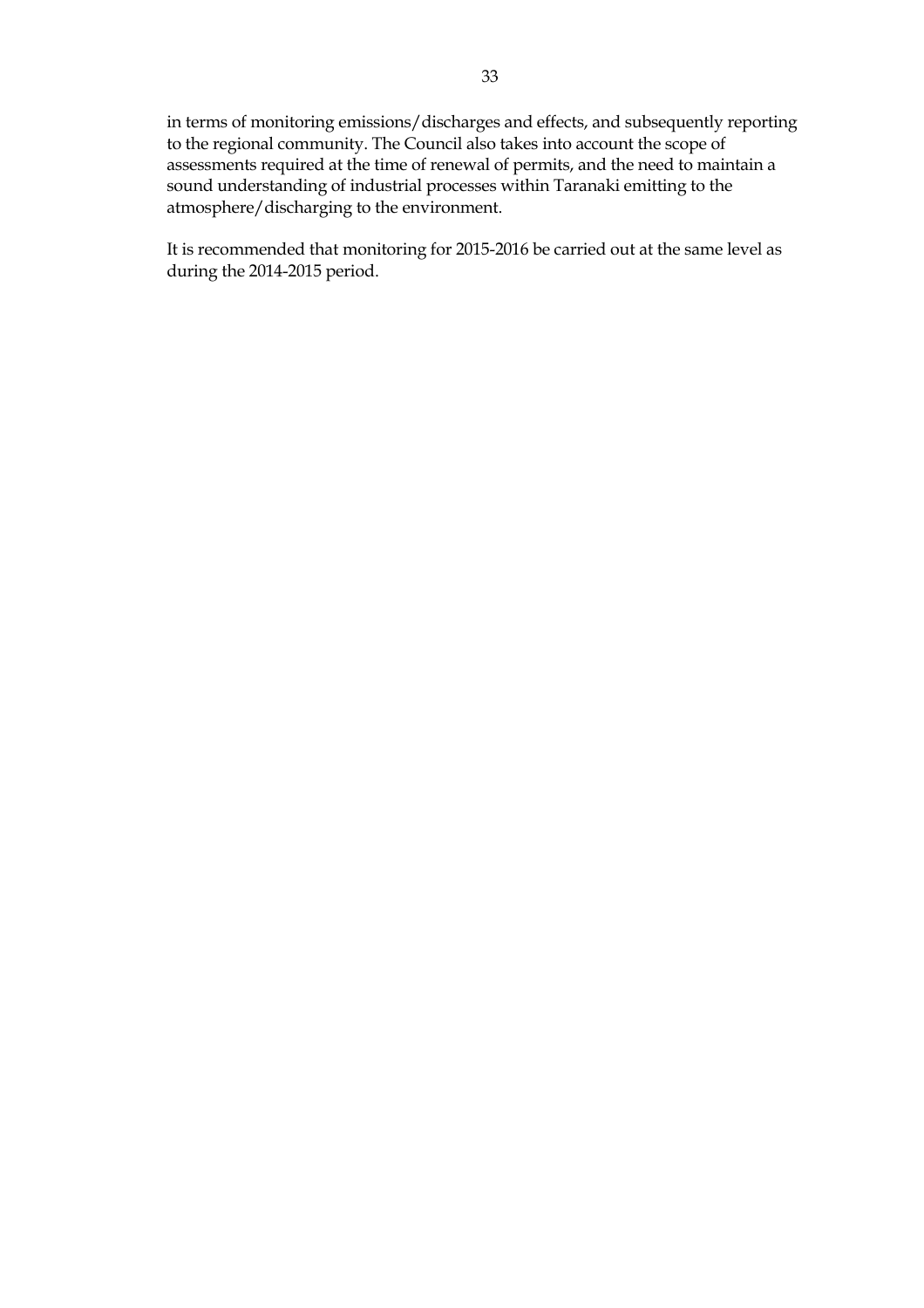### **4. Recommendations**

- 1. THAT monitoring and reporting of consented irrigation activities for the 2015- 2016 year continue at the same level as in the 2014-2015 period.
- 2. THAT Council continues to liaise with consent holders who have dataloggers that are failing, so improvements in compliance at all time with consent conditions are achieved.
- 3. THAT the Council encourages consent holders that do not supply good quality records to install a datalogger and transfer data electronically to the Council database via telemetry.
- 4. THAT the Council requires all consent holders that take above 5 L/s to comply with the Measurement and Reporting of Water Takes Regulations 2010. N.B 10 November 2016 is the deadline for compliance.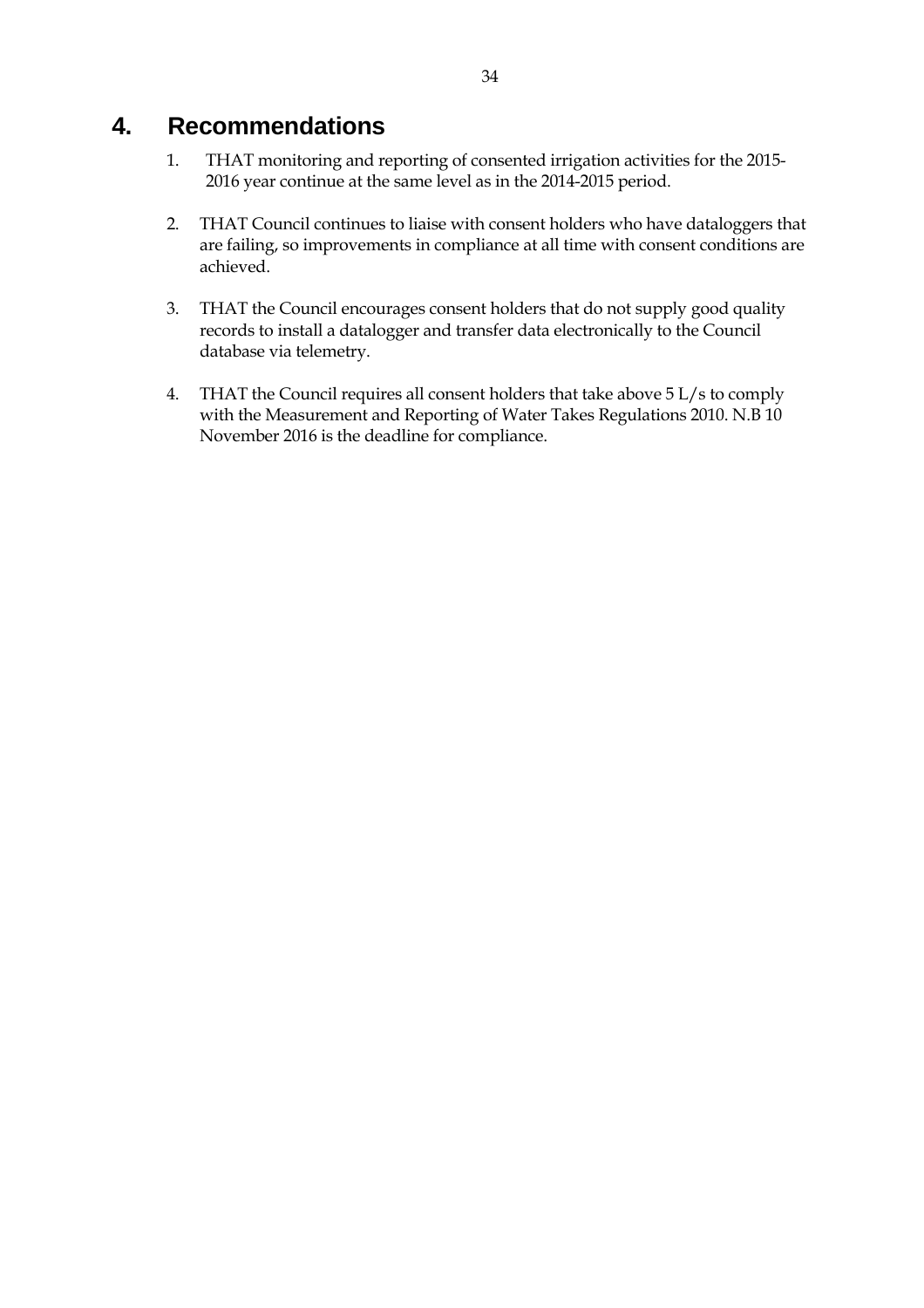## **Glossary of common te**r**ms and abbreviations**

The following abbreviations and terms may be used within this report:

| $g/m^3$          | Grams per cubic metre, and equivalent to milligrams per litre $(mg/L)$ . In<br>water, this is also equivalent to parts per million (ppm), but the same<br>does not apply to gaseous mixtures.                                                                                                                                         |
|------------------|---------------------------------------------------------------------------------------------------------------------------------------------------------------------------------------------------------------------------------------------------------------------------------------------------------------------------------------|
| Incident         | An event that is alleged or is found to have occurred that may have actual<br>or potential environmental consequences or may involve non-compliance<br>with a consent or rule in a regional plan. Registration of an incident by<br>the Council does not automatically mean such an outcome had actually<br>occurred.                 |
| Intervention     | Action/s taken by Council to instruct or direct actions be taken to avoid<br>or reduce the likelihood of an incident occurring.                                                                                                                                                                                                       |
| Investigation    | Action taken by Council to establish the circumstances/events<br>surrounding an incident including any allegations of an incident.                                                                                                                                                                                                    |
| L/s              | Litres per second.                                                                                                                                                                                                                                                                                                                    |
| <b>MALF</b>      | Mean annual low flow. How low the flow gets in a typical year. The<br>lowest flow for each year is averaged across recorded years to estimate<br>MALF.                                                                                                                                                                                |
| mS/m             | Millisiemens per metre.                                                                                                                                                                                                                                                                                                               |
| m <sup>3</sup>   | Cubic metre (1,000 litres).                                                                                                                                                                                                                                                                                                           |
| $m^3/s$          | Cubic metres per second.                                                                                                                                                                                                                                                                                                              |
| pH               | A numerical system for measuring acidity in solutions, with 7 as neutral.<br>Numbers lower than 7 are increasingly acidic and higher than 7 are<br>increasingly alkaline. The scale is logarithmic i.e. a change of 1 represents<br>a ten-fold change in strength. For example, a pH of 4 is ten times more<br>acidic than a pH of 5. |
| Resource consent | Refer Section 87 of the RMA. Resource consents include land use consents<br>(refer Sections 9 and 13 of the RMA), coastal permits (Sections 12, 14 and<br>15), water permits (Section 14) and discharge permits (Section 15).                                                                                                         |
| <b>RMA</b>       | Resource Management Act 1991 and including all subsequent amendments.                                                                                                                                                                                                                                                                 |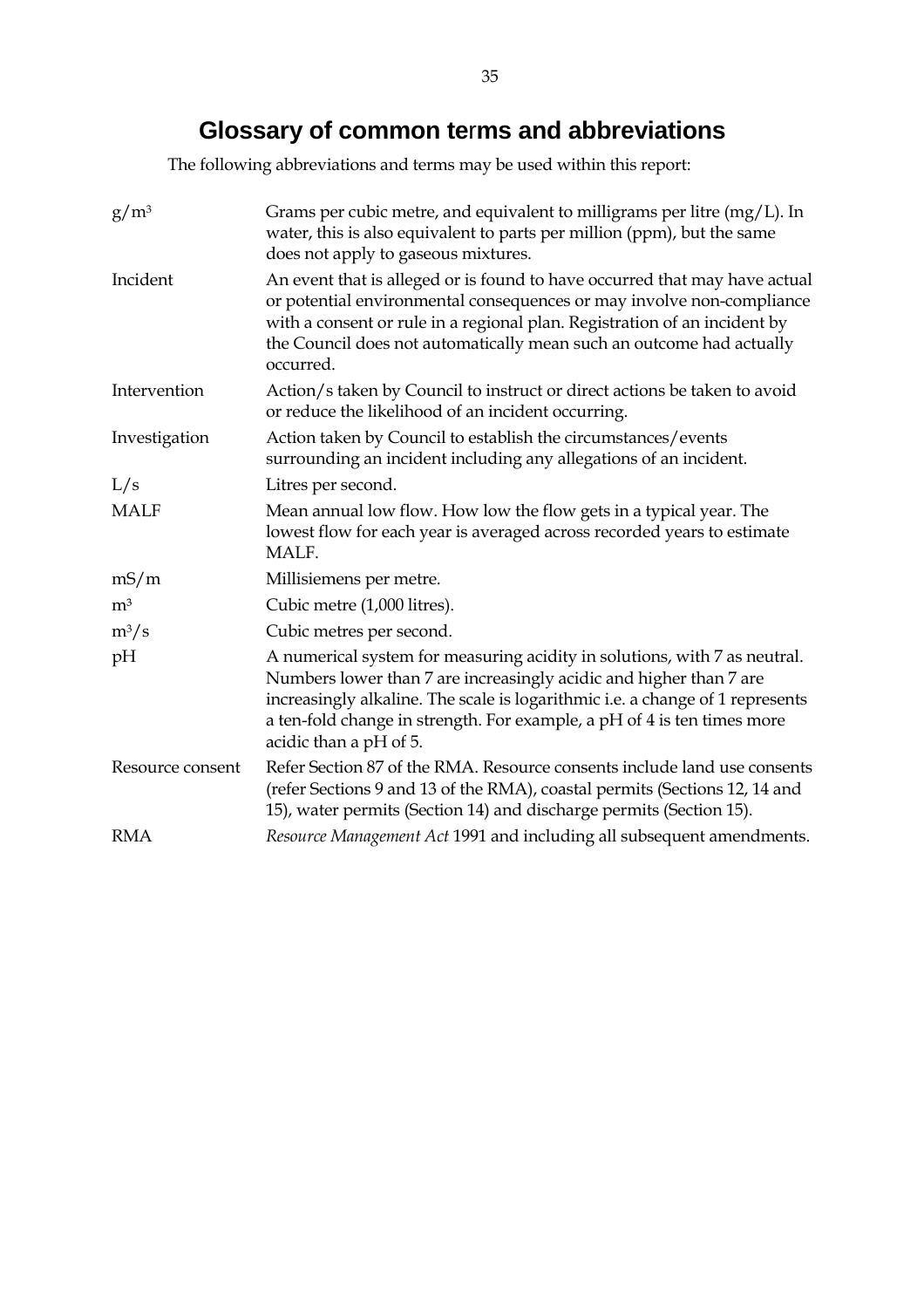## **Bibliography and references**

- Cameron, S.G, & White P.A., 2004: Determination of key indicators to assess groundwater quality in New Zealand aquifers. Unpublished Institute Geological Nuclear Sciences client report 2004/111, 117pp.
- Horizons Regional Council. Assessment of the Seawater Intrusion Hazard in the Manawatu Coastal Aquifers and Monitoring Action Plan. *Phreatos Limited, May 2005.*
- Rout R, 2003: Optimisation of Farm Irrigation. Report 4579/1, prepared for Taranaki Regional Council by Lincoln Environmental, January 2003. 55pp.
- MAF 1997: Best Management Guidelines for Sustainable Irrigated Agriculture. MAF Policy Technical Paper No 00/05, ISBN 0-478-2050-1. 47 pp.
- Ministry for the Environment 2010: Resource Management (Measurement and Reporting of Water Takes) Regulations 2010. 8 pp.
- TRC 1998: State of Environment Monitoring report 1994-97 groundwater levels, quality and nitrate monitoring. Unpublished Technical Report 97-86 by Taranaki Regional Council, January 1998, 27 pp.
- TRC 2003: A preliminary evaluation of surface water availability and demand for pasture irrigation purposes in Taranaki. Unpublished report by Taranaki Regional Council, July 2003, 14 pp.
- TRC 2005: State of Environment Monitoring 2001-2002 Nitrates in shallow groundwater. Unpublished Technical Report 2003-22 by Taranaki Regional Council, March 2005, 19 pp.
- The New Zealand Irrigation Manual. A Practical guide to profitable and sustainable irrigation. Malvern Landcare Group. 2001.
- Taranaki Regional Council 2003: Pasture irrigation monitoring Annual Report 2002-2003. Technical Report 2003-75.
- Taranaki Regional Council 2004: Pasture irrigation monitoring Annual Report 2003-2004. Technical Report 2004-63.
- Taranaki Regional Council 2005: Pasture irrigation monitoring Annual Report 2004-2005. Technical Report 2005-70.
- Taranaki Regional Council 2006: Pasture irrigation monitoring Annual Report 2005-2006. Technical Report 2006-04.
- Taranaki Regional Council 2007: Pasture Irrigation Compliance Monitoring Annual Report 2006-2007. Technical Report 2007-55.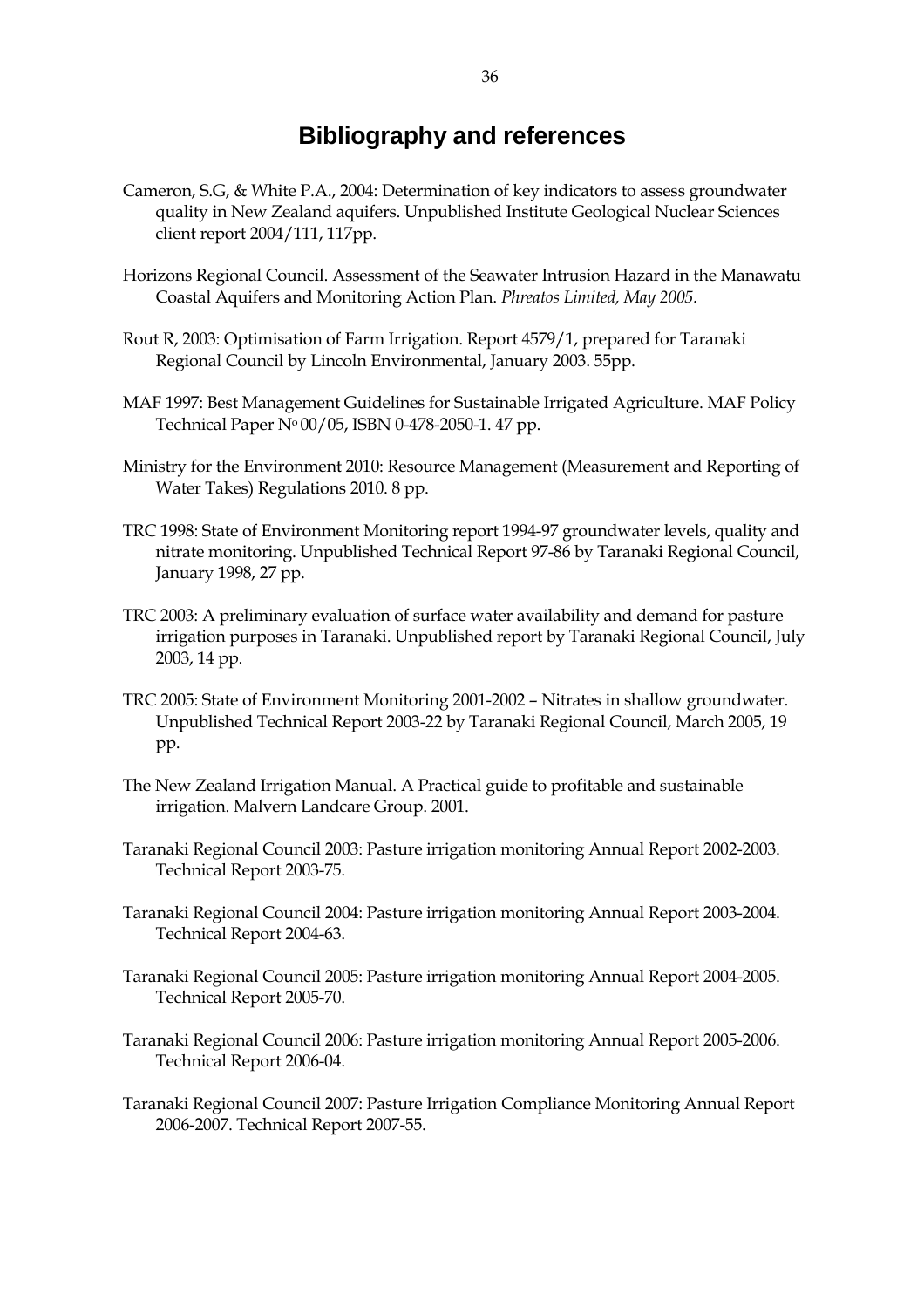- Taranaki Regional Council 2009: Irrigation Water Compliance Monitoring Annual Report 2007-2008. Technical Report 2008-84.
- Taranaki Regional Council 2010: Irrigation Water Compliance Monitoring Annual Report 2008-2009. Technical Report 2009-100.
- Taranaki Regional Council 2010: Irrigation Water Compliance Monitoring Annual Report 2009-2010. Technical Report 2010-49.
- Taranaki Regional Council 2011: Irrigation Water Compliance Monitoring Annual Report 2010-2011. Technical Report 2011-53.
- Taranaki Regional Council 2012: Irrigation Water Compliance Monitoring Annual Report 2011-2012. Technical Report 2012-70.
- Taranaki Regional Council 2013: Irrigation Water Compliance Monitoring Annual Report 2012-2013. Technical Report 2013-100.
- Taranaki Regional Council 2014: Irrigation Water Compliance Monitoring Annual Report 2013-2014 . Technical Report 2014-67.

Water meter guidelines. Environment Waikato Regional Council.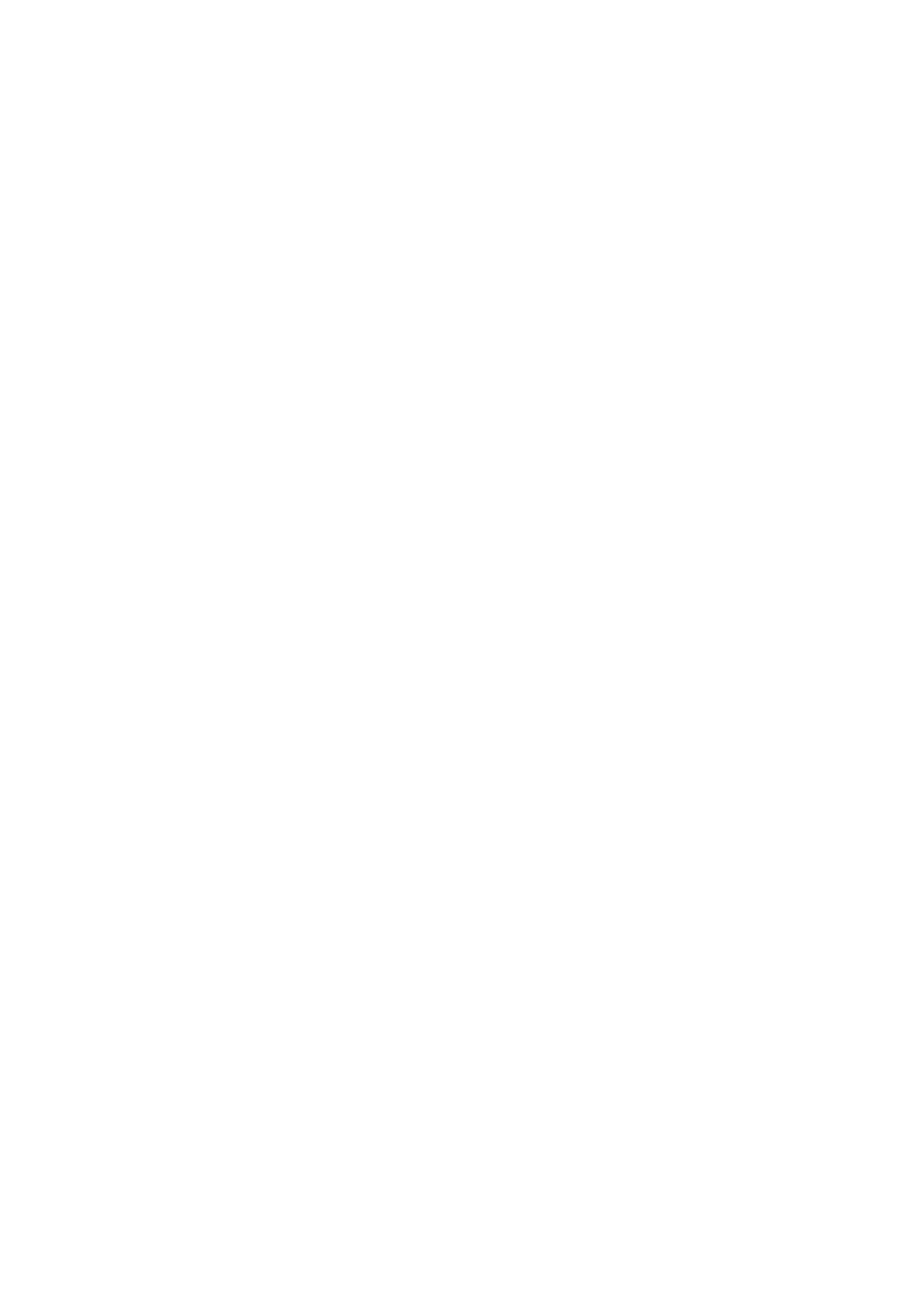# **Appendix I**

**Example surface water abstraction permit for pasture irrigation**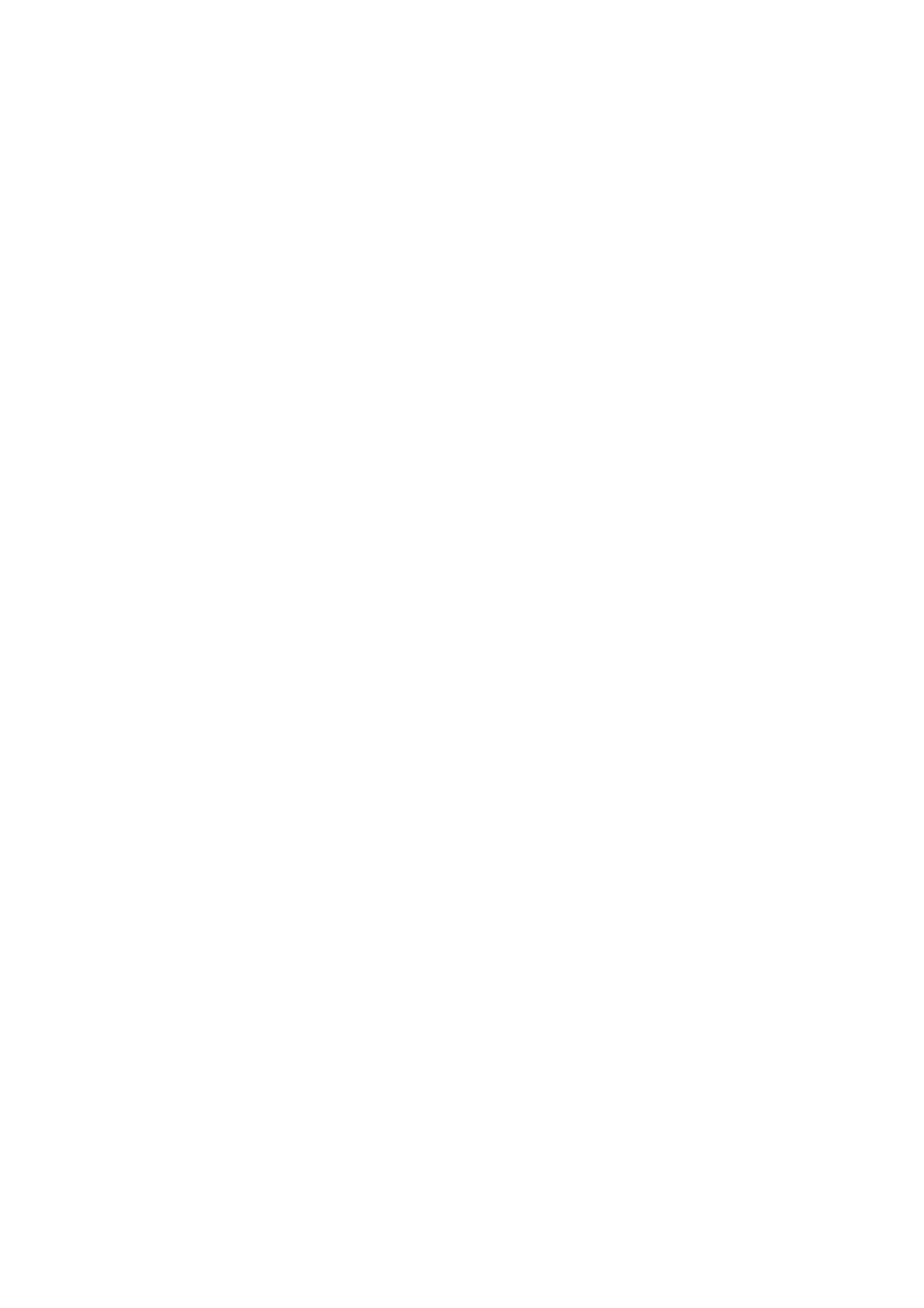#### **Water Permit Pursuant to the Resource Management Act 1991 a resource consent is hereby granted by the Taranaki Regional Council**

| Name of<br><b>Consent Holder:</b> | Riverside Farms Taranaki Ltd<br>277 Whenuku Road<br>RD 15<br>Hawera 4675 |
|-----------------------------------|--------------------------------------------------------------------------|
| <b>Decision Date:</b>             | 16 July 2014                                                             |
| Commencement Date:                | 16 July 2014                                                             |

### **Conditions of Consent**

| <b>Consent Granted:</b> | To take water from the Waingongoro River for pasture |
|-------------------------|------------------------------------------------------|
|                         | irrigation purposes                                  |

- Expiry Date: 01 June 2029
- Review Date(s): June 2017, June 2023
- Site Location: 277 Whenuku Road, Normanby
- Legal Description: Sec 56 Patea Dist Blk IV Hawera SD (Site of take)
- Grid Reference (NZTM) 1705461E-5622950N
- Catchment: Waingongoro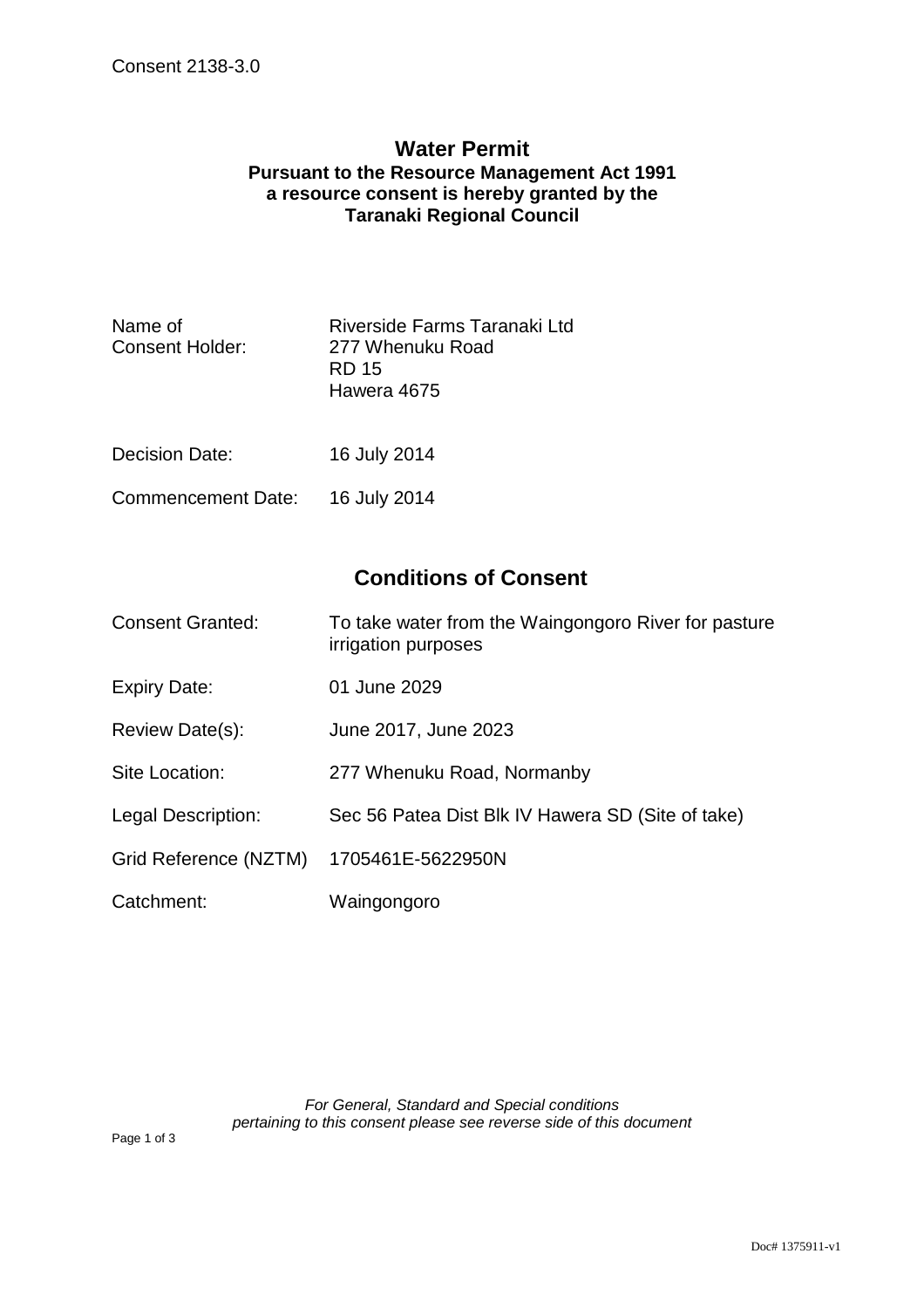#### **General condition**

a. The consent holder shall pay to the Taranaki Regional Council all the administration, monitoring and supervision costs of this consent, fixed in accordance with section 36 of the Resource Management Act 1991.

#### **Special conditions**

- 1. The rate of taking shall not exceed 24 litres per second.
- 2. The taking of water authorised by this consent shall be managed to ensure that the flow in the Waingongoro River at the State Highway 45 recorder is not less than 1,490 litres per second litres per second. No taking shall occur when the flow is less than 1,490 litres per second litres per second.
- 3. Before exercising this consent the consent holder shall install, and thereafter maintain a water meter and a datalogger at the site of taking (or a nearby site in accordance with Regulation 10 of the *Resource Management (Measurement and Reporting of Water Takes) Regulations 2010*. The water meter and datalogger shall be tamper-proof and shall measure and record the rate and volume of water taken to an accuracy of  $\pm 5$ %. Records of the date, the time and the rate and volume of water taken at intervals not exceeding 15 minutes, shall be made available to the Chief Executive, Taranaki Regional Council at all reasonable times.

*Note: Water meters and dataloggers must be installed, and regularly maintained, in accordance with manufacturer's specifications in order to ensure that they meet the required accuracy. Even with proper maintenance water meters and dataloggers have a limited lifespan.* 

- 4. The consent holder shall provide the Chief Executive, Taranaki Regional Council with a document from a suitably qualified person certifying that water measuring and recording equipment required by the conditions of this consent ('the equipment'):
	- (a) has been installed and/or maintained in accordance with the manufacturer's specifications; and/or
	- (b) has been tested and shown to be operating to an accuracy of  $\pm 5\%$ .

The documentation shall be provided:

- (i) within 30 days of the installation of a water meter or datalogger;
- (ii) at other times when reasonable notice is given and the Chief Executive, Taranaki Regional Council has reasonable evidence that the equipment may not be functioning as required by this consent; and
- (iii) no less frequently than once every five years.
- 5. If any measuring or recording equipment breaks down, or for any reason is not operational, the consent holder shall advise the Chief Executive, Taranaki Regional Council immediately. Any repairs or maintenance to this equipment must be undertaken by a suitably qualified person.
- 6. The water meter and datalogger shall be accessible to Taranaki Regional Council officer's at all reasonable times for inspection and/or data retrieval. In addition the data logger shall be designed and installed so that the Taranaki Regional Council officers can readily verify that it is accurately recording the required information.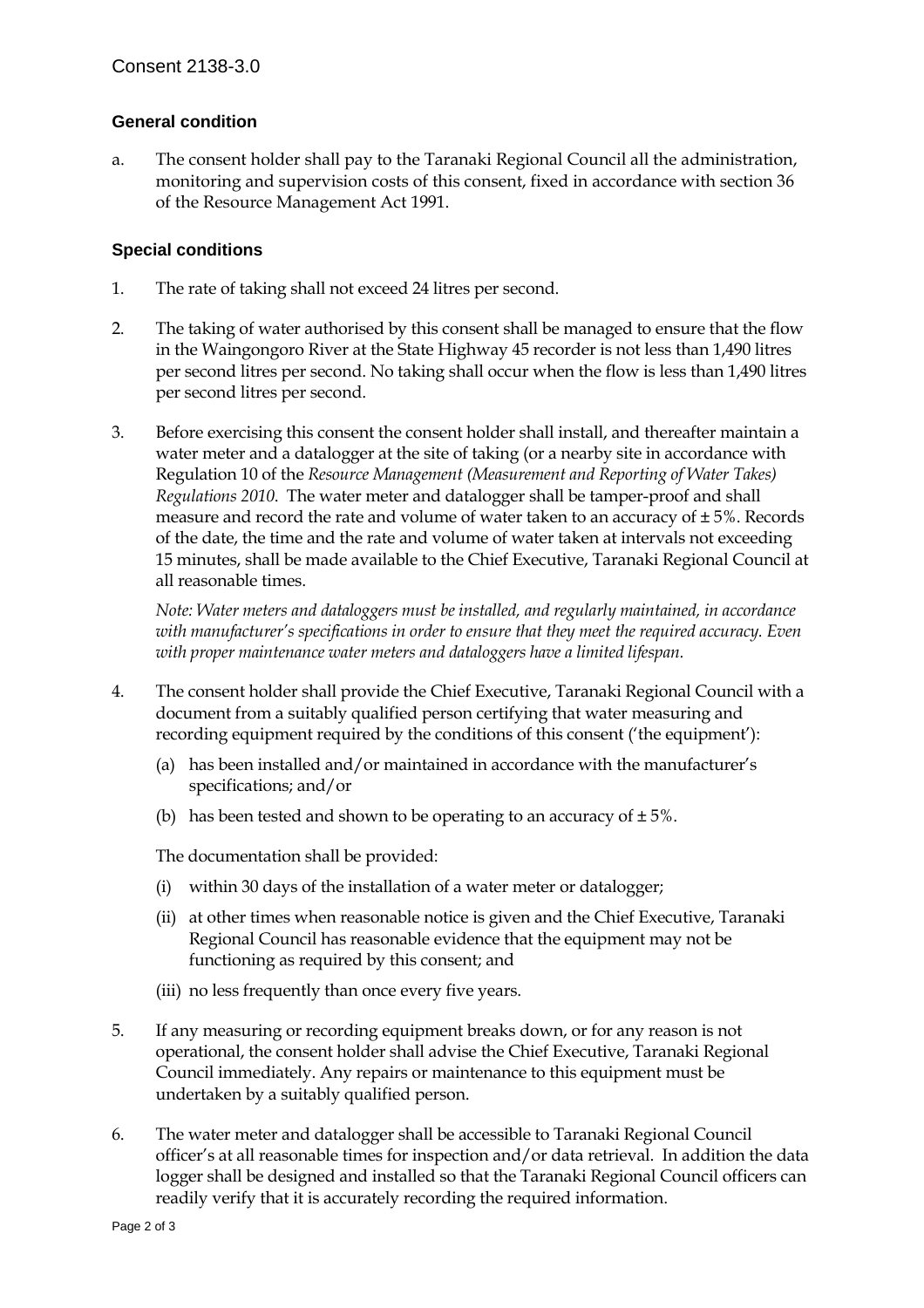- 7. The records of water taken shall:
	- (a) be in a format that, in the opinion of the Chief Executive, Taranaki Regional Council, is suitable for auditing;
	- (b) specifically record the water taken as 'zero' when no water is taken; and
	- (c) for each 12-month period ending on 30 June, be provided to the Chief Executive, Taranaki Regional Council within one month after end of that period.
- 8. The consent holder shall undertake and maintain fencing and riparian planting in accordance with the Riparian Management Plan for the property before 01 October 2015 along 1,800 metres of stream bank.
- 9. At all times the consent holder shall adopt the best practicable option to prevent or minimise any actual or likely adverse effect on the environment associated with the abstraction of water, including, but not limited to, the efficient and conservative use of water.
- 10. The intake shall be screened to avoid fish (in all stages of their life-cycle) entering the intake or being trapped against the screen, by ensuring that gaps in the screen are no bigger than 3 mm and the intake velocity is not greater than 0.30 metres per second.
- 11. This consent shall lapse on 30 September 2019, unless the consent is given effect to before the end of that period or the Taranaki Regional Council fixes a longer period pursuant to section 125(1)(b) of the Resource Management Act 1991.
- 12. In accordance with section 128 and section 129 of the Resource Management Act 1991, the Taranaki Regional Council may serve notice of its intention to review, amend, delete or add to the conditions of this resource consent by giving notice of review during the month of June 2017 and/or June 2023, for the purposes of:
	- (a) ensuring that the conditions are adequate to deal with any adverse effects on the environment arising from the exercise of this resource consent, which were either not foreseen at the time the application was considered or which it was not appropriate to deal with at the time; and/or
	- (b) to require any data collected in accordance with the conditions of this consent to be transmitted directly to the Taranaki Regional Council's computer system, in a format suitable for providing a 'real time' record over the internet.

Signed at Stratford on 16 July 2014

 For and on behalf of Taranaki Regional Council

 $\frac{1}{\sqrt{2}}$  ,  $\frac{1}{\sqrt{2}}$  ,  $\frac{1}{\sqrt{2}}$  ,  $\frac{1}{\sqrt{2}}$  ,  $\frac{1}{\sqrt{2}}$  ,  $\frac{1}{\sqrt{2}}$  ,  $\frac{1}{\sqrt{2}}$  ,  $\frac{1}{\sqrt{2}}$  ,  $\frac{1}{\sqrt{2}}$  ,  $\frac{1}{\sqrt{2}}$  ,  $\frac{1}{\sqrt{2}}$  ,  $\frac{1}{\sqrt{2}}$  ,  $\frac{1}{\sqrt{2}}$  ,  $\frac{1}{\sqrt{2}}$  ,  $\frac{1}{\sqrt{2}}$ 

 A D McLay **Director - Resource Management**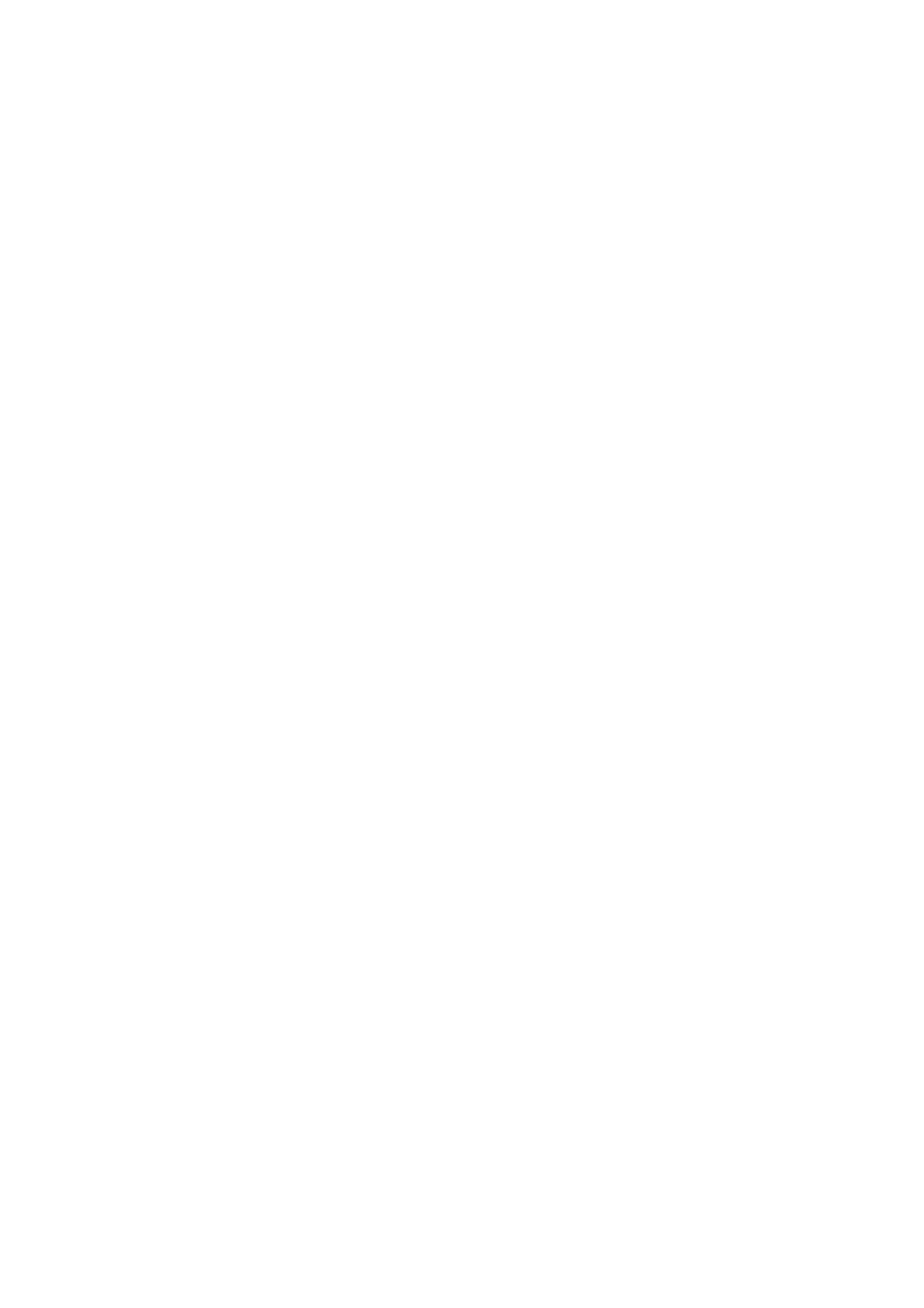# **Appendix II**

**Report on consented water permits for farm and general water supply purposes**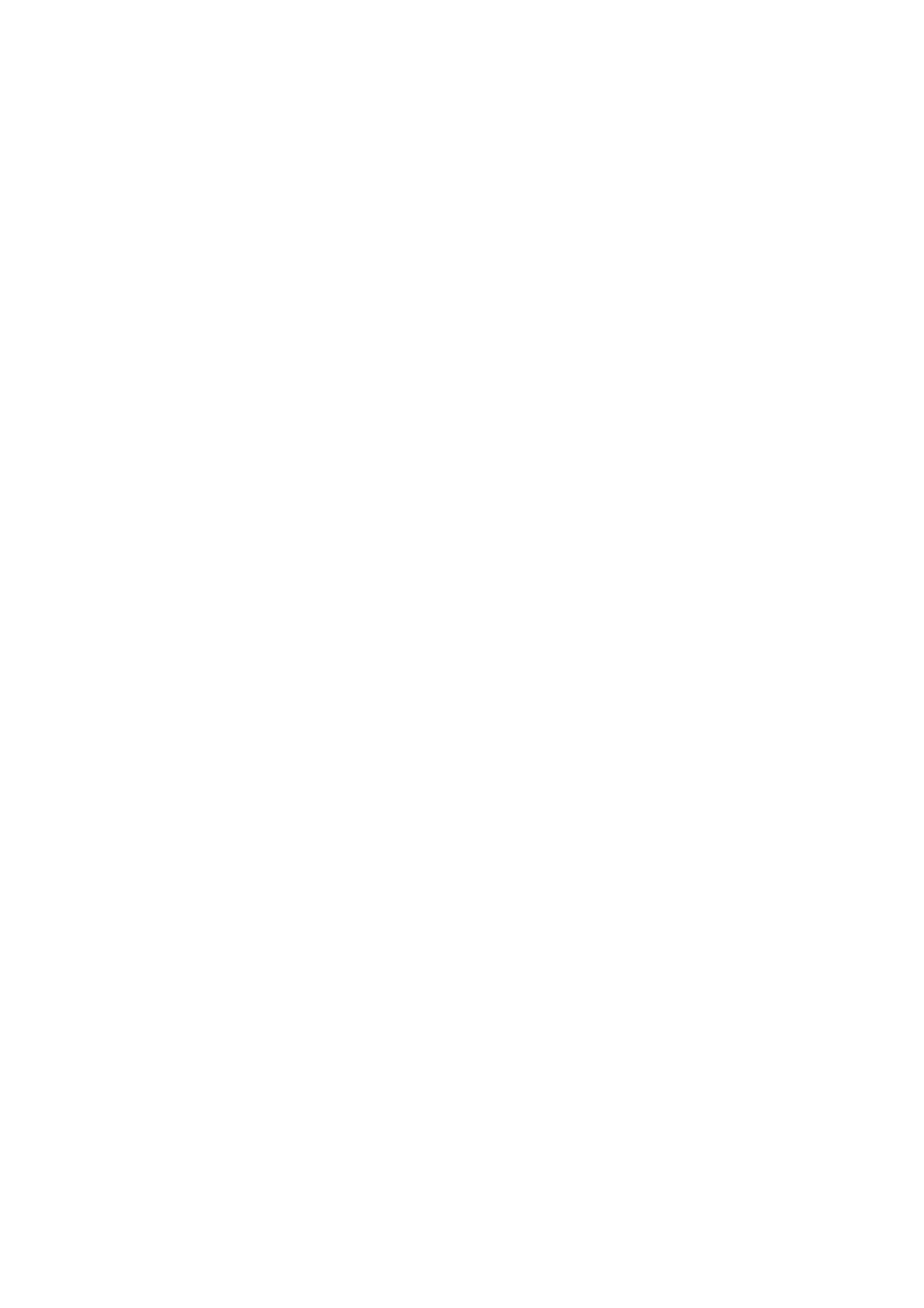### **Report on water permits for general farm and domestic supply**

### **Introduction**

This report is for water takes for general farm and domestic supply purposes that have been granted by the Council [water takes in excess of the permitted 1.5 litres per second or 50 cubic metres per day entitlement per property according to the Regional Fresh Water Plan for Taranaki, Rule 15], but have not been reported on previously as only water takes for irrigation had. This report discusses the consents active to 30 June 2015 and any compliance issues related to them.

These water takes are different to that for water irrigation, as these are used for general farm use and domestic supply and are used throughout the year unlike irrigation consents that are used for a small portion of the year. These consents generally have different consent conditions attached to them, to that of irrigation water, as the takes are generally of a minor nature and generally fall outside the Measurement and Reporting of Water Takes Regulations 2010.

### **Current water take consents**

At 30 June 2015, there were a total of 26 current water take consents for general farm and domestic supply purposes. Of this eight were from surface water and 18 were from groundwater sources (Table 1).

| Consent | <b>Consent Holder</b>                  | Source        |
|---------|----------------------------------------|---------------|
| 0095-2  | <b>Ashbrook Farms Limited</b>          | Surface Water |
| 0865-3  | Kathdan Trust Limited                  | Surface Water |
| 1190-3  | Pungarehu Farmers Group Water Scheme   | Surface Water |
| 1357-3  | Oakura Farms Limited                   | Surface Water |
| 5413-2  | MJ Fahy                                | Groundwater   |
| 5990-1  | ID & JA Armstrong                      | Surface Water |
| 6133-1  | DJ & ME McKenzie                       | Groundwater   |
| 6372-1  | Naplin Trust                           | Groundwater   |
| 6380-1  | Caiseal Trust Partnership              | Groundwater   |
| 6903-1  | Awatea Hawkes Bay Trust                | Groundwater   |
| 7272-1  | <b>Belmont Dairies Limited</b>         | Groundwater   |
| 7304-1  | <b>Gwerder Brothers</b>                | Groundwater   |
| 7497-1  | Te Rua O te Moko 2B Ahuwhenua Trust    | Surface Water |
| 7540-1  | Rata View (2008) Limited               | Groundwater   |
| 7608-1  | MD Aiken Family Trust                  | Groundwater   |
| 7711-1  | Pariroa Marae (The Trustees)           | Groundwater   |
| 7783-1  | Norwood Farm Partnership               | Groundwater   |
| 7969-1  | <b>AB Middleton</b>                    | Surface Water |
| 9747-1  | DP & JH Roper Family Trust Partnership | Groundwater   |
| 9886-1  | <b>Bredin NR Family Trust</b>          | Surface Water |
| 9900-1  | Kaipip Holdings Limited                | Groundwater   |
| 9910-1  | <b>PKW Farms LP</b>                    | Groundwater   |
| 9947-1  | Ngatoro Poultry Limited                | Groundwater   |
| 10029-1 | Hernly Farms Limited                   | Groundwater   |
| 10113-1 | PKW Farms LP                           | Groundwater   |
| 10120-1 | SC & MJ O'Neill Family Trust           | Groundwater   |

**Table 1** Total consents granted for dairy farm purposes to 30 June 2015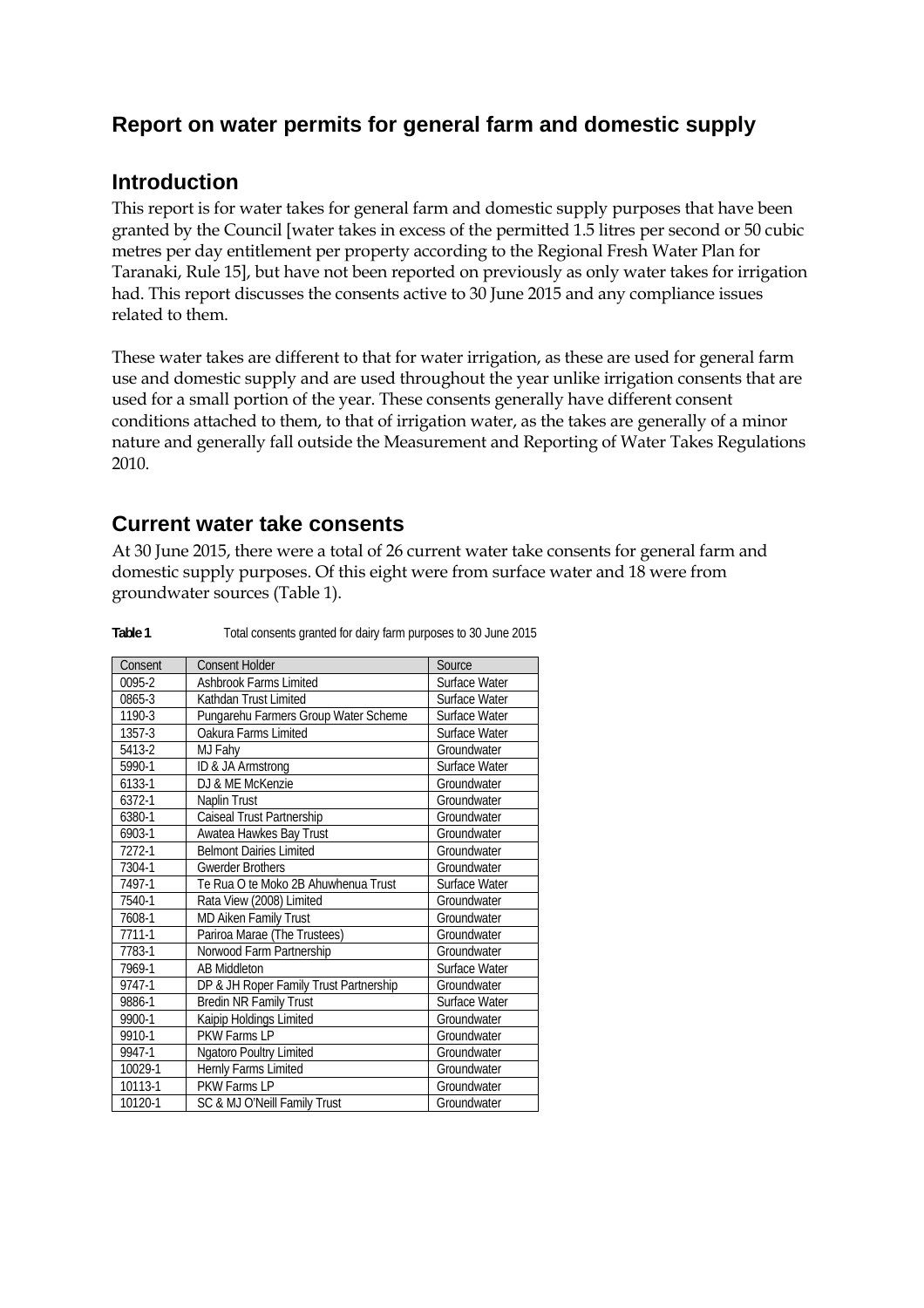### **Results and discussion**

During the year under review, the Council inspected all water take consents that have a compliance monitoring programme. This meant that some consents were not monitored due to the small nature of the takes as it was deemed unnecessary, and/or there were no enforceable consent conditions to monitor on the systems.

Of the consents that were inspected, they were checked to ensure that they were compliant with their resource consent conditions, which may include presence of a flowmeter, flowmeter tamperproof, adequately screened intakes, bores labelled and cased, pump sheds fenced off, water bodies fenced off, riparian margins planted.

Twenty two of the consents had an end of year site inspection, with eight of these being found to be non-compliant with their consent conditions. Table 2 list the consents inspected and whether they were compliant.

| Consent | <b>Consent Holder</b>                   | Compliant      | Reason non-compliant               |
|---------|-----------------------------------------|----------------|------------------------------------|
| 0865-3  | Kathdan Trust Limited                   | Yes            | n/a                                |
| 1190-3  | Pungarehu Farmers Group Water Scheme    | N <sub>0</sub> | Volume breaches                    |
| 5413-2  | MJ Fahv                                 | Yes            | n/a                                |
| 5990-1  | ID & JA Armstrong                       | N <sub>0</sub> | Volume breaches                    |
| 6372-1  | Naplin Trust                            | Yes            | n/a                                |
| 6380-1  | Caiseal Trust Partnership               | N <sub>0</sub> | Volume breaches                    |
| 6903-1  | Awatea Hawkes Bay Trust                 | Yes            | n/a                                |
| 7272-1  | <b>Belmont Dairies Limited</b>          | Yes            | n/a                                |
| 7304-1  | <b>Gwerder Brothers</b>                 | No             | Volume and rate breaches           |
| 7497-1  | Te Rua O te Moko 2B Ahuwhenua Trust     | Yes            | n/a                                |
| 7608-1  | <b>MD Aiken Family Trust</b>            | Yes            | n/a                                |
| 7711-1  | Pariroa Marae (The Trustees)            | Yes            | n/a                                |
| 7783-1  | Norwood Farm Partnership                | Yes            | n/a                                |
| 7969-1  | <b>AB Middleton</b>                     | Yes            | n/a                                |
| 9747-1  | DP & JH Roper Family Trusts Partnership | N <sub>o</sub> | Volume breaches                    |
| 9886-1  | Sona Chosta Limited                     | Yes            | n/a                                |
| 9900-1  | Kaipi Holdings Limited                  | Yes            | n/a                                |
| 9910-1  | PKW Farms LP                            | N <sub>0</sub> | Volume breaches                    |
| 9947-1  | <b>Ngatoro Poultry Limited</b>          | N <sub>0</sub> | Rate breaches                      |
| 10029-1 | Hernly Farm Limited                     | Yes            | n/a                                |
| 10113-1 | PKW Farm LP                             | Yes            | n/a                                |
| 10120-1 | SC & MJ O'Neill Family Trust            | No             | No flowmeter or datalogger present |

**Table 2** Site inspections and compliance during 2014-2015

Due to the minor nature and first time offence of the majority of the non-compliances the Council staff liaised with the consent holders to address their non-compliances but also advised them that enforcement action would take place if they breached in the 2015-2016 monitoring period. This resulted in consents 6380-1 and 9747-1 applying for a change in consent conditions. Consent 7304-1 was issued an abatement notice as this was the second year in a row that they had breached their abstraction limits, and this resulted in the consent holder applying to increase their abstraction rate and daily volume.

Consent 10120-1 was only granted in June 2015, so at the inspection it was found that there were a number of non-compliances to address. Council staff have given advice to help the consent holder become compliant before they exercise their consent.